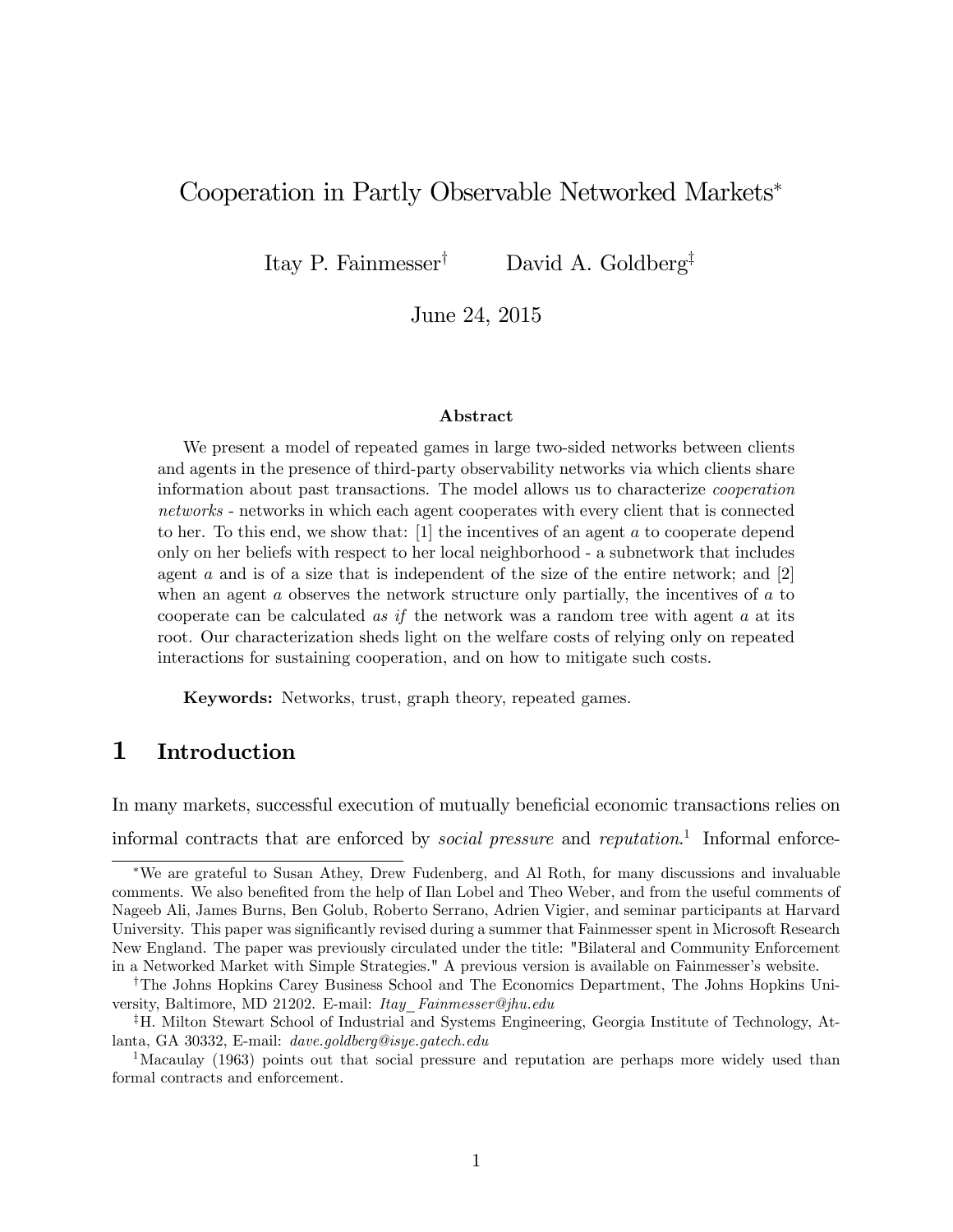ment mechanisms include *personal* and *community enforcement* mechanisms.<sup>2</sup> It is by now widely recognized that personal enforcement is highly effective when two parties interact frequently, and need each other in order to interact at all. That is, when bilateral interaction opportunities are exclusive and frequent. Third-party observability can facilitate community enforcement to overcome the limitations of personal enforcement.<sup>3</sup> However, despite the abundance of research on repeated games and community enforcement, the frequency and especially the exclusivity of interaction opportunities are mostly treated as 'black boxes.' Similarly, the level of third-party observability is modeled for highly specialized cases.

To be specific, in much of the repeated games and community enforcement literature either any two parties interact in every period, or random matching is assumed.<sup>4</sup> This is because the existing literature limits attention to setups in which interactions are noncompeting. That is, whether two individuals have an opportunity to interact with each other is independent of whether and when each of them interacts with additional individuals. In contrast, we note that in many market environments interactions are competing—a buyer may want to purchase a limited quantity of a good, and a borrower may need a loan of a up to some given size, independent of how many sellers or lenders are in the market. As a result, the frequency and exclusivity of interactions in a two-sided markets with buyers and sellers, or investors and entrepreneurs are inseparable from the structure of the market—the subset of "agents" who each "client" has access to, and who he chooses to interact with.<sup>5</sup> Second, much of the emerging literature on repeated games in networks consider either public monitoring, or a monitoring structure that is identical to the interaction structure (i.e., an individual observes interactions in which she participates). We note that in many markets each client learns about the outcomes of a different subset of the interactions in the market

<sup>&</sup>lt;sup>2</sup>In personal enforcement mechanisms defection triggers retaliation by the victim, whereas in community enforcement mechanisms dishonest behavior against one partner causes sanctions by several members in the society.

<sup>3</sup>See also Kandori (1992) and Greif (1993).

<sup>&</sup>lt;sup>4</sup>This is true also for papers which study repeated games in networks. For example, Nava and Piccione (2012) take the approach that any two connected individuals interact with each other at every period, whereas in Ali and Miller (2012), and Jackson et al. (2012), the meetings between any two connected individuals are governed by a random process that is independent of the network structure. See section 8.1 for a more detailed discussion of the related literature on repeated games in networks.

 $5$ The economic literature offers extensive evidence for the presence of networks of cooperation and trust within markets. For example, see Fafchamps (1996), McMillan and Woodruff (1999), Hardle and Kirman (1995), Kirman and Vriend (2000), Weisbuch et al. (1996), and Karlan et al. (2009).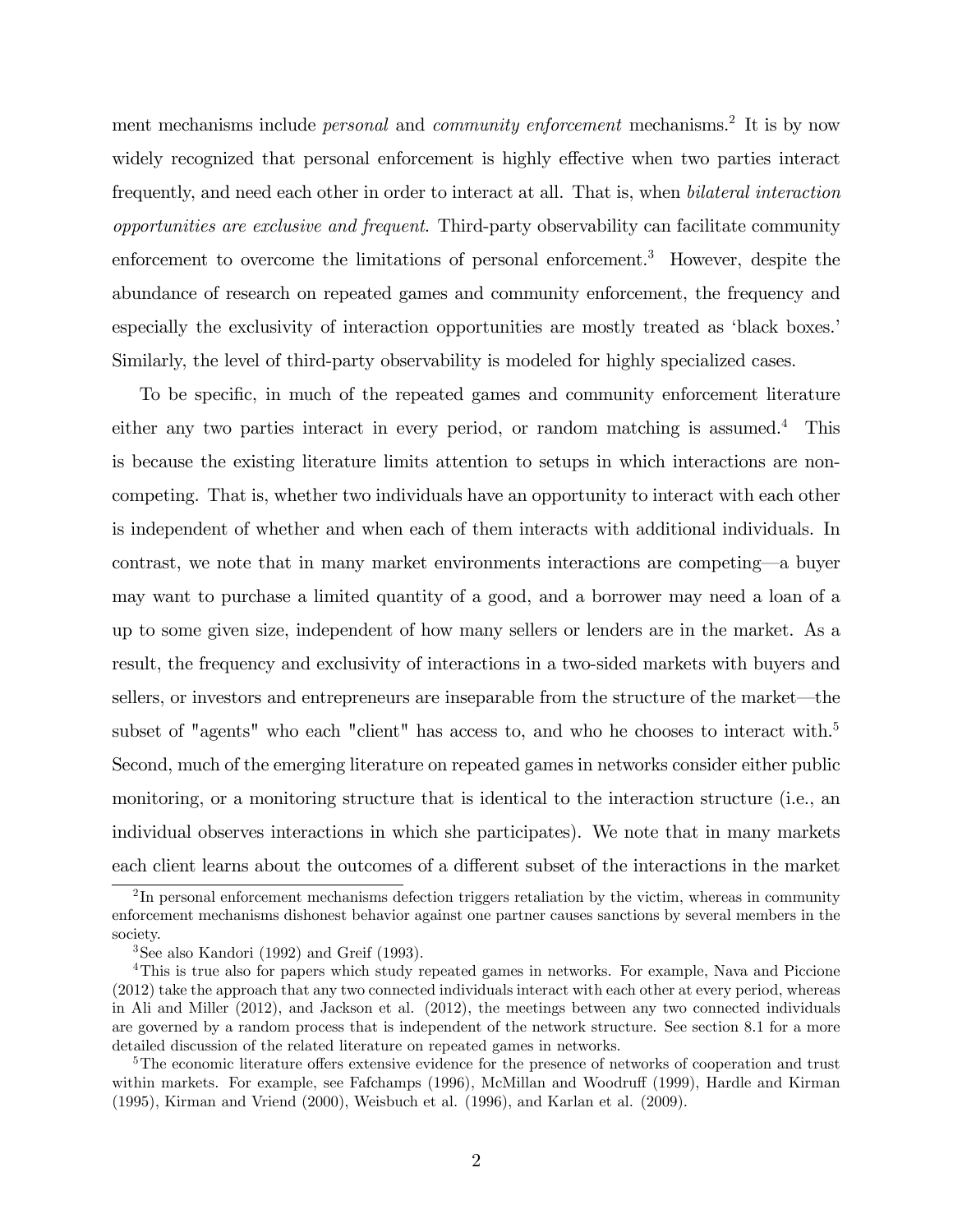and that the patterns of third-party observability may not be subject to the same restrictions as the interaction structure.

This paper develops a new model and new techniques for the study of repeated games in a market with clients and agents, in which interactions are competing, and the observability structure is not tied to the interaction patterns (so that both can vary in economically meaningful ways). Initially, each client can interact (e.g. purchase a good from, or make a loan to) with only a subset of agents to whom he is connected. The initial connections between clients and agents define a two-sided *interaction network*  $G^0$ . Clients can also decide to eliminate their connections with agents who they do not trust. As a result, the interaction network may evolve over time.

In every period, agents meet sequentially with clients who are connected to them and decide whether to cooperate or defect. Each agent (client) is able to interact with at most one client (agent) in a given period, and the interaction outcome between an agent a and a client c is observable to a subset of the clients (including c); such clients are said to be connected to client c. The connections between clients define an *observability network*  $R$  that captures the level of third-party observability in the market  $(R \text{ can be thought of as a reduced})$ form object that captures the diffusion of information that results from Word-Of-Mouth, reputation systems, or any other mechanism that facilitates third-party observability). The combined network,  $N = (G, R)$  captures the market structure. We then ask the following questions for any fixed level of agents' patience: what structures of the network  $N$  can be sustained indefinitely in equilibria in which all interactions end in cooperation? For what structures of the interaction network  $G$  there exists an observability network  $R$  such that  $N = (G, R)$  can be sustained indefinitely and allow for an equilibrium with full cooperation? What is the *optimal* network structure that allows for the maximal number of mutually beneficial interactions, and can we do better with formal contracts? The answers define a set of networks in which a connection between client  $c$  and agent  $a$  has the interpretation that  $c$  is able and willing to interact with  $a$ , and that  $a$  always cooperates with  $c$ .

To answer these questions we focus on a specific family of cooperative equilibria in simple strategies and ask how the interaction structure and third-party observability structure (G and  $R$ ) affect the existence of such cooperative equilibria for any fixed level of patience. This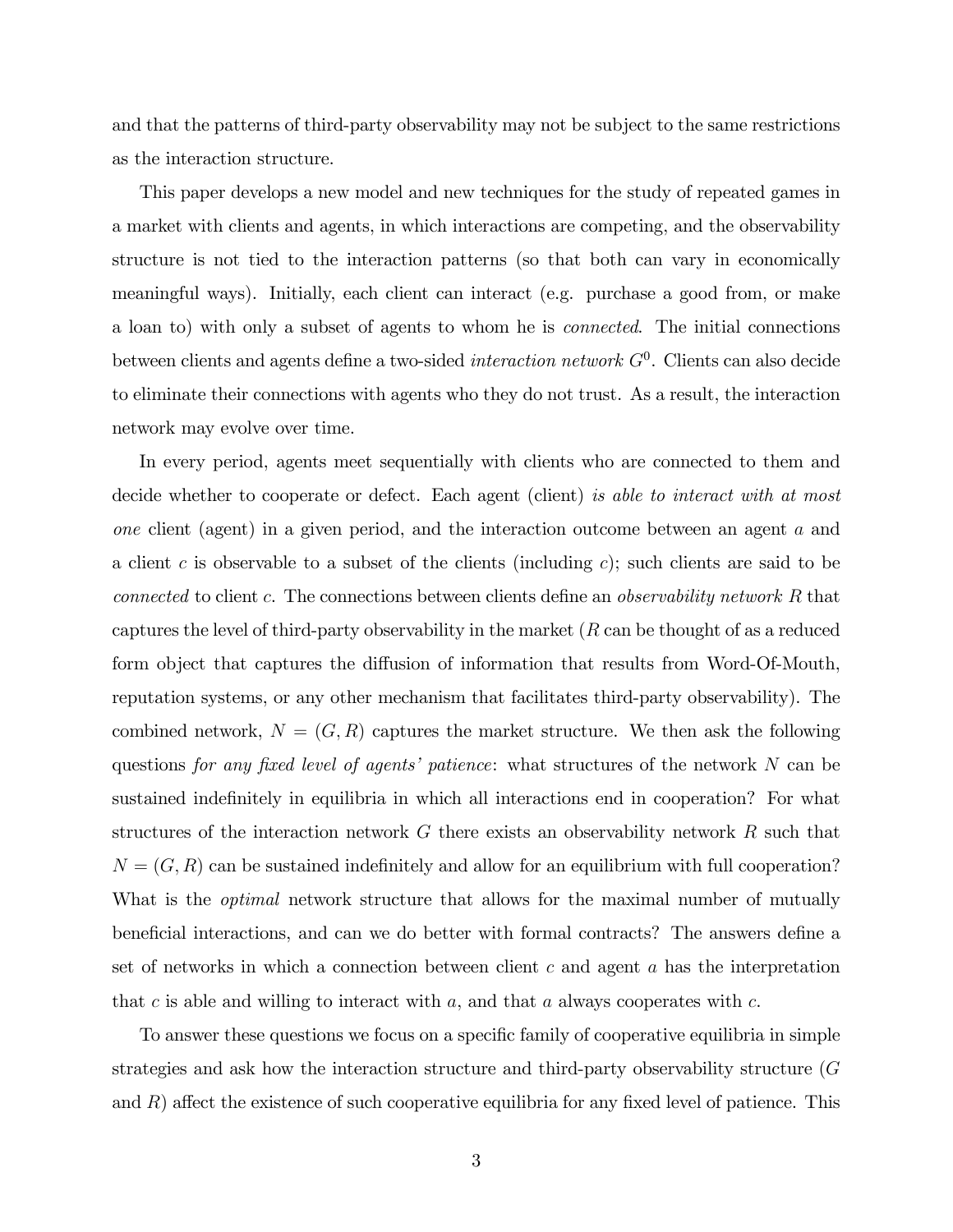is different from much of the existing literature in which the equivalents of  $G$  and  $R$  are held fixed (and often identical to each other), and in which the goal is to construct strategies that sustain cooperation when individuals are sufficiently patient.<sup>6</sup>

Analyzing the model poses several difficulties. In particular, the incentives of an agent to cooperate depend on the entire network structure, as well as on the strategies of all clients and agents in the market. This problem is exacerbated because each agent can serve a limited number of clients in every period, and each client has demand for a limited number of services in every period. Thus, even on the path of a cooperative equilibrium, the future payoffs of an agent depends on the entire network structure (as opposed to only the off path payoffs). We alleviate these difficulties in two steps.

At the core of our methodological contribution is a new method for reducing questions about the global properties of a network (e.g. characterizing payoffs that depend on the entire network) to questions about the local properties of the network. This allows us to provide conditions under which the incentives of an agent a to cooperate with client c depend only on her beliefs with respect to her local neighborhood - a subnetwork that includes agent a and is of a size that is independent of the size of the entire network (Theorem 1). Thus, we are able to analyze large networks as if they were small. To derive these 'local conditions' we make use of recent results in the graph theory literature by Gamarnik and Goldberg (2010) - hereby GG.

We demonstrate the implications of the local neighborhood result for the study of cooperation by applying it to a specific model of beliefs over the network structure. The suggested model of beliefs captures the idea that: [1] there is a strong random component in the formation of networks, and [2] each agent (client) knows more about her immediate neighborhood than about the rest of the network. For this model of beliefs, we prove that if the network N is large and all other agents always cooperate, then the incentives of agent a to cooperate in N can be approximated by the incentives of a to cooperate in a *simpler network*—a random tree with known distributions over the numbers of connections of clients and agents in the network (Theorem 2). This result is based on a key graph theoretic lemma that we prove: consider a large bipartite graph G that is chosen uniformly at random (u.a.r.) conditional

 ${}^{6}E.g.$  Kandori (1992), Ellison (1994), and more recently Deb and Gonzalez-Diaz (2012).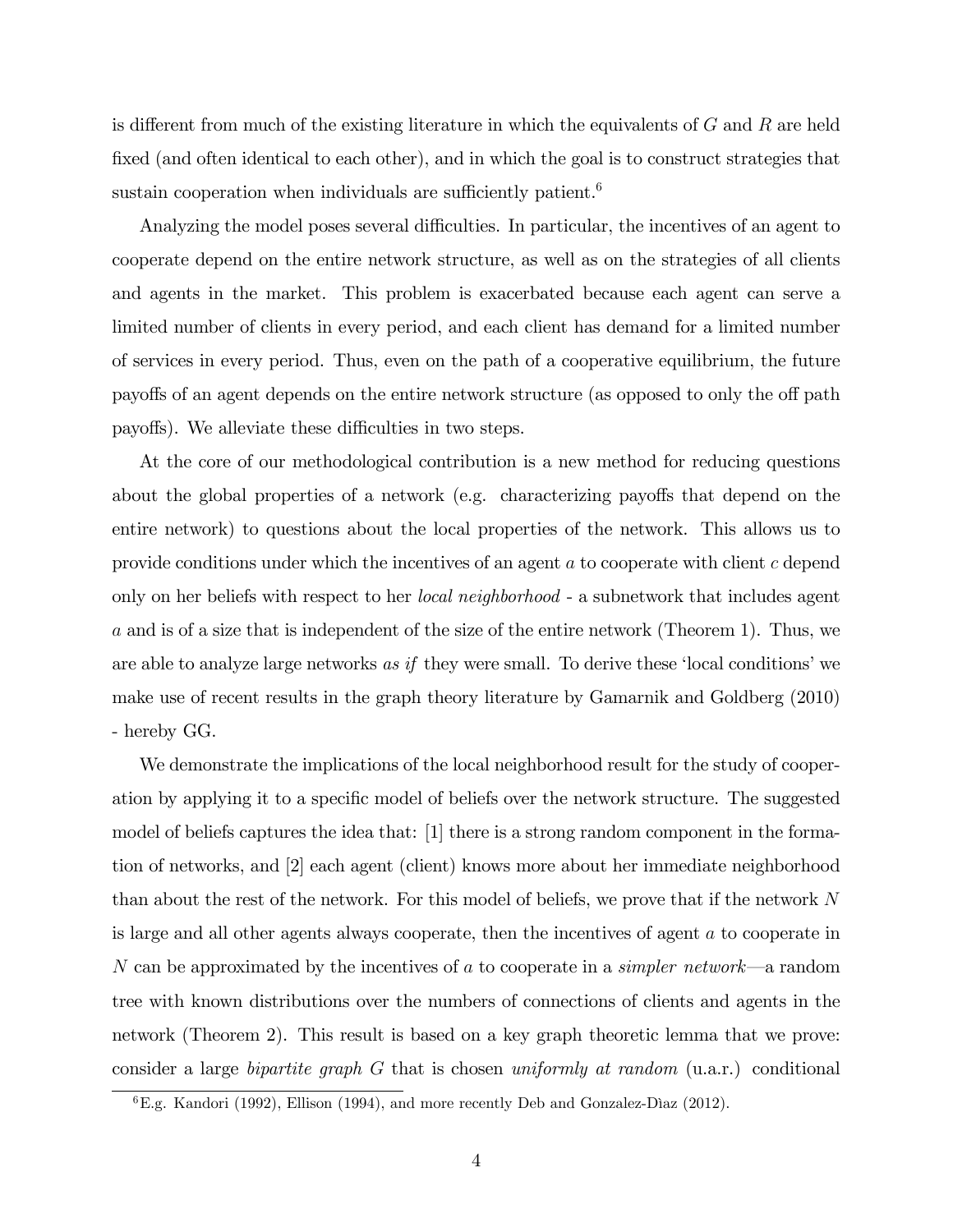on the (Önite support) distributions of the number of links attached to nodes in the graph, then G is asymptotically *locally* like a random tree.<sup>7</sup>

We note that our random tree characterization is quite general and can be extended to many settings. To apply it to the study of the effect of the interaction and observability structures on cooperation, we focus on cooperative equilibria in ostracizing strategies—equilibria in which agents always cooperate and clients cut their links with (and only with) agents who they observe to have defected. For this family of equilibria, we provide conditions under which an asymptotically large network  $N$  can be sustained indefinitely (and thus facilitate full cooperation). We find that adding a large number of links to an observability network R increases the set of interaction networks  $G$  that can be sustained indefinitely. When  $R$  is sufficiently dense we find that networks in which there are fewer agents, each having more connections (in  $G$ ), and more clients, each having fewer connections (in  $G$ ), can be sustained indefinitely for a larger set of discount factors. Finally, we show that a sufficiently dense observability network  $R$  guarantees that the fraction of interactions lost due to the incentive constraints goes to zero as the size of the market grows. This is despite the fact that any network that facilitates full cooperation achieves only a fraction  $(< 1$ ) of the number of interactions that formal contracts could achieve in any finite market with significantly more agents than clients—a fact that is driven by the observation that in every network that facilitates full cooperation some agents are permanently excluded from the market.

The following section offers two motivating examples. Section 3 follows with a model of a networked market, and the notion of a Totally Cooperative strict Bayes-Nash Equilibrium with Ostracizing strategies (TCEO) is defined in section 4. In section 5, we derive our first main result and provide conditions under which the incentives of an agent to cooperate depend only on her local network structure. In section  $6$  we propose a specific model of beliefs with respect to the network structure, and characterize the structure of cooperation networks in this model. The welfare implications of our results are derived in section 7. Section 8 reviews related literature and offers a discussion of the main methodological contributions

<sup>&</sup>lt;sup>7</sup>Although results of a similar flavor are known in the random-graph community (see Wormald 1999 and references therein), they have not received attention in the economics literature. An exception is Campbell (2012) who applies percolation theory (physics) to the study of monopoly pricing in the presence of Word-Of-Mouth. This is related because percolation theory relies on insights that are directly related to the claim we prove in Lemma 3.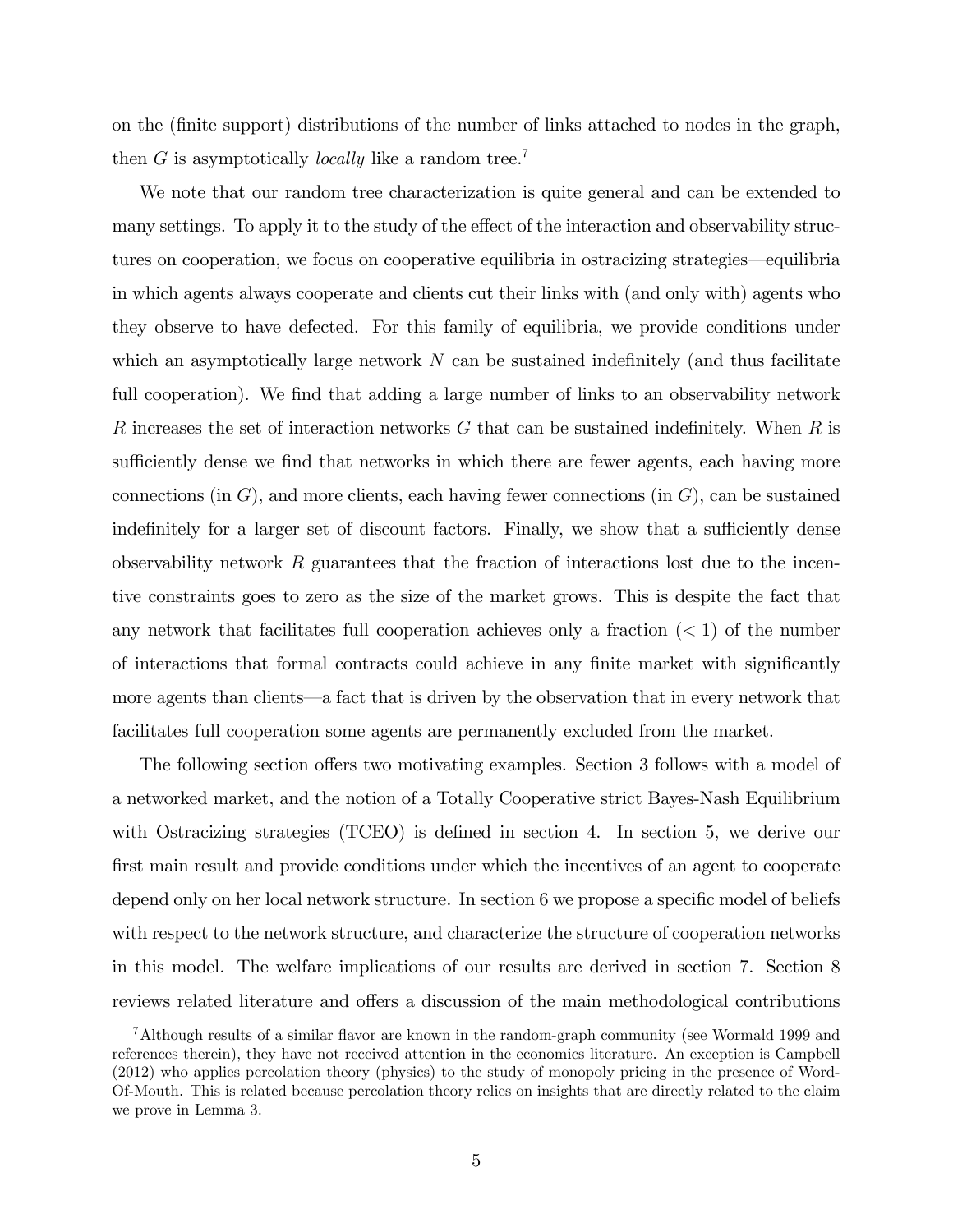of the paper, as well as additional economic implications.

## 2 Motivating examples

To motivate our analysis, we brieáy describe two examples of economic applications.

**Risky investments** Consider a market with investors and entrepreneurs who come up with risky investment opportunities over time. To realize her investment opportunity, an entrepreneur needs to take a loan which she might not be able to repay if the investment does not succeed. The realization of the investment is observable to the investor, but may not be verifiable, and the entrepreneur can choose to strategically default on her loan (see also Fainmesser 2012b). Assume that entrepreneurs have a limited number of investment opportunities to offer, and investors have liquidity constraints. As a result, the patterns of interactions between investors and entrepreneurs play an important role: if the frequency of interactions between an investor and an entrepreneur is high, and if the entrepreneur is not able to borrow from alternative sources, a threat of not receiving future loans from the investor provides the entrepreneur with the incentives to never strategically default on a loan. Otherwise, if investors share information credibly, or if strategic default is observable by other investors, a threat of ostracizing a defaulting entrepreneur may provide the appropriate incentives. This paper sheds light on the relationship between the structures of the observability network and the lending network in enforcing repayment.

**Experience goods and services** Consider a market in which after receiving payment, a seller can decide whether to supply high or low quality goods, and may even provide some buyers with high quality goods or services and others with low (see also Kirman and Vriend 2000 and Fainmesser 2012a). If providing high quality goods costs more than providing low quality, then in the absence of sufficient future payoffs that are contingent on providing high quality, a seller may provide low quality. This paper studies an environment with many sellers and many buyers, and considers the possibility that sellers and buyers may not have complete knowledge of the patterns of interaction in the market.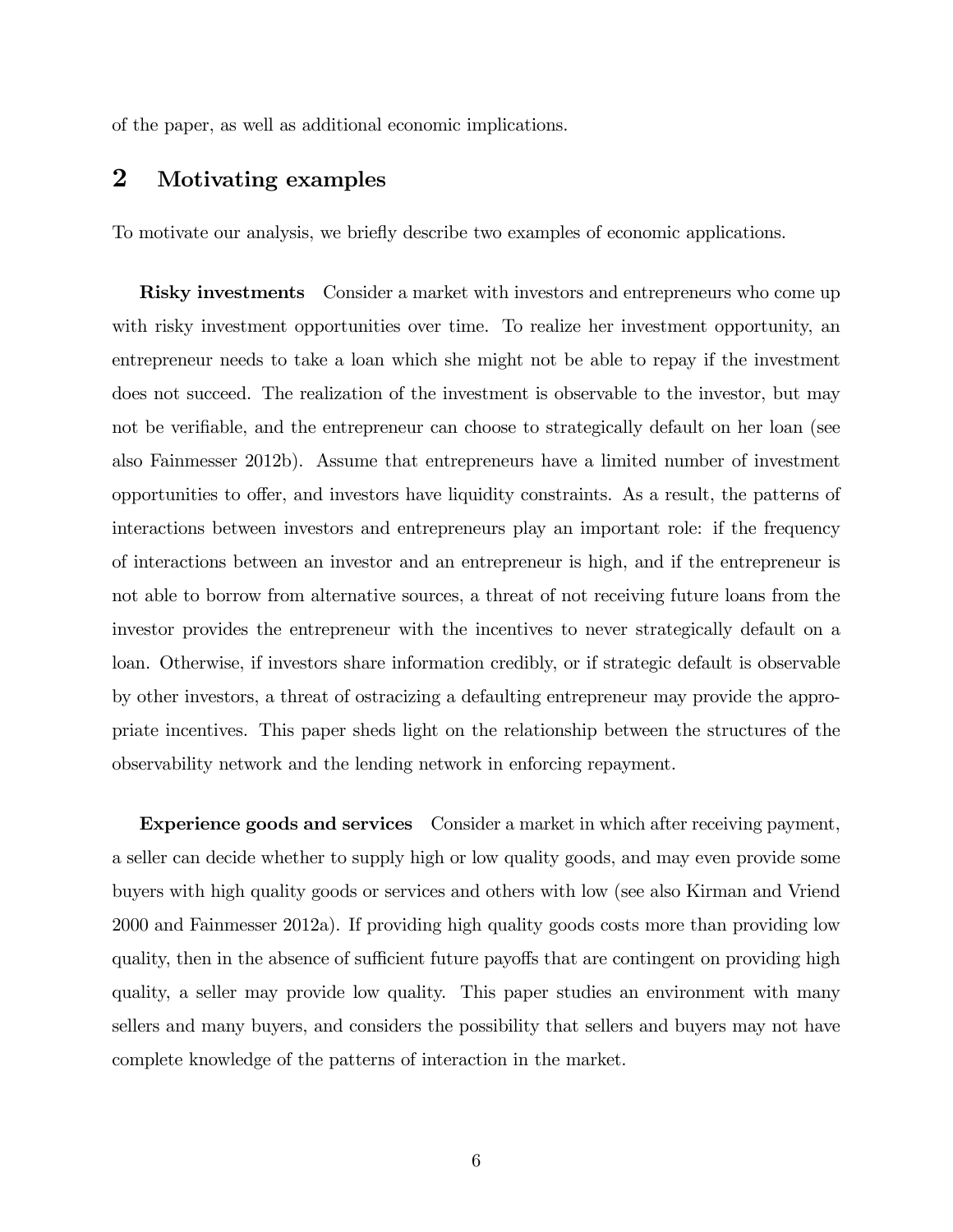## 3 Model

Consider a market with a set of clients  $C \equiv \{1, 2, ..., n_c\}$  and a set of agents  $A \equiv \{1, 2, ..., n_a\}.$ Time is discrete, and clients and agents live forever and have a common discount factor  $\delta$ . In any given period, each client (agent) has the capacity to engage with one agent (client) in the following trust-based interaction with an outcome that depends only on the action of the agent. If the agent defects, the agent has a positive payoff of  $\pi$  and the client has a negative payoff of  $-\varphi$ . If the agent cooperates, the agent has a positive (but lower) payoff of  $\pi - \gamma$  and the client has a positive payoff of  $\beta$  for some  $\beta > \gamma - \varphi$  (hence, cooperation is efficient). If a client (agent) does not engage in any interaction in a given period, her payoff is zero.



Figure 1: a trust-based interaction.

For ease of notation, whenever possible we keep implicit the dependencies on the parameters of the interaction  $\gamma, \pi, \beta, \varphi,$  and on the discount factor  $\delta.$ 

#### 3.1 Interaction networks

The patterns of interaction in the market (i.e., which client interacts with which agent in every period) are determined by exogenous factors (i.e., which agents each client is able to interacts with) as well as clients' decision (which agents each client trusts). More specifically, in any period  $t$ , there exists a two-sided network of connections between clients and agents, which captures the expected interaction patterns. We first introduce the notion of a network and then make its economic meaning more precise.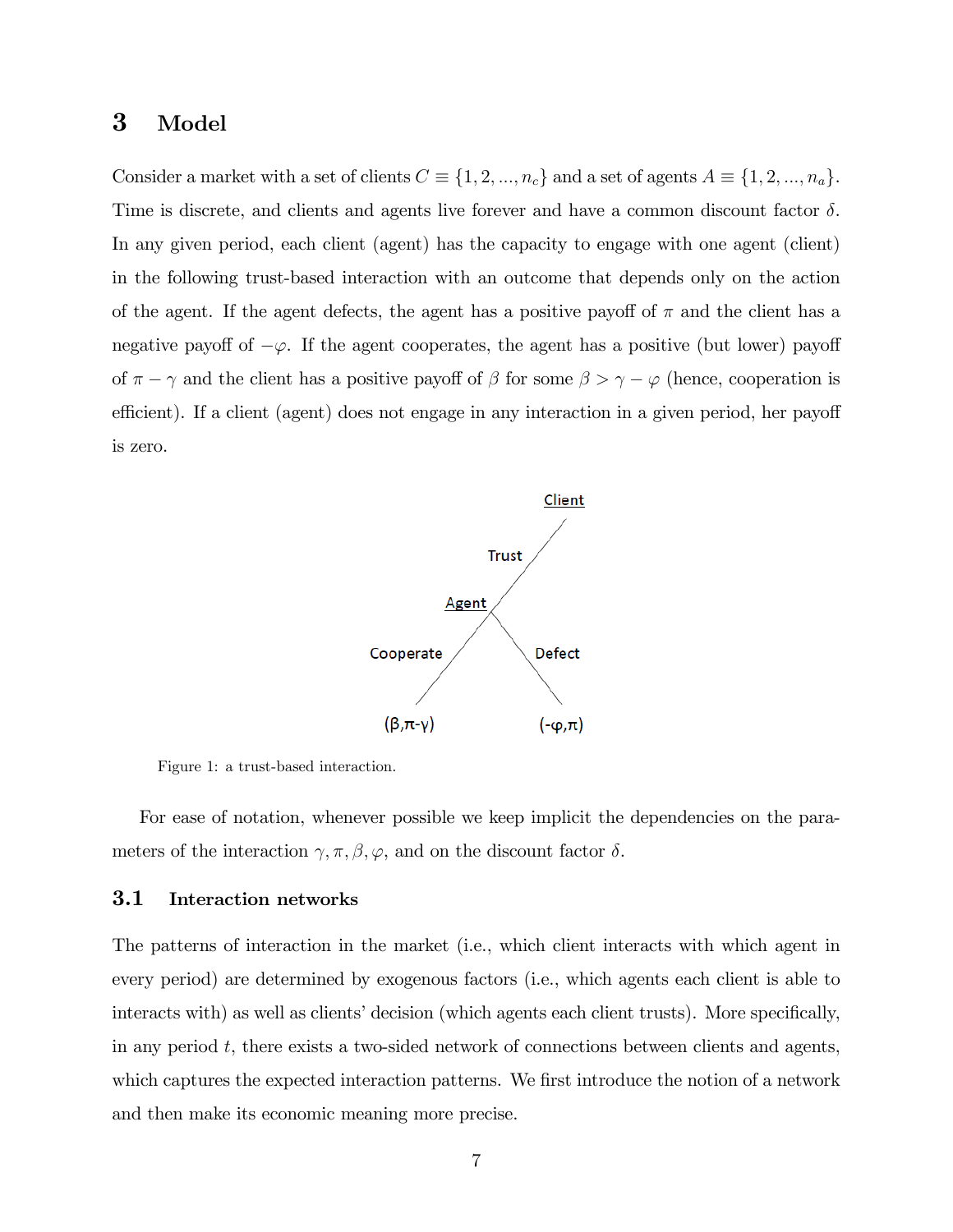At any time t there is a network captured by a bipartite graph  $G^t = \langle C, A, E^t \rangle$  where  $E^t \subseteq$  $C \times A$  is the set of edges (or links) between clients and agents. We omit the superscript t when clear from the context. A node is an individual (client or agent) in the graph. A path of length l in G between node v and node v' is a sequence of edges  $\{(v_0, v_1), (v_1, v_2), ..., (v_{l-1}, v_l)\}$  such that  $v_0 = v, v_l = v'$ , and for every  $i \in \{1, 2, ..., l\}, (v_{i-1}, v_i) \in G$ . We say that the distance between v and v' in G is l if the length of the shortest path between node v and node v' in G equals l. For a given node v, let  $N_1(v)$  be the set of nodes connected to v, and let deg  $(v) \equiv |N_1(v)|$  denote the degree (number of neighbors) of v in G. Similarly, let  $N_2(v)$ denote the set that includes the set of nodes in  $N_1(v)$  as well as the set of nodes connected to the nodes in  $N_1(v)$ . More generally, a node v' is in  $N_d(v)$  if and only if the distance in G between v and v' does not exceed d. A cycle is a path  $\{(v_0, v_1), (v_1, v_2), ..., (v_{l-1}, v_l)\}\$  such that  $v_0 = v_l$ . A graph that has no cycles is also called a *tree*. A *rooted tree* is a tree in which one node is marked as the root. A node in a tree is called a leaf if its degree equals 1. The depth of a rooted tree is the largest distance between the root and any of the leafs in the tree. A node v is called a child of a node v' in a rooted tree if v and v' are connected and v is at a larger distance from the root than  $v'$ .

We now describe the patterns of interaction in the networked market. During any period t, all connected clients and agents meet at a random sequencing, i.e., all of the links in  $E<sup>t</sup>$ are ordered uniformly at random (u.a.r.) and then the links are chosen one by one according to that order.<sup>8</sup> When a link  $(c, a)$  is chosen, c and a meet and engage in the aforementioned trust-based interaction unless either c or a has already interacted (with anyone else) during the same period. We defer the discussion of what clients and agents observe with respect to the outcomes of bilateral interactions in the market and with respect to the network structure to sections 3.2 and 3.3 respectively.

The network evolves over time in the following way. Before period 1, there is an initial network  $G^0$ . Subsequently, at the beginning of any period t, before any interaction takes place, clients make simultaneously the following decision: each client decides which of his links he keeps and which he deletes permanently—the resulting network is  $G<sup>t</sup>$ . That is, clients can decide who they interact with (or who they trust) by affecting the structure of

<sup>8</sup>Our analysis is independent of whether clients and agents learn the order after it is chosen.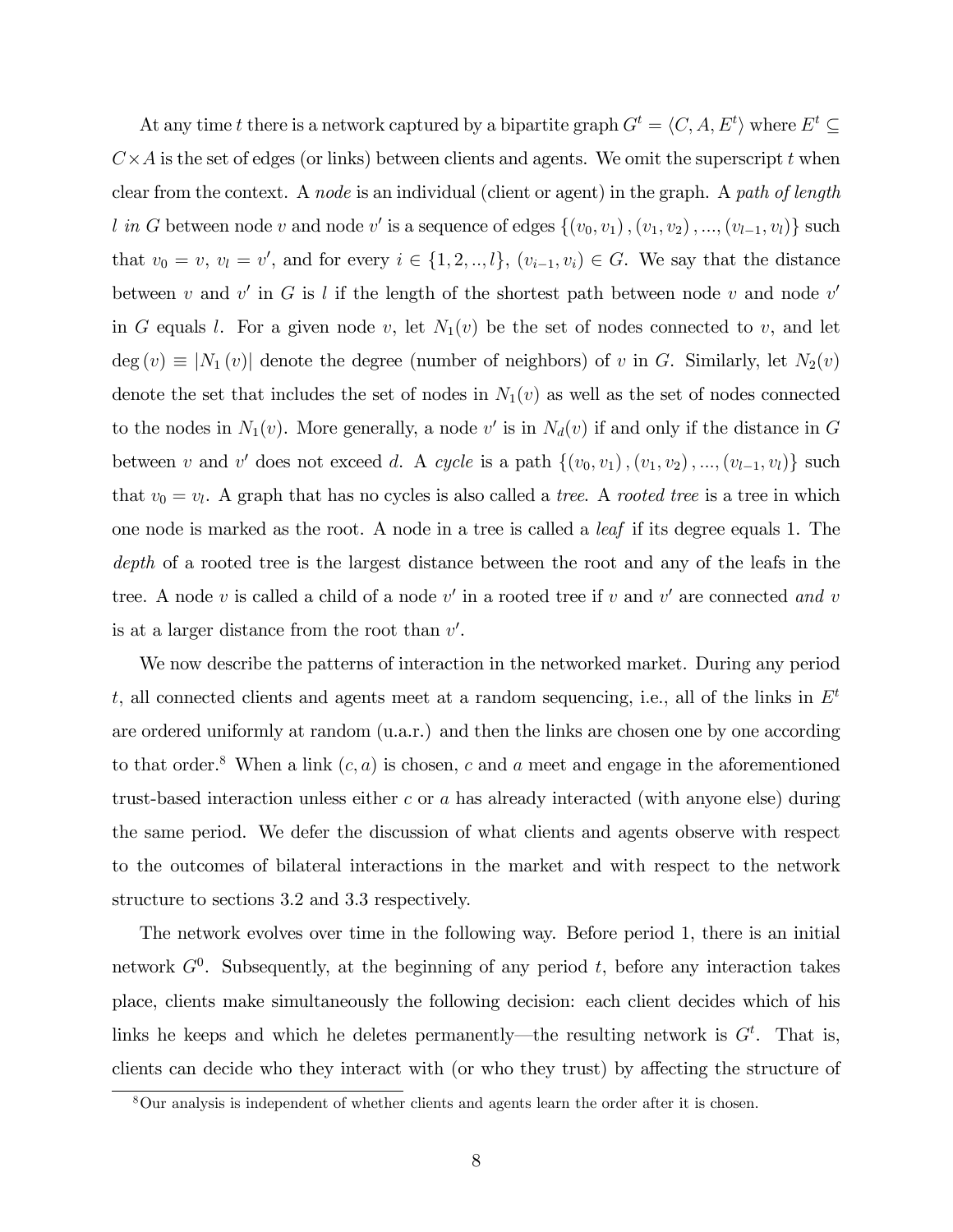the network.

Several restrictions are imposed on the patterns of interaction by the structure of the game. First, an agent cannot eliminate links (i.e., decline an interaction). It will become clear that for the family of equilibria that we consider, this assumption is without loss of generality. The same is true for the assumption that once a client disconnects from an agent the relationship cannot be revived.

More substantive is that we do not consider the formation of new links, but only the dissolution of links. This embodies the idea that the formation of new relationships is a longer-term process, and that the decision to cooperate and/or punish an agent (by disconnecting a trust relationship) can be taken more quickly.<sup>9</sup> It is important to note that we do cover the case where the market starts with the initial network  $G^0$  being the complete network as well as any other network, so we do not a priori restrict the links that might be formed, and so our results do make predictions about which networks can be sustained in a market.<sup>10</sup> The important restriction is that an agent who has lost a relationship cannot (quickly) replace it with a newly formed one.

#### 3.2 Observability networks

Each client has access to information about the outcomes of all of his past interactions, as well as limited information about other clientsí past transactions as captured by the observability network. Formally, there is a graph R on the set of clients, where edge  $(c, c')$ is present in R if and only if client c observes the outcomes of all of the past interactions of client  $c'$ . For simplicity (and with no impact on our results), we assume that the graph R is undirected (i.e.,  $(c, c') \in R$  implies that  $(c', c) \in R$ ). Let  $N_1^R(c)$  denote the set of clients who are connected to client c in R, and  $E_R^a(c)$  denote the set of edges (in G) between agent a and clients who observe past transactions of client  $c \left( E_R^a(c) \stackrel{\Delta}{=} \bigcup_{c' \in N_1^R(c) \cap N_1(a)} (a, c') \right)$ .

We remain agnostic with respect to the underlying mechanism enabling observability, which could be direct observations, Word-Of-Mouth (WOM), reputation systems, or any other mechanism for third-party observability. The network  $R$  fully describes which transactions each client observes.

<sup>&</sup>lt;sup>9</sup>See Jackson et al.  $(2012)$  and Fainmesser  $(2012b)$  for similar assumptions.

 $10$ In the complete network all of the clients are connected to all of the agents in the economy.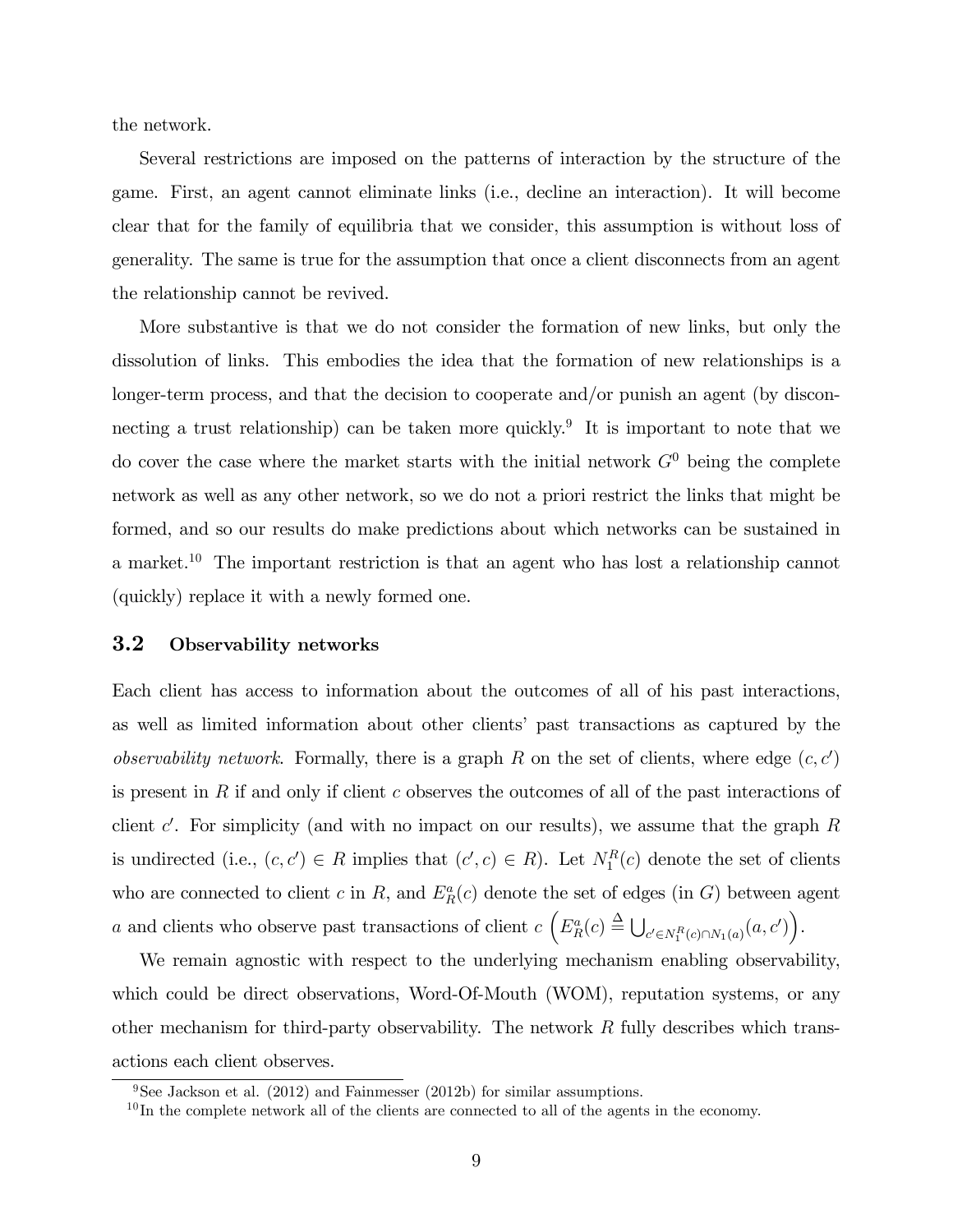#### 3.3 The network structure - knowledge and beliefs

We now develop a general framework of individuals' (clients or agents) beliefs about the network structure. Note that an individual's *global beliefs* may be complicated, while her *local* beliefs may be more tractable.<sup>11</sup> Therefore, we require that our framework be flexible enough to allow for the study of the relative importance of local and global beliefs in calculating agents' expected payoffs.

Consider an individual v that can be a client or an agent. Individual v assigns some probability distribution  $\mathcal{D}_v$  on the set of all possible networks.<sup>12</sup> We refer to  $\mathcal{D}_v$  as the (first order) belief of individual v. We now make the notion of local beliefs more formal. Recall that a node  $v'$  is in  $N_d(v)$  if and only if the length of the shortest path (in G) between v and  $v'$  does not exceed d. For a given belief  $\mathcal{D}_v$ , we let  $\mathcal{D}_v^d$  denote the distribution induced by  $\mathcal{D}_v$ on  $N_d(v)$ . Figure 2 offers an example.



Figure 2: if  $\mathcal{D}_a$  places probability 1 on the leftmost network, then  $\mathcal{D}_a^3$  would place probability 1 on the rightmost network.

For simplicity, we assume throughout that individuals' beliefs are stationary, and that individuals do not update their beliefs on the network structure. This allows us to make a first step towards the analysis of repeated games with incomplete knowledge of the network.<sup>13</sup> To what extent this assumption is restrictive depends on the specific belief profile that we adopt (e.g., if we follow the most common assumption in the literature that individuals have

 $11\,\text{By}$  global beliefs, we generally refer to an individual's beliefs about the potential interactions between clients and agents separated from her in the network by a distance on the same order as the entire network. By local beliefs, we generally refer to her beliefs about the potential interactions between clients and agents separated from her in the network by a distance that is some small constant whose order is much smaller than that of the entire network, which may be arbitrarily large.

<sup>&</sup>lt;sup>12</sup>A member of the set is a 2-vector  $N = (G, R)$  consisting of both an interaction graph G and an observability graph R.

 $13$ For an alternative approach, see Fainmesser (2012b) who derives an upper bound on players' knowledge of the network when players learn about the network structure from their interactions.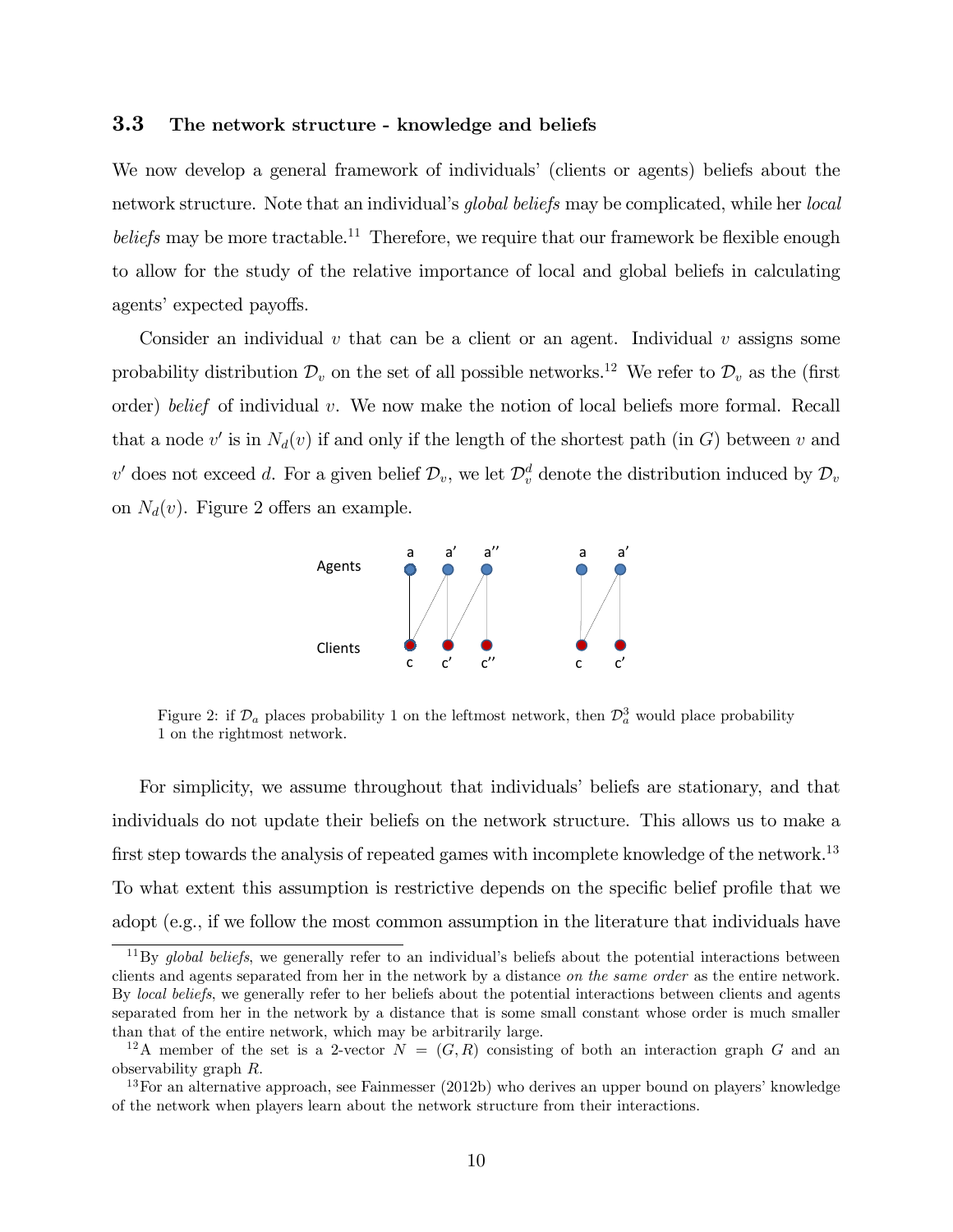accurate beliefs with respect to the entire network structure, then this assumption is not restrictive).<sup>14</sup> Therefore, it is of interest to note that our main result on the importance of local beliefs (Theorem 1) holds for any beliefs specification.

Higher order belief are clearly important, but are not the focus of this paper. We therefore keep the discussion of high order beliefs mostly implicit using the following definition.

**Definition 1** Let V be the set of all individuals (clients and agents), and consider a vector  $\mathbf{m} \triangleq (\gamma, \pi, \delta, {\{\mathcal{D}_v\}}_{v\in V})$ . We say that an economy is consistent with  $\mathbf{m}$  if the economy can be described by **m** and some high order beliefs. We let  $\Omega_{\bf m}$  be the set of all economies consistent with **m**, and denote by  $\omega_{\mathbf{m}}$  an economy that belongs to the set  $\Omega_{\mathbf{m}}$ .

## 4 Equilibrium

The common practice of ostracism is documented in economics, social psychology, anthropology, and biology.<sup>15</sup> An ostracizing strategy requires an individual that observes a defection to defect in future interactions with the defector. In our setup, ostracism implies that if a client observes a defection by an agent, the client ceases to trust that agent. For any given set of parameters (including any fixed discount factor), we are interested in characterizing networks for which there exist cooperative equilibria that rely on the threat of ostracism.

**Definition 2** We say that client c uses **ostracizing strategies** if at any period t and for any connection  $(c, a) \in E^t$ , client c eliminates  $(c, a)$  at the beginning of period  $t + 1$  if and only if agent a defected in period  $t$  in an interaction with  $c$  or with any client  $c'$  who is connected to c in the observability network R.

DeÖnition 3 A Totally Cooperative strict Bayes-Nash Equilibrium with Ostracism ( $\mathbf{TCEO}$ ) is a strict Bayes-Nash equilibrium in which all clients employ ostracizing strategies and all agents employ the strategy "always cooperate."<sup>16</sup>

<sup>&</sup>lt;sup>14</sup>For the more specific belief profiles considered in section 6 it is also never the case that an individual holds a belief given a history that is patently inconsistent with it.

<sup>&</sup>lt;sup>15</sup>See also Durkheim (1933), Gordon (1975), Francis (1985), Goodall (1986), Gruter and Masters (1986), Lancaster (1986), Mahdi (1986), Greif (1993), Boehm (1999), Kurzban and Leary (2001), Williams (2001), Gaspart and Seki (2003), Wiessner (2005), and Karlan et al. (2009).

 $16$  In a strict equilibrium, all players play a strict best response.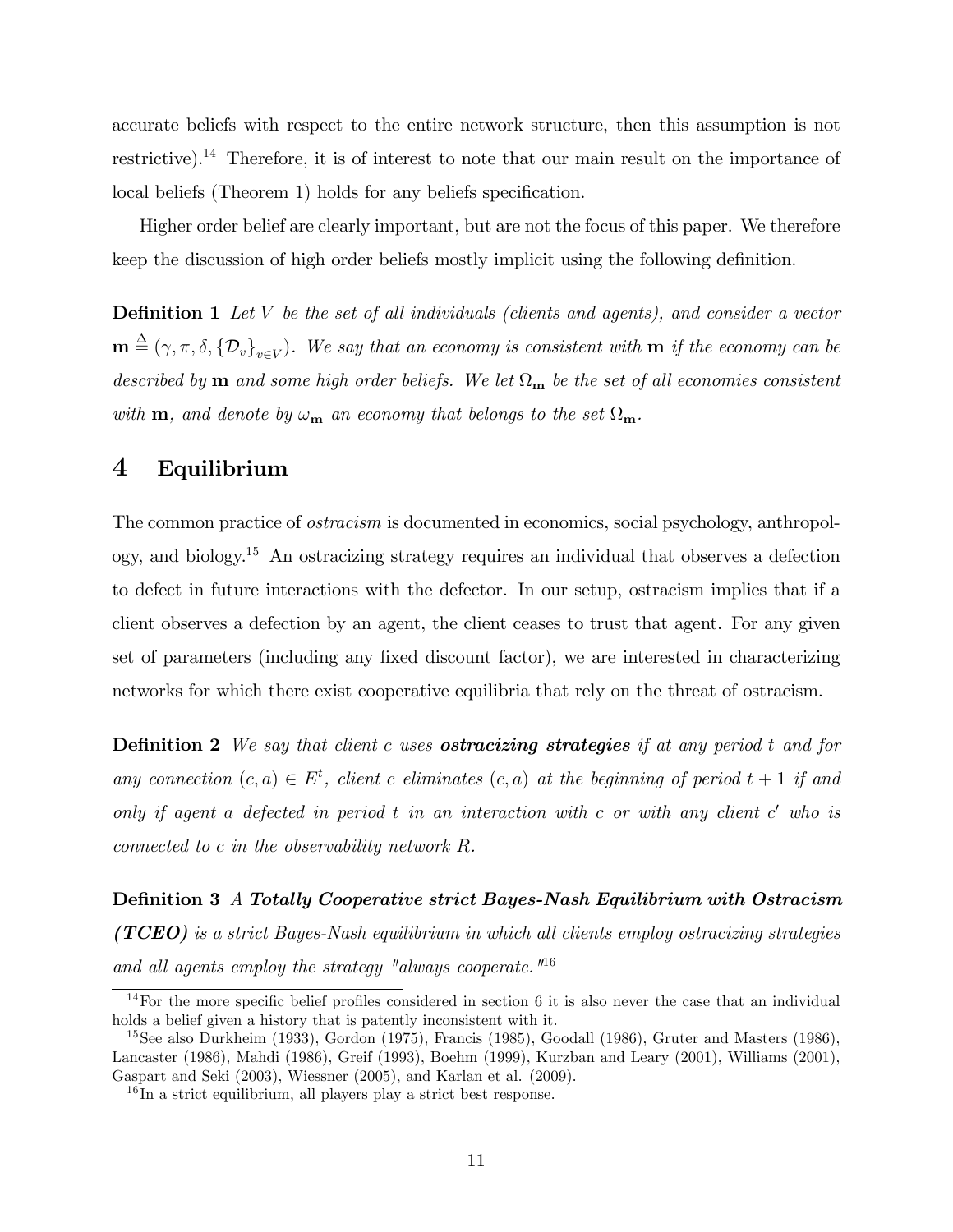If a TCEO exists then cooperation is possible. Therefore, Lemma 1 below provides a simple sufficient condition for cooperation to be possible. Focusing on Nash equilibrium is not without loss of generality. However, it will become clear that many of our results extend directly to the equivalent notion of perfect Bayesian equilibrium with ostracism.<sup>17</sup>

To see how focusing on TCEOs simplifies the analysis, note that a strategy of an agent  $a$ must specify the action taken by a in any period t in an interaction with any client  $c \in N_1(a)$ as a function of a's beliefs with respect to the network structure  $(\mathcal{D}_a)$  and the entire history of play observed by a. The history of play can in turn depend on the entire network structure at any period  $\tau < t$ . On the other hand, Lemma 1 implies that in a TCEO agent a's best response depends only on a's belief with respect to the network structure  $(\mathcal{D}_a)$ .

Formally, suppose that  $a$ 's belief puts probability 1 on a network N. Suppose that all agents  $a' \neq a$  always cooperate and all clients use ostracizing strategies, and let  $u_N^{coop}$  be the expected present discounted value of all future payoff of agent  $a$  from the strategy "always cooperate." Similarly, let  $\overline{u}_N$  be the expected present discounted value of all future payoff of agent a from her optimal strategy. Now consider any belief  $\mathcal{D}_a$  and let  $E_{\mathcal{D}_a}[u_N^{coop}]$  and  $E_{\mathcal{D}_a}[\overline{u}_N]$  be the corresponding expected values given  $\mathcal{D}_a$ . Recall also that  $\gamma$  is the immediate additional payoff for an agent who defects, and that  $E_R^a(c)$  denotes the set of edges (in G) between agent a and clients who observe past transactions of client c. In other words,  $E_R^a(c)$ is the set of edges that a will immediately lose in a TCEO if she defects in an interaction with  $c$ . Finally, let

$$
IC(\mathcal{D}_a) \stackrel{\Delta}{=} \min_{c \in N_1(a)} \delta(E_{\mathcal{D}_a}[u_N^{coop}] - E_{\mathcal{D}_a}[\overline{u}_{N \setminus E_R^a(c)}]) - \gamma,
$$

and for  $\mathbf{m} = (\gamma, \pi, \delta, \{\mathcal{D}_v\}_{v \in V})$ 

$$
IC(\mathbf{m}) \stackrel{\Delta}{=} \min_{a \in A} IC(\mathcal{D}_a).
$$

The proofs of Lemma 1 and all subsequent results are deferred to the Appendix.

**Lemma 1** (Incentives to Cooperate) There exists an economy  $\omega_{\bf m}$  for which there exists a TCEO if and only if  $IC(m) > 0$ .

<sup>&</sup>lt;sup>17</sup>In particular, our results with respect to the network structures that support cooperation when the observability network is the complete one (Corollary 1, Proposition 2, Theorem 3, and Corollary 3), can be restated with the stronger equilibrium notion.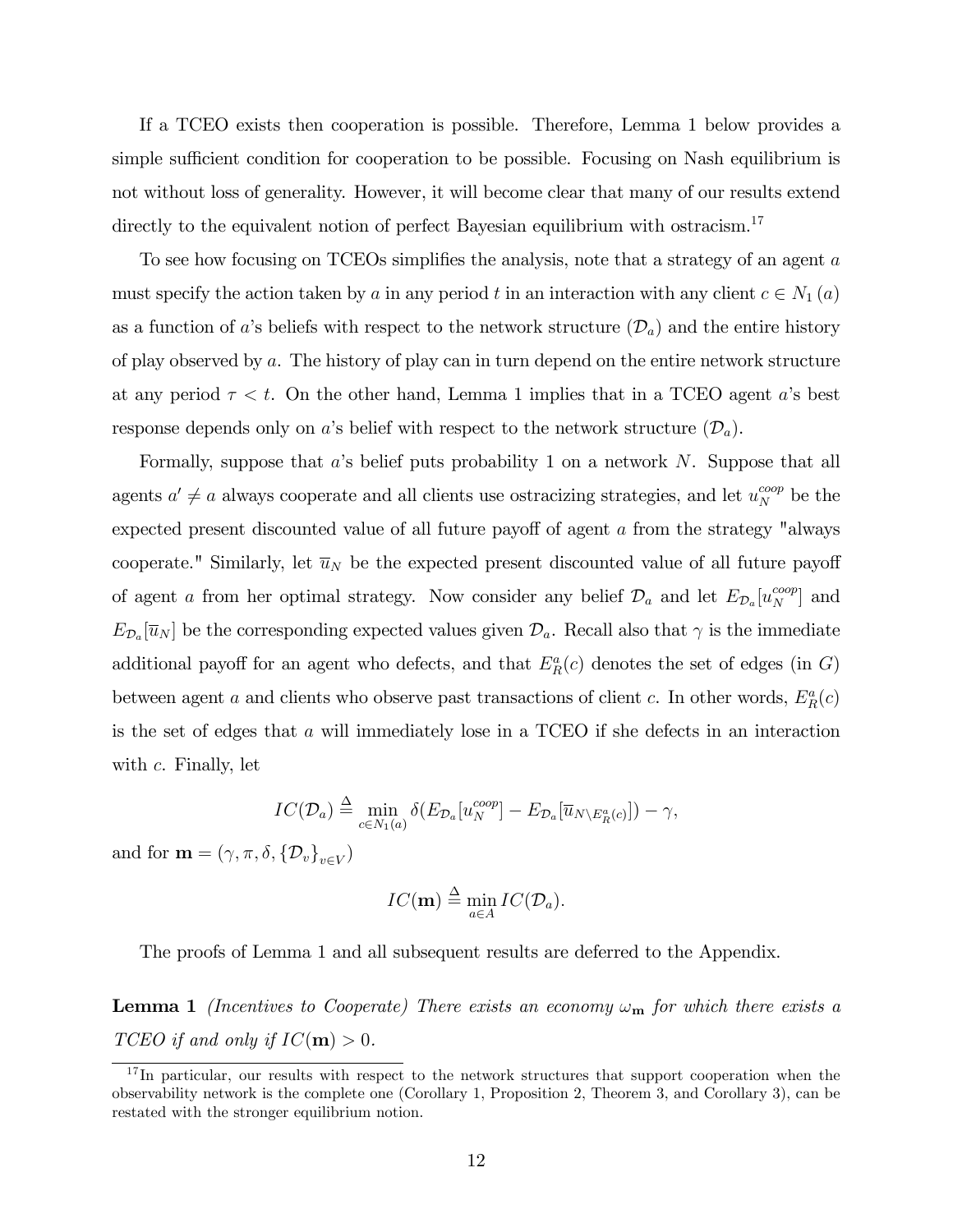The proof of Lemma 1 consists of showing that in a TCEO,  $IC(\mathcal{D}_a)$  is a sufficient statistic for the Incentives of an agent  $\alpha$  to Cooperate with all of the clients connected to her. Nevertheless, Lemma 1 does not tell us how to compute  $IC(\mathcal{D}_a)$ , which poses a significant challenge. The obvious difficulty is that  $E_{\mathcal{D}_a}[\overline{u}_{N\setminus E_R^a(c)}]$  depends on the optimal strategy of agent a after deviating in an interaction with client  $c$  (when the underlying network is  $N \setminus E_R^a(c)$ ). Moreover, even a direct computation of  $E_{\mathcal{D}_a}[u_N^{coop}]$  is very complex for any belief  $\mathcal{D}_a$  that puts positive probability on large networks. The source of the difficulty is in evaluating the probability that a given agent and a given client interact in a given period a probability that depends on the entire network structure even given simple cooperative strategies. The main results of this paper, which are presented in sections 5 and 6 alleviate this difficulty.

## 5 Cooperation based on local beliefs

Our first main result, which provides the foundation for later results, shows that the existence of a TCEO is *asymptotically independent* of the agents' *global beliefs*, and depends only on their local beliefs. This is quite surprising, since the fact that we focus on networks with bounded degree implies that the overwhelming majority of information about other clients and agents is not included in any agent's *local beliefs*.

**Theorem 1** (Local Beliefs Theorem) Consider any  $\Delta > 0$  and  $\epsilon > 0$ , and let  $\mathcal{D}_a$  be any belief that puts probability zero on any individual having a degree greater than  $\Delta$ . Then, there exists a finite constant  $d = d(\gamma, \pi, \delta, \Delta, \epsilon)$  **independent** of the size of the entire network of such that

$$
\left| IC(\mathcal{D}_a) - IC(\mathcal{D}_a^d) \right| < \epsilon.
$$

To better understand the implications of Theorem 1, consider a special case in which agents have complete knowledge of the true underlying network  $-i.e.$  consider a true network N, and for every  $a \in A$ , let  $\mathcal{D}_a$  place probability 1 on N. An implication of Theorem 1 is that whenever we can make comparative statements about cooperation given the local neighborhoods of all agents (i.e. for any agent a the neighborhood that includes  $N_d(a)$ ), we can also make (asymptotic) comparative statements for the entire network  $N$ . Put differently,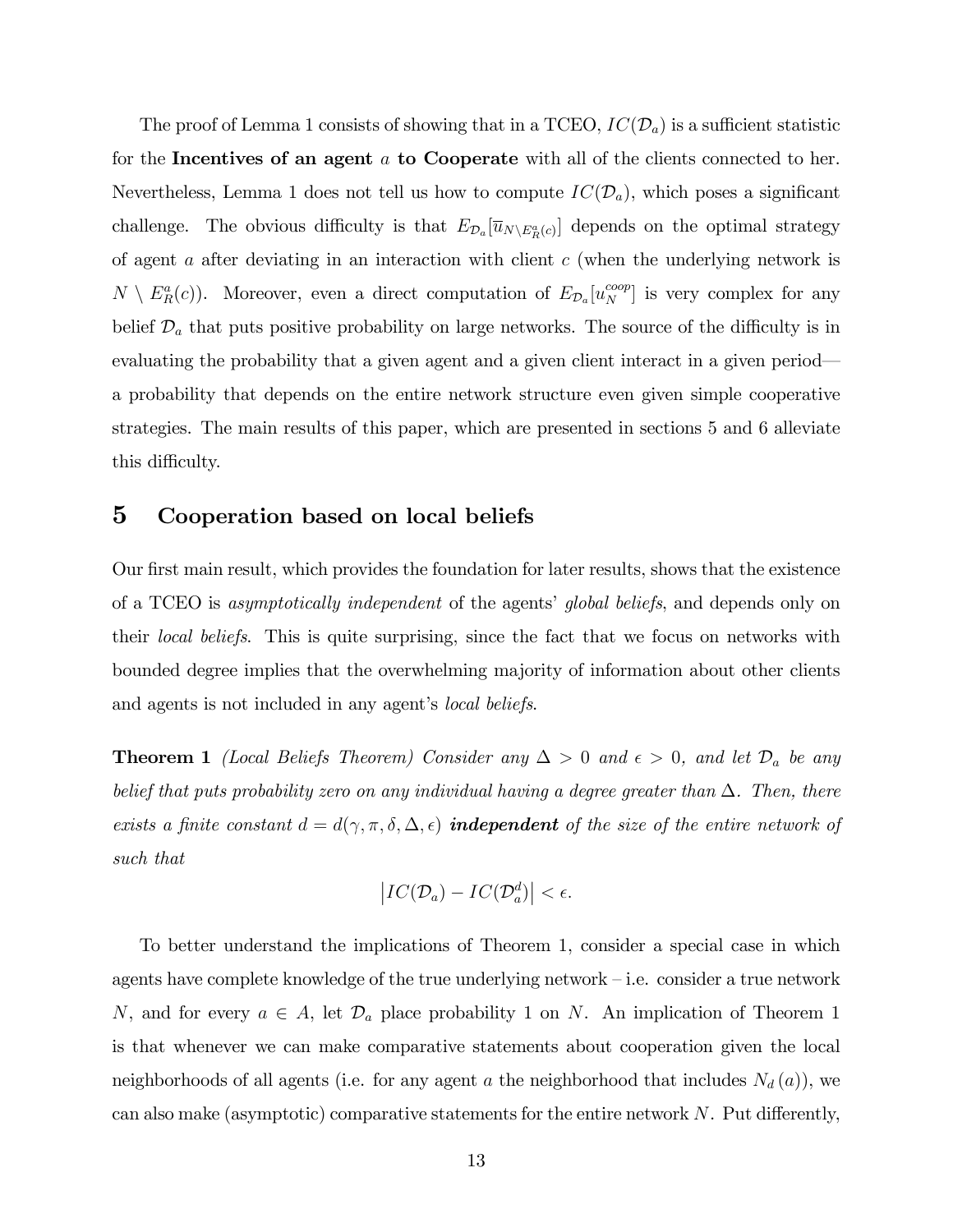when an agent a determines whether or not to cooperate she "discounts" links that are at a large distance from her and can asymptotically do as good by considering only her local neighborhood.

The proof of Theorem 1 builds on recent developments in graph theory, and in particular on GG who study randomized algorithms for matchings in a graph, and the relationship between the local and global properties of the set of matchings of a graph. The following key lemma sheds light on the intuition behind Theorem 1 as well as on the generality of the observation that local beliefs are sufficient to predict outcomes in a network.

Fix any network N, and let  $N(a, d)$  denote the depth $-d$  neighborhood of agent a in N. For each client c and agent a, let  $I^t(c, a)$  denote the indicator of the event that c interact with a in period t, and let  $Pr(I^t_N(c, a))$  denote the probability that  $I^t(c, a) = 1$  in a network *N*. Note that one may interpret the quantity  $Pr(I_N^1(c, a))$   $(Pr(I_{N(a,d)}^1(c, a)))$ as the probability that edge  $(c, a)$  is chosen to belong to the random graph matching constructed by examining the edges of  $N$   $(N(a, d))$  in a random order (selected u.a.r.) and including an edge if no incident edges have already been included. Noting that this randomized matching construction is the matching algorithm studied in GG, it follows from Lemma 6 of GG that

**Lemma 2** (Locality Lemma) For any  $\Delta > 0$  and  $\epsilon > 0$ , there exists a finite constant  $d = d(\Delta, \epsilon)$  such that for any network N in which no individual has a degree greater than  $\Delta$ ,

$$
|Pr(I^1_N(c,a) = 1) - Pr(I^1_{N(a,d)}(c,a) = 1)| < \epsilon.
$$

Lemma 2 implies that when interactions are competing, and when there is a sufficiently strong stochastic element in the order of interactions, whether or not two individuals interact with each other depends heavily on the local patterns of interactions. On the other hand, in such environments, the global patterns of interactions are less important.

**Example 1** Consider the leftmost network in figure 2 and suppose that agent a has a belief  $D_a$  that puts probability 1 on the correct network. In order to decide whether to cooperate with client c, agent a evaluates the probability that she interacts with client c in a given period. Based on  $D_a^1$  the corresponding probability is 1. To see why, note that there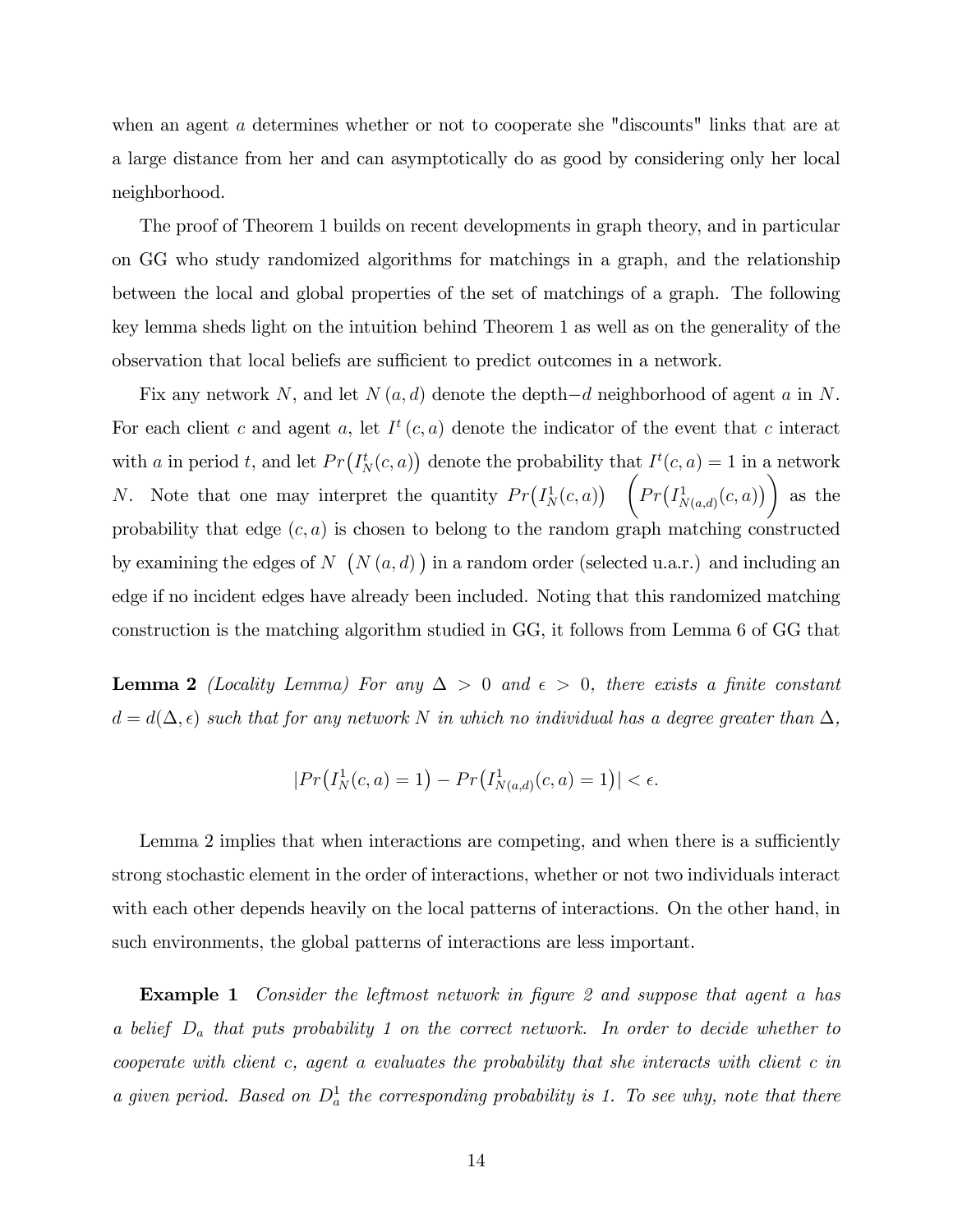are no other agents in  $D_a^1$ . Now consider the belief  $D_a^2$ , because there are 2 agents in  $D_a^2$ and only one client, and because the order of interactions is drawn u.a.r., the probability that a interact with c based on  $D_a^2$  is  $\frac{1}{2}$ . The corresponding probability based on  $D_a^3$  is  $\frac{2}{3}$ . This is because the only orders of meetings in which c and a do not interact are those in which agent a' and client c meet before any other client and agent interact. Similarly, the probabilities that c and a interact in a given period based on beliefs  $D_a^4$  and  $D_a^5$  are  $\frac{5}{8}$  and  $\frac{19}{30}$  respectively. Notably, in the sequence  $\left(1, \frac{1}{2}\right)$  $\frac{1}{2}, \frac{2}{3}$  $\frac{2}{3}, \frac{5}{8}$  $\frac{5}{8}, \frac{19}{30}$  the deviation from the value that is based on the correct belief is monotonically decreasing.

To see how example 1 generalizes to Lemma 2, consider the following. First, note that ordering the edges in a graph u.a.r. is equivalent to randomly and independently assigning each edge a real number distributed uniformly between 0 and 1, and then choosing the edges one by one from the low to the high value. Now, consider an agent  $a$  and a client  $c$  who are connected. Suppose that the edge  $(a, c)$  is contained within a "small" subgraph H such that every edge  $e$  in H has the following property: the value assigned to  $e$  is strictly less than the value assigned to all edges adjacent to  $e$  which are not contained in  $H$ . In this case, all inclusion/exclusion decisions (with respect to the random matching) about the edges on the boundary of H are made before any neighboring edges in  $G\backslash H$  are even considered. The result is that no agent-client interactions external to  $H$  can have any influence on the agent-client interactions internal to  $H$ . Lemma 2 is based on the observation that as long as the maximum degree of any node in the overall network is uniformly bounded, with high probability any given agent-client edge  $(a, c)$  will be contained within such an influenceresistant subgraph, whose size is a small constant, independent of the size of the overall network.

In the following section we apply Theorem 1 to an environment in which agents and clients have incomplete information with respect to the network structure. We show that in this environment the local beliefs of agents and clients with respect to the network structure are much simpler than their corresponding global beliefs. Thus, Theorem 1 offers a considerable simplification.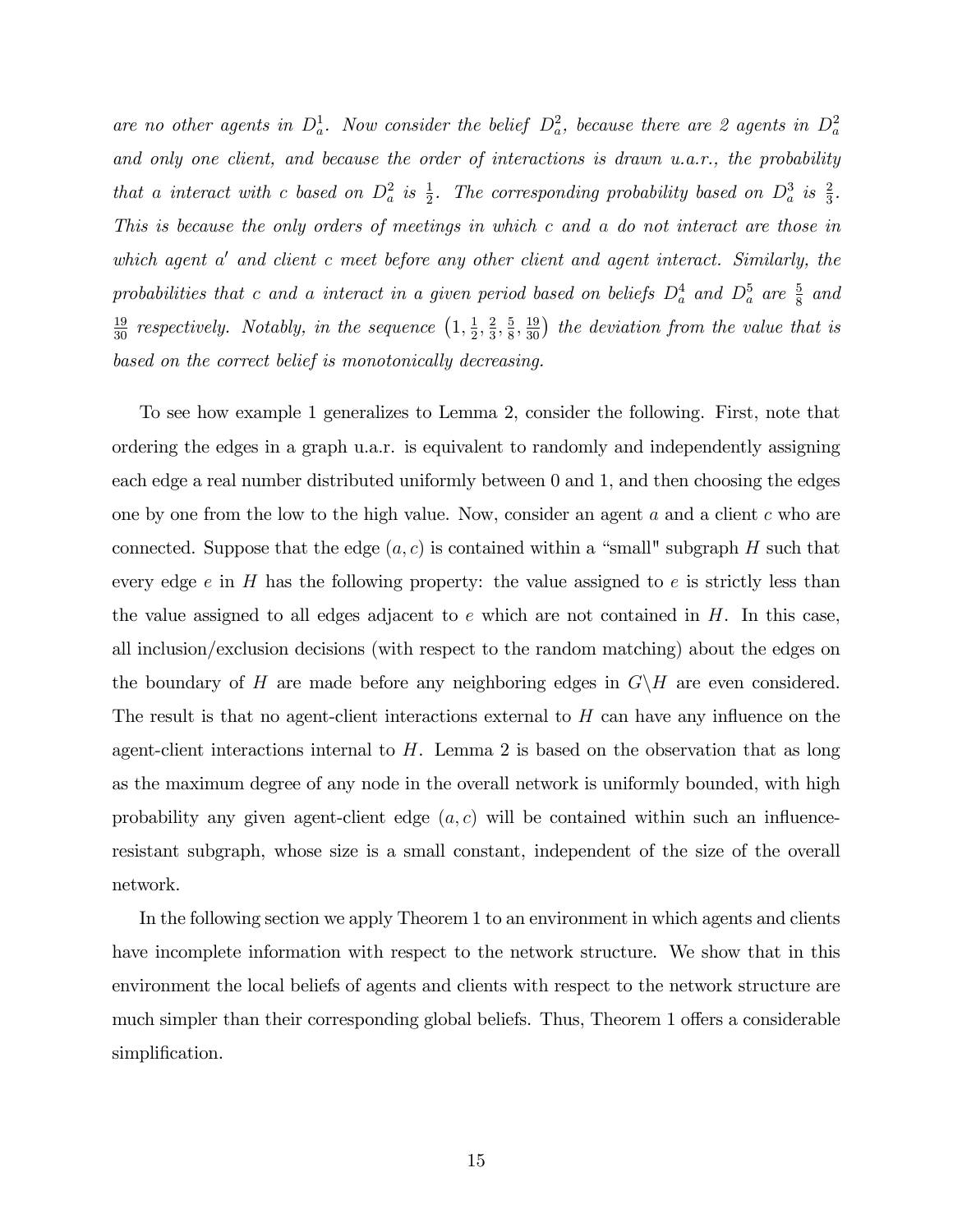## 6 The Global Fractions (GF) model

We are interested in the following question: "For what structures of the interaction network G there exists an observability network  $R$  such that there exists a TCEO with the network  $N = (G, R)$ ?". So far we remained agnostic with respect to the relationship between the actual underlying network and the beliefs that agents (and clients) hold with respect to the network structure. This approach has the advantage of being the most general, but to answer our question of interest we must take a stand with respect to the role of the underlying network in generating agents' (and clients') beliefs. To this end, we now consider a specific model of individuals' knowledge and beliefs with respect to the network structure, and use it to demonstrate how Theorem 1 can be used to answer our question.

Our example, a model of beliefs that we call the *Global Fractions*  $(GF)$  model, formalizes the idea that the underlying process of the formation of the network has a significant random component, but that (in large networks) the fraction of clients and agents with a given degree is more or less constant and therefore known.<sup>18</sup> Each individual has private information about her own local areas of the network. However, due to the random component, an individual has only partial information on the global network structure.

Formally, assume that before period 1 the network  $N$  is drawn u.a.r. from all networks with a set of agents  $A$ , a set of clients  $C$ , and a given degree distribution that specifies for all  $r: [1]$  the *fraction* of clients that have degree  $r$ , and  $[2]$  the *fraction* of agents that have degree r. Each agent a knows the network formation process and has access to *private* local information including: the set of clients connected to her  $(N_1(a))$ , the degree of each client connected to her  $(\deg(c)$  for all  $c \in N_1(a)$ , and which of her clients observes the outcomes of her interactions with any of her other clients  $(E_R^a(c)$  for all  $c \in N_1(a)$ ). The (Bayesian) posterior of agent a is denoted by  $\mathcal{D}_{GF}(a|N)$ . We note that  $\mathcal{D}_{GF}(a|N)$  assigns equal probability to any network that satisfies  $[1]$  and  $[2]$ , has sets of clients and agents C and  $A$  respectively, and is consistent with the agent's private local information.<sup>19</sup>

Note that specifying the aforementioned fractions is equivalent (under a simple transfor-

 $18$ For evidence on consistency in degree distributions in large networks, see Barabási and Albert (1999).

 $19$ Our analysis goes through with individuals that are less informed, and can also be modified to allow for more informed individuals (e.g. knowing the degrees of neighbors of neighbors).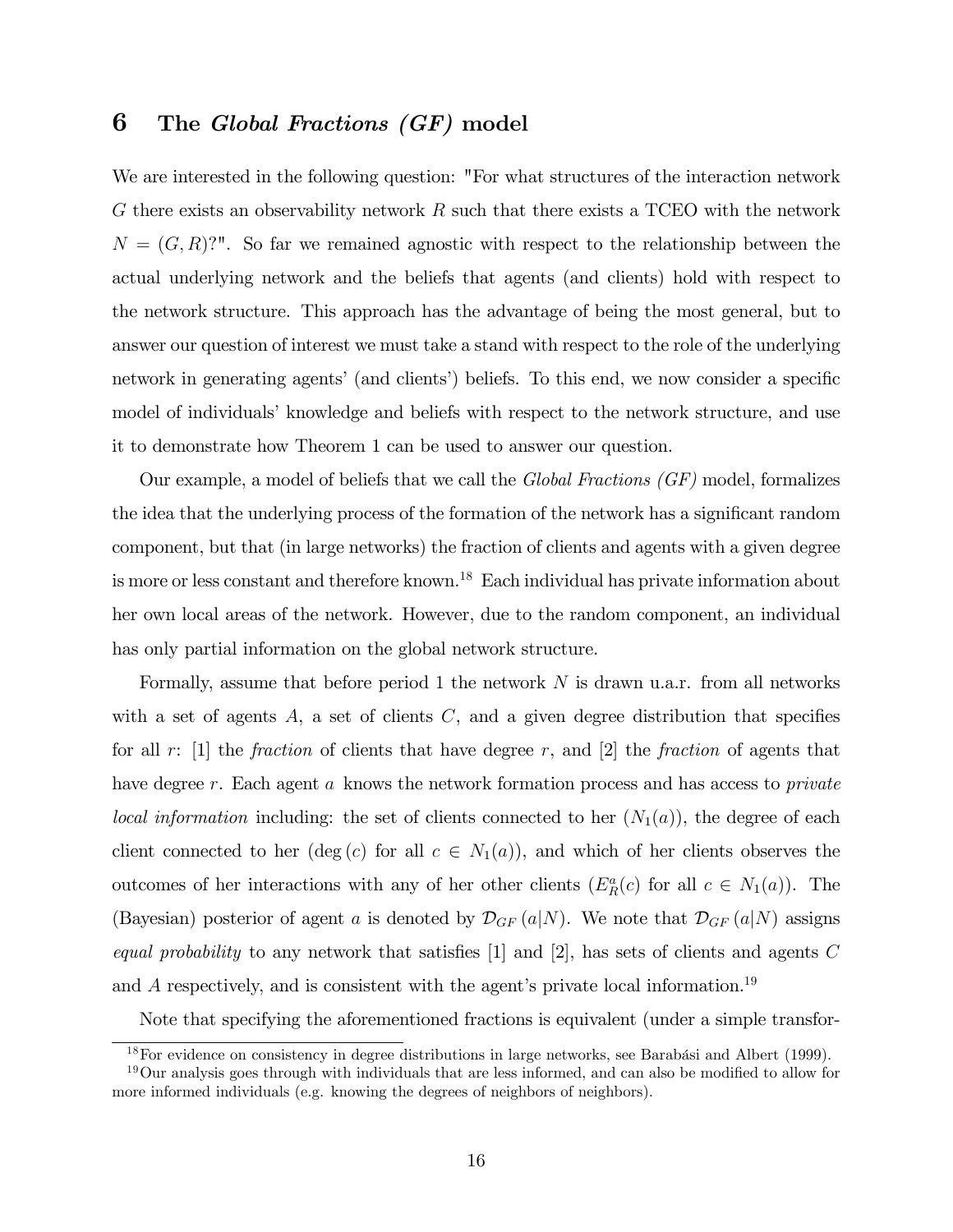mation) to instead specifying the probability that the client (agent) in an edge  $(c, a)$  selected u.a.r. from all edges of the network has degree r (for all r).<sup>20</sup> Thus, agents' posteriors can be described as follows. Let  $\mathcal{G}^a, \mathcal{G}^c$  be random variables each with *bounded support* on  $\mathbb{Z}^+$ and taking each integer value with a *rational* probability. Then, for any network  $N$  in which the probability that the agent (client)  $a'$  (c') in an edge  $(c', a')$  selected u.a.r. from all edges of the network has degree r is equal to  $Pr(\mathcal{G}^a = r)$   $(Pr(\mathcal{G}^c = r))$ , the posterior of an agent a (i.e.,  $\mathcal{D}_{GF}(a|N)$ ) is that the network is selected u.a.r. from all networks in which there are the same numbers of clients and agents as in  $N$ , the degree of  $a$  and the degrees (and identities) of clients connected to a are the same degrees (and identities) as in  $N$ , the degree distribution in the interaction network  $(G)$  is captured by the same  $\mathcal{G}^a, \mathcal{G}^c$  as in the network  $N$ , and the connections in the observability network  $(R)$  between clients who are connected to a are the same as in N.

Furthermore, note that in any network, specifying the number of clients  $n_c$  along with the distributions of  $\mathcal{G}^a, \mathcal{G}^c$  fully determines the number of agents  $n_a$ . Consequently, in order to consider large networks with bounded degrees, we can denote by  $\mathcal{D}_{GF}(a|N,n_c)$  the belief of an agent a in a network in which there are  $n_c$  clients, the degree of a and the degrees (and identities) of clients connected to a are the same degrees (and identities) as in  $N$ , the degree distributions in the interaction network  $(G)$  are captured by the same  $\mathcal{G}^a, \mathcal{G}^c$  as in the network  $N$ , and the connections in the observability network  $(R)$  between clients who are connected to  $a$  are the same as in  $N$ .<sup>21</sup>

**Remark 1** The economic literature offers several models of network formation (see also Goyal 2007 and Jackson 2008 and references therein). By construction, any such process can be captured by some  $\{\mathcal{D}_a\}_{a \in A}$ . This implies that our analysis is 'formation process free'. The GF model adds structure to capture a scenario in which individuals 'have no clue' how networks are formed, but have some information on their attributes. $22$ 

<sup>&</sup>lt;sup>20</sup>Let  $P_a(r)$  the proportion of agents with degree r, and let  $\overline{r}_a = \sum_r P_a(r) \cdot r$  be the average agent's degree. Then the probability that an agent a in an edge that is chosen u.a.r. has degree r is,  $\frac{P_a(r) \cdot r}{\overline{r}_a}$ .

<sup>&</sup>lt;sup>21</sup>Suppose further that  $Pr(\mathcal{G}^a = \text{deg}(a)) > 0$ , and  $Pr(\mathcal{G}^c = \text{deg}(c)) > 0$  for all  $c \in N_1(a)$ . Then, it is well-known that for any fixed  $\mathcal{G}^a$ ,  $\mathcal{G}^c$  there exists an infinite strictly increasing sequence of integers  $\{n_c\}$  s.t. there exists at least one network as required. This follows from the Gale-Reyser Theorem—see e.g. Krause (1996), and (in our particular setting) Theorem 1.3 of Greenhill et al. (2006). All statements should be read as holding only for  $n_c$  s.t. the aforementioned set is non-empty.

<sup>&</sup>lt;sup>22</sup>An algorithm for generating valid large random graphs with arbitrary degree distributions exists and is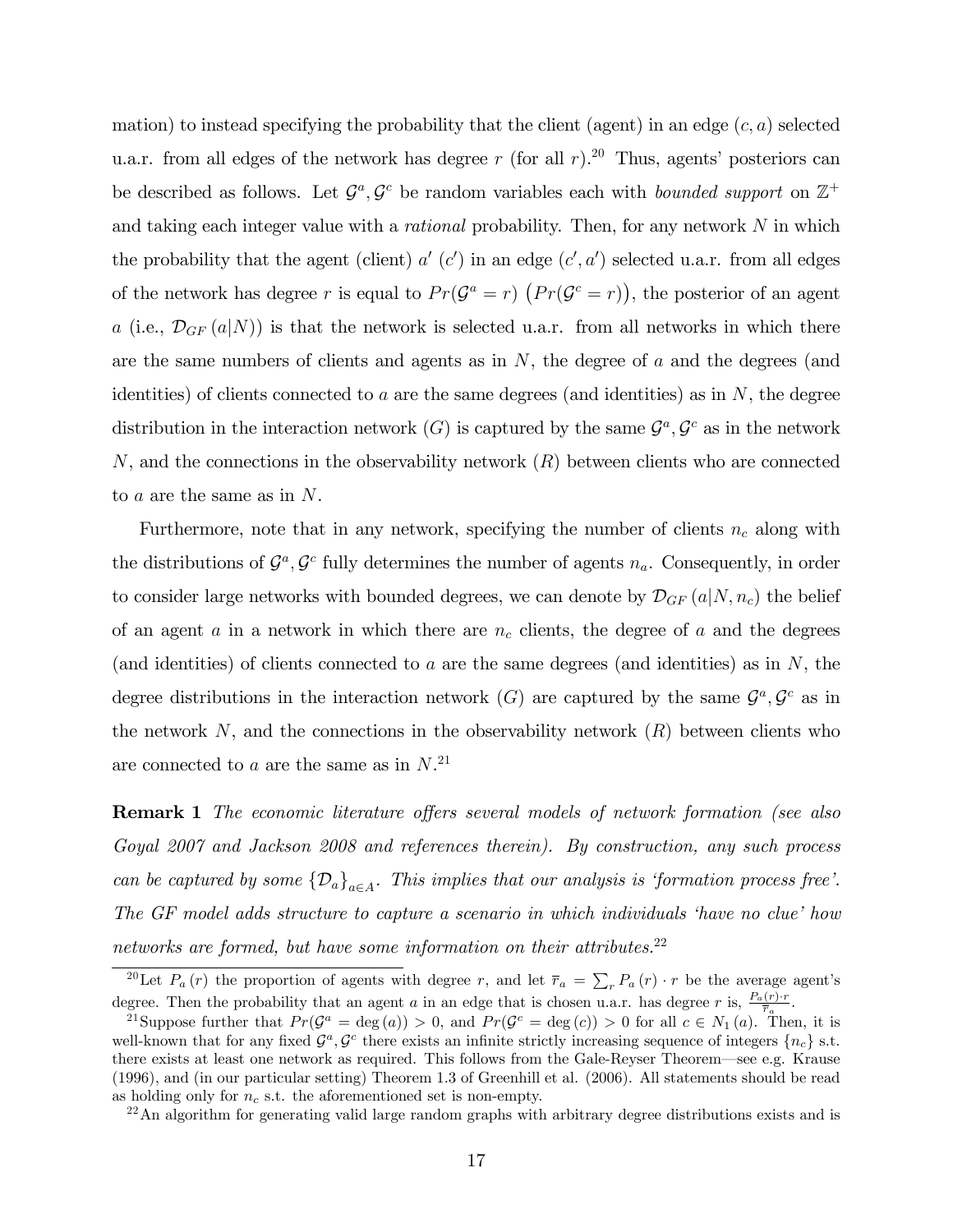#### 6.1 Cooperation and network structure

We now focus on our leading example in which agents' knowledge and beliefs are consistent with the GF model and derive conditions for a network  $N$  to be a  $GF$  cooperation network.

**Definition 4** (Cooperation Networks) Let  $\mathbf{m}^{GF}(N) \triangleq (\gamma, \pi, \delta, \{D_{GF}(a|N)\}_{a \in A})$ . We say that a network  $N$  is a  $GF$  cooperation network if and only if there exists an economy that is consistent with  $\mathbf{m}^{GF}(N)$   $(\omega_{\mathbf{m}^{GF}(N)})$  for which there exists a TCEO.

The main result of this section states that a large network  $N$  is a GF cooperation network if and only if the incentives of each agent to cooperate in her 'corresponding random tree' are sufficiently large.

Formally, for a given network N with degree distribution captured by  $\mathcal{G}^a, \mathcal{G}^c$ , agent a, and integer  $d \geq 1$ , let  $T(a, N, d)$  denote the random depth $-d$  tree such that the root r has the same degree as agent  $a$  in  $N$ , the degrees (and identities) of the children of  $r$  are the same as the degrees (and identities) of the clients connected to a in  $G(N_1(a))$ , all subsequent non-leaf nodes at an even depth have a number of children drawn i.i.d. from the distribution governing  $\mathcal{G}^a - 1$ , all subsequent non-leaf nodes at an odd depth have a number of children drawn i.i.d. from the distribution governing  $\mathcal{G}^c - 1$ , the underlying observability network for the clients connected to the root  $(N_1(r))$  is R, and for all other clients pairs c and c', the probability that c and c' are connected in R is  $1/2$ .

Theorem 2 (Asymptotic Characterization of Cooperation Networks) Consider a sequence of networks  $(N^1, N^2...)$  with identical finite support degree distributions captured by  $\mathcal{G}^a, \mathcal{G}^c$ and an increasing size (i.e. the numbers of clients and agents in network  $N^{i+1}$  are larger than the corresponding numbers in network  $N^i$ ). Then, there exists a number  $\overline{i}$  such that for all  $i > \overline{i}$  the network  $N^i$  is a GF cooperation network if and only if for any agent a,

$$
\lim_{d \to \infty} IC(T(a, N^i, d)) > 0.
$$

At the heart of the proof of Theorem 2 is the observation that the local belief of any agent a in a large network is asymptotically identical to the belief that the network looks suggested in the proof of Lemma 3.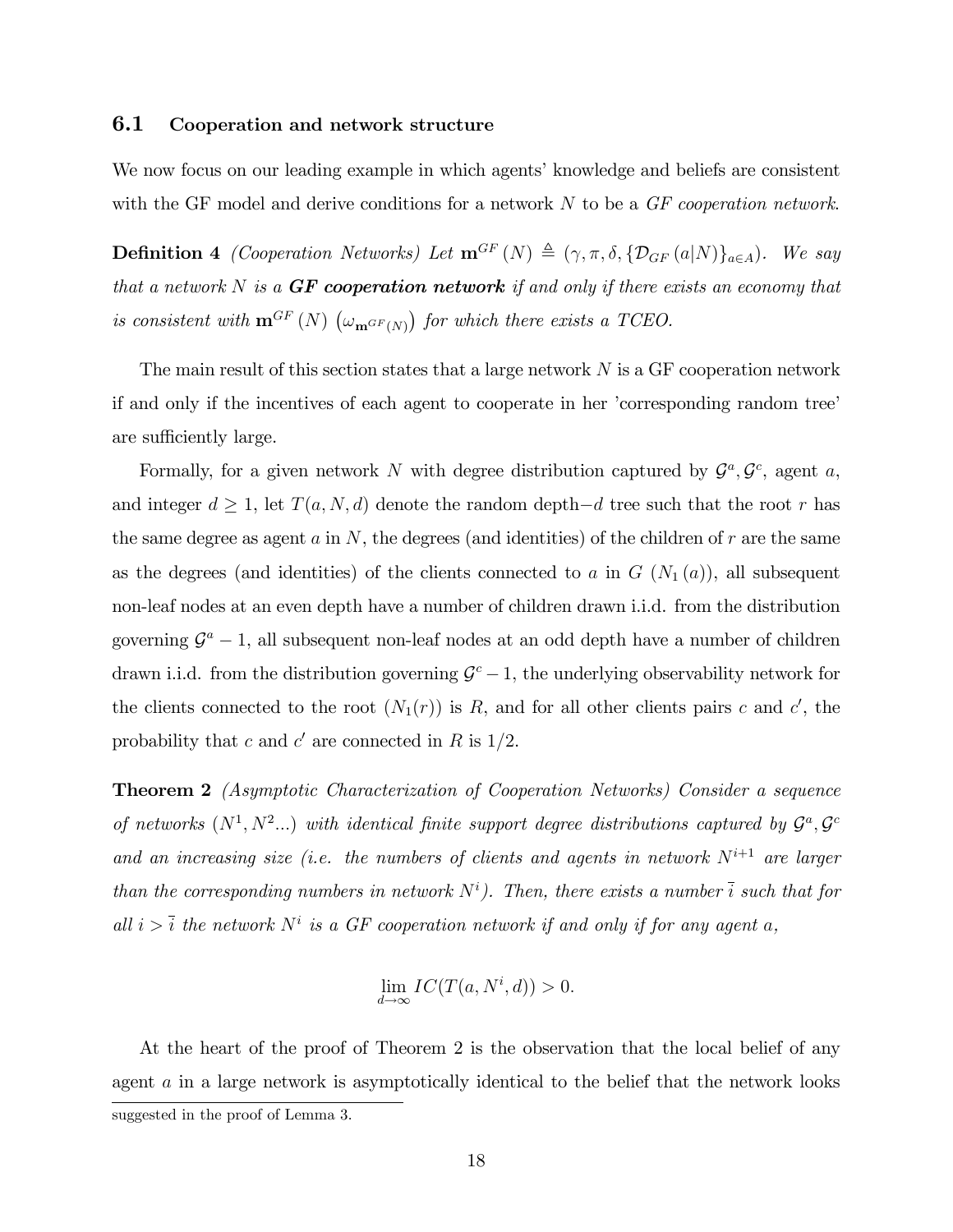locally like a corresponding simple random tree.

To be precise, for two random variables  $X, Y$  with support on some countable set  $\mathcal{X},$ the total variational distance between X and Y,  $TVD(X,Y)$ , is defined as  $\sum_{x\in\mathcal{X}}|Pr(X =$  $x) - Pr(Y = x)$ . Then, for two belief distributions  $\mathcal{D}_a$ ,  $\mathcal{D}'_a$ ,  $TVD(\mathcal{D}_a^d, \mathcal{D}'_a^d) < \epsilon$  implies that the belief agents a has about her depth-d neighborhood under  $\mathcal{D}_a$  is 'within  $\epsilon$ ' of the belief agent a has about her depth-d neighborhood under  $\mathcal{D}'_a$ .

**Lemma 3** (Locally Tree-Like Lemma) For all networks  $N$  and agents a in  $N$ , and for all  $d > 0$ ,

$$
\lim_{n_c \to \infty} TVD\big(\mathcal{D}_{GF}^d(a|N,n_c),T(a,N,d)\big) = 0
$$

Lemma 3 implies that in an asymptotically large network, for any fixed  $d$ , the belief  $\mathcal{D}_{GF}^{d}(a|N,n_c)$  converges to a belief on a random tree. Thus, to make use of the convenient structure of a random tree in our setup, one must establish that an agent's depth- $d$  belief is a sufficient statistic to determine the incentives to cooperate. Theorem 1 completes this gap with respect to agents' incentives to cooperate and we are able to derive Theorem 2.

The proof of Lemma 3 employs the so-called *configuration method* (see Wormald 1999). Using this technique, a random graph is related to a different random object—the configuration model. In the configuration model, each client (agent) is viewed as a bucket, and each bucket is endowed with a number of points equal to the desired degree of the corresponding client (agent). The points in the buckets are then matched randomly, and an agent a and a client c are connected if a point from  $a$ 's bucket is matched to a point of c's bucket. By starting this construction with a given agent node and continuing sequentially by connecting at every step all of the points in the buckets who where connected to in the previous step, we show that in asymptotically large networks: [1] the number of steps that it takes until a cycle is closed is arbitrarily large; and [2] after any finite number of steps, the degree distribution of the buckets that are still unmatched is asymptotically (on the size of the network) identical to the degree distribution in the entire network.<sup>23</sup>

<sup>&</sup>lt;sup>23</sup>More generally, the configuration model can be related to many random-graph models of interest (see e.g. Greenhill et al. 2006, Wormald 1999). For more details the reader is referred to the proof in Appendix A.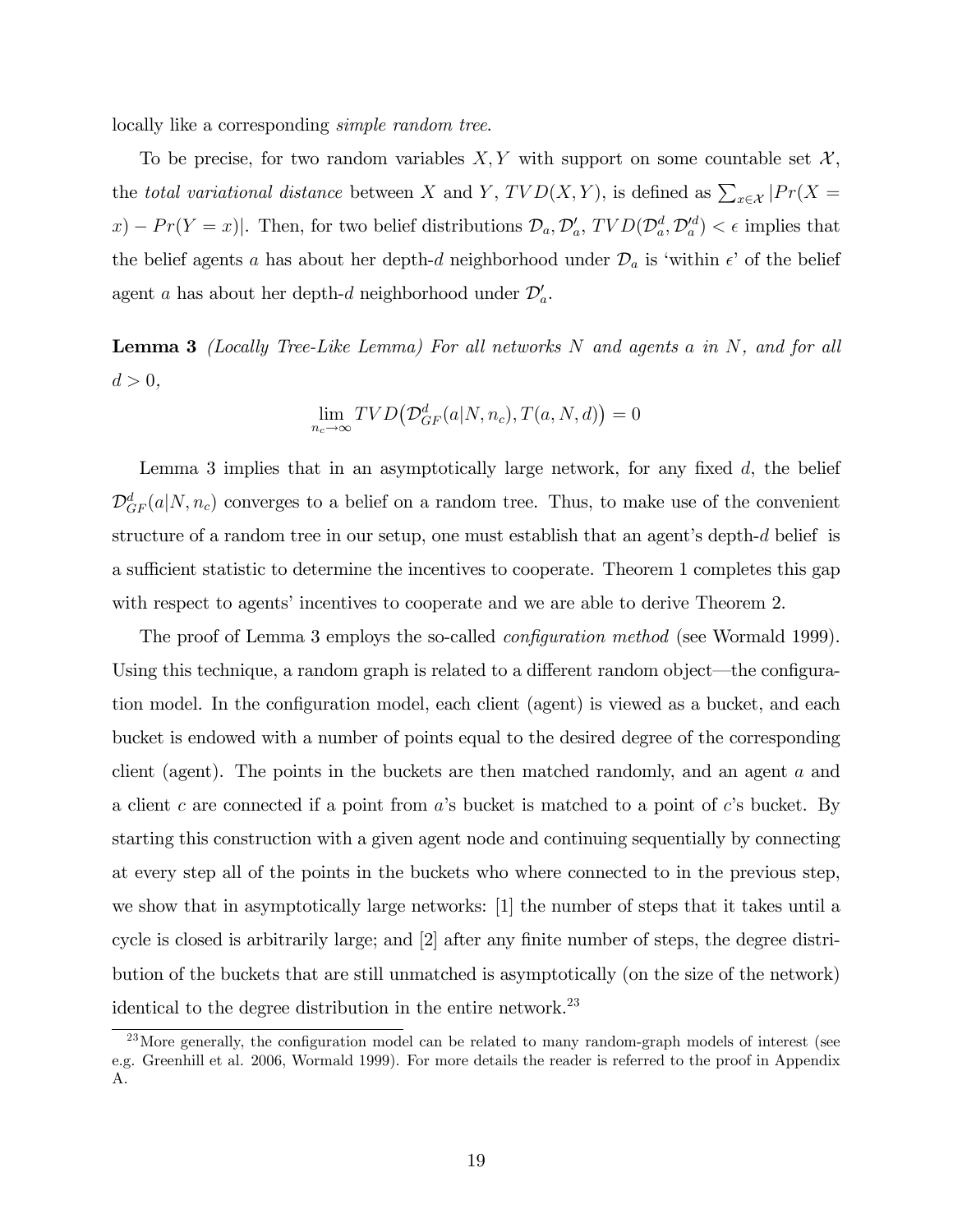#### 6.2 Third-party observability and cooperation

In this section we make use of the simplification offered by Theorem 2 and exploit the tree structure to characterize the set of interaction networks G for which there exists an observability network R such that the network  $N = (G, R)$  is a GF cooperation network. To this end, we first establish that third-party observability helps cooperation and allows a larger set of interaction networks to sustain cooperation. Then, we focus on the analysis of the incentives of agents to cooperate as a function of the structure of the interaction network when the observability network is complete—that is, when the observability network is such that any two clients are connected, and each client is informed of transaction outcomes of all other clients. We denote the complete observability network by  $R<sup>1</sup>$ .

**Proposition 1** (Weak Monotonicity of Cooperation in Third-Party Observability) Consider any interaction network G. Then, for any observability network R, if the network  $(G, R)$  is a GF cooperation network then the network  $(G, R<sup>1</sup>)$  is also a GF cooperation network.

Proposition 1 teaches us that in order to study the limits of cooperation we are required to focus on networks that take the form  $N = (G, R<sup>1</sup>)$  and make comparative statements with respect to the incentives of agents to cooperate as a function of G.

To state our next result we recall that Theorem 2 shows that the incentive effect of any change in the degree of any client or agent in a large network can be approximated by considering the effect of the corresponding change in the corresponding random tree. It is also the case that any change to the degree of a node in a random tree can be captured by appending or removing subtrees (A tree T' is subtree of a tree T if  $T' \subseteq T$  and T' is connected). Thus, Proposition 2 shows that the incentive effect of any change in the degree of any client or agent in the network can be determined by identifying whether the corresponding change in the corresponding random tree involves adding or removing (as children) subtrees from a client or an agent node. E.g., appending (as children) subtrees to agents nodes in the corresponding random tree (rooted with agent  $a$ ) can capture: [1] adding links between a and some clients; and/or  $[2]$  increasing the degree distribution of agents in the network as a whole.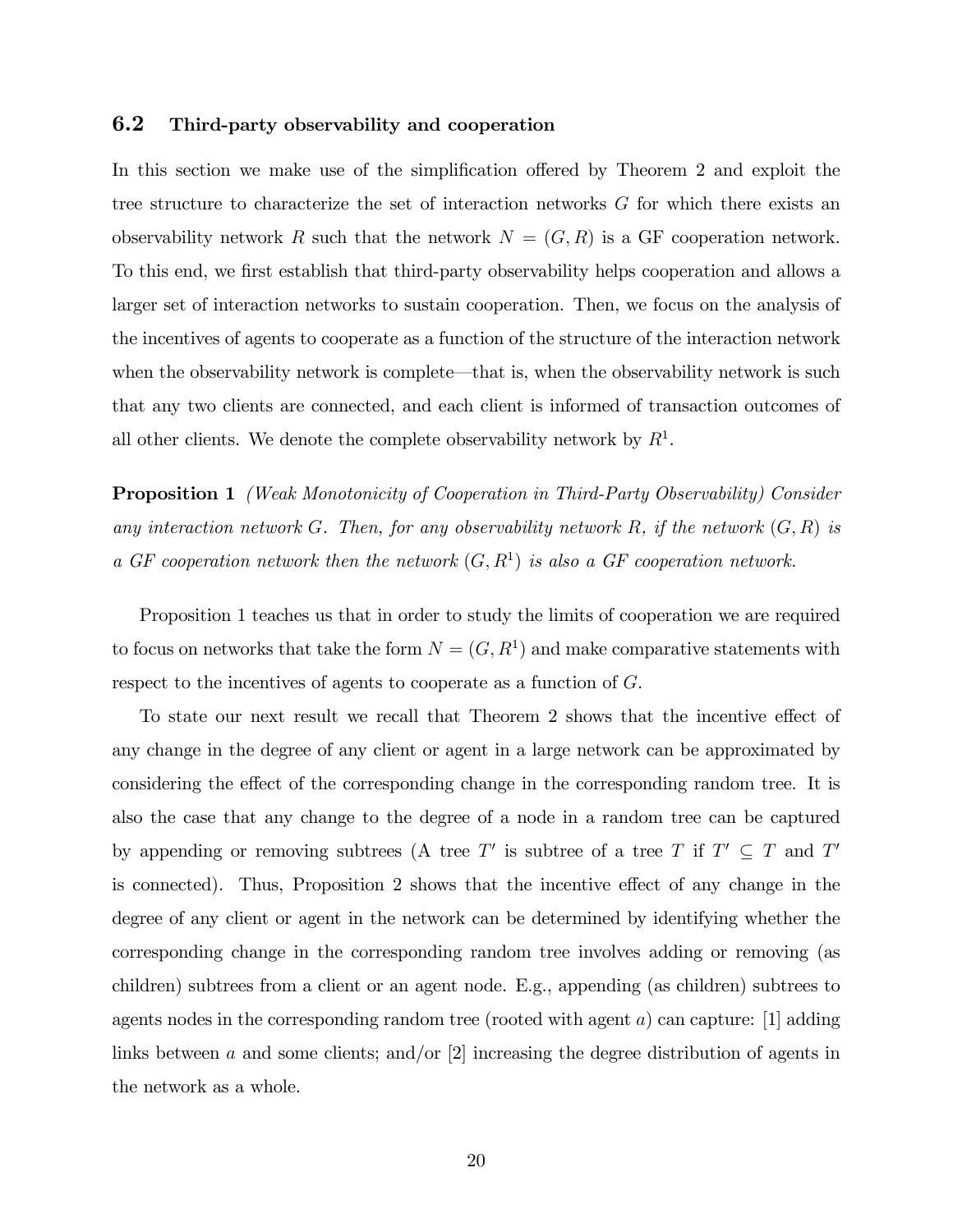**Proposition 2** (Monotonicity of Cooperation in Degree) Suppose that for all  $d \geq 1$ , the random tree  $T' = T(a, (G', R^1), d)$  can be constructed (on the same probability space) from the random tree  $T = T(a,(G,R<sup>1</sup>),d)$  by performing only the two operations: [1] appending (as children) subtrees to agent nodes in an arbitrary way, and [2] removing (as children) subtrees from client nodes in an arbitrary way. Then,  $\lim_{n_c \to \infty} IC\left(\mathcal{D}_{GF}\left(a\right|\left(G, R^1\right), n_c\right)) > 0 \implies$  $\lim_{n_c \to \infty} IC\left(\mathcal{D}_{GF}\left(a | (G', R^1), n_c\right)\right) > 0.$ 

Proposition 2 implies that networks in which agents are well connected and clients have only low degrees maximize the incentives to cooperate. However, it is just one implication of a more general observation: when  $R = R<sup>1</sup>$ , agents who expect to interact with higher overall probability (larger  $\sum_{c \in N_1(a)} Pr(T_N^1(c, a))$ ) have stronger incentives to cooperate. To see how this observation leads to Proposition 2, note that  $[1]$  the probability that an agent a interacts in a given period is increasing in her degree; and  $[2]$  the probability that a interacts in a given period is also increasing in the degree of any agent that is connected to any client who is connected to a. The intuition for the latter is subtle: because agents with high degrees are less likely to interact with any one of the clients to whom they are connected, they are less likely to interact with each client before other agents who are connected to the same client get a chance to interact with him.<sup>24</sup> Put differently, when agents' degrees are large and clients' degrees are small, there are more clients and less agents in the network. Consequently, agents interact with high probability and expect large payoffs. Figure 3 provides a simple deterministic example of the general rule that is captured by Proposition 2.



Figure 3: Consider the two networks above and let the dashed line between clients  $c$  and  $c'$ in the rightmost network represent a link between them in the observability network. In the leftmost network, agent a expects to interact with probability  $\frac{1}{2}$  in any given period. As a

 $24$ The intuition applies most directly to trees. However, our random tree characterization highlights the connection between trees and large networks.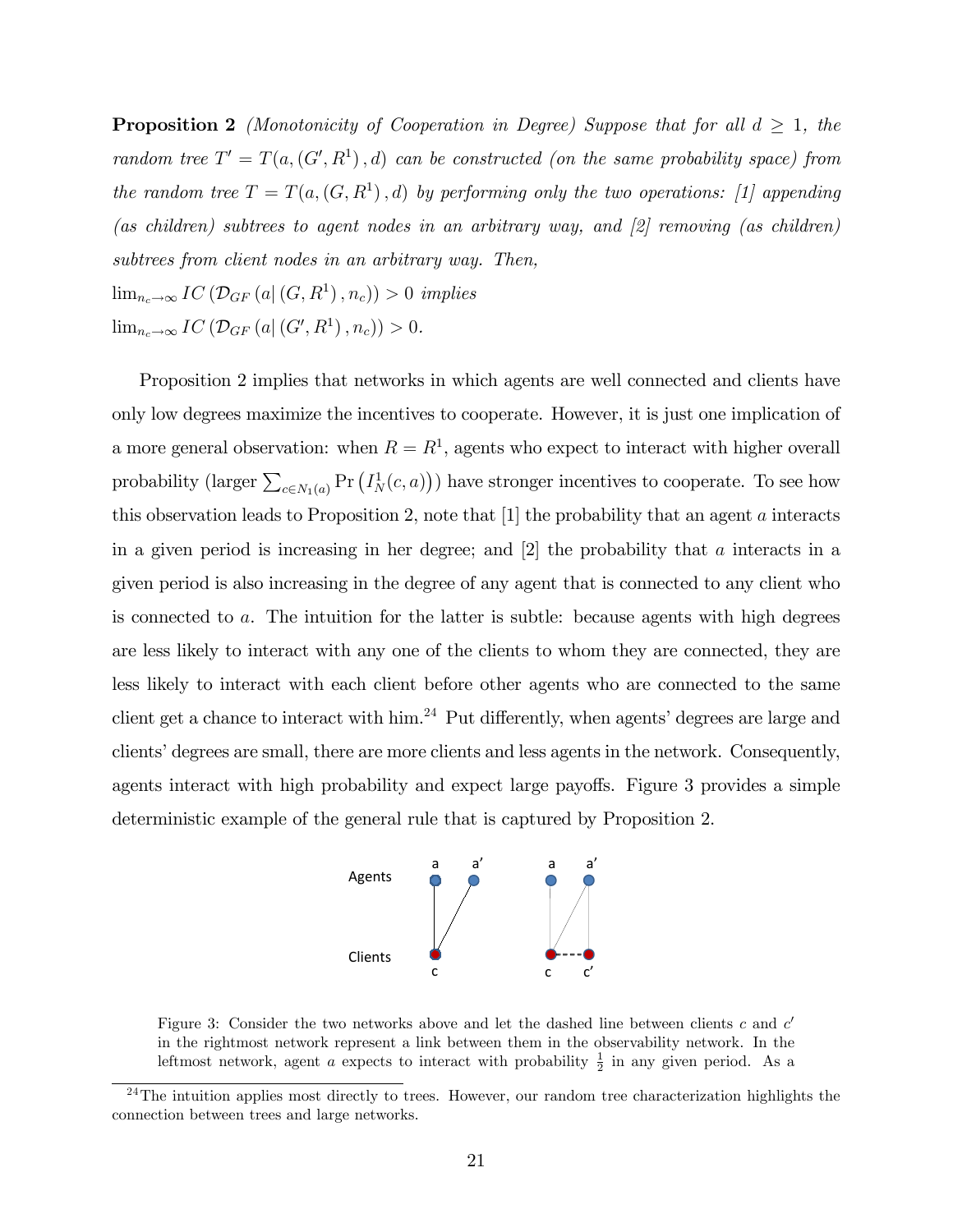result, conditional on cooperation between  $a'$  and  $c$ , agent a cooperates with c if and only if  $\frac{\delta}{1-\delta}(\pi-\gamma)\cdot\frac{1}{2}>\gamma$ . In the rightmost network, agent a' has an additional link. Clearly, this increases the probability that agent  $a'$  interacts in a given period from  $\frac{1}{2}$  to 1. However, this also increases the probability that agent a interacts in a given period from  $\frac{1}{2}$  to  $\frac{2}{3}$ . As a result, conditional on cooperation between  $a'$  and c, as well as between  $a'$  and  $c'$ , agent a cooperates with c if and only if  $\frac{\delta}{1-\delta}(\pi-\gamma) \cdot \frac{2}{3} > \gamma$ .

## 7 Welfare

In this section we show that third-party observability enhances total welfare in markets that rely on trust and cooperation. It does so by allowing for the existence of dense cooperation network. As a result, asymptotic (on the size of the network) efficiency is achievable. However, in finite markets with significantly more agents than clients, efficiency is always bounded away from the optimal outcome.

Since cooperative interactions in our setup are mutually beneficial, total expected welfare can be measured by the expected number of trades in any given period. Formally, for a given network N, let  $V(N) = E\left[\sum_{a \in A} \sum_{c \in N_1(a)} Pr\left(I_N^1(c, a)\right)\right]$  denote the expected number of cooperative interactions that are achieved in a given period if all agents follow strategy  $Q_{\mathcal{D}}^{coop}$ . Denote by  $V(\Delta N)$  the corresponding expected value given a probability distribution  $\Delta N$  over networks.

To make the effect of the network structure on the expected number of trades more salient, we generalize our model to allow for stochastic elements in the production technology. Assume that in every period, each agent is active with some probability  $\mu \in [0, 1]$  and inactive otherwise. The realization of whether an agent is active in a given period is i.i.d. across agents and periods. An active agent can interact as described above, whereas an inactive agent cannot interact. For example, if an agent is an entrepreneur then she may not be able to come up with a profitable investment idea in every period. Similarly, if the agent is a producer, she may suffer from exogenous shocks to her production process. The role of the added stochastic elements is to capture a key reason that highly connected interaction networks maximize the number of trades. Notably, all of our results above extend without change to this more general environment.<sup>25</sup> Introducing instead a stochastic element on the

 $25$ The interested reader is referred to Fainmesser and Goldberg (2011) which is an older draft of this paper and is available on Fainmesser's webpage.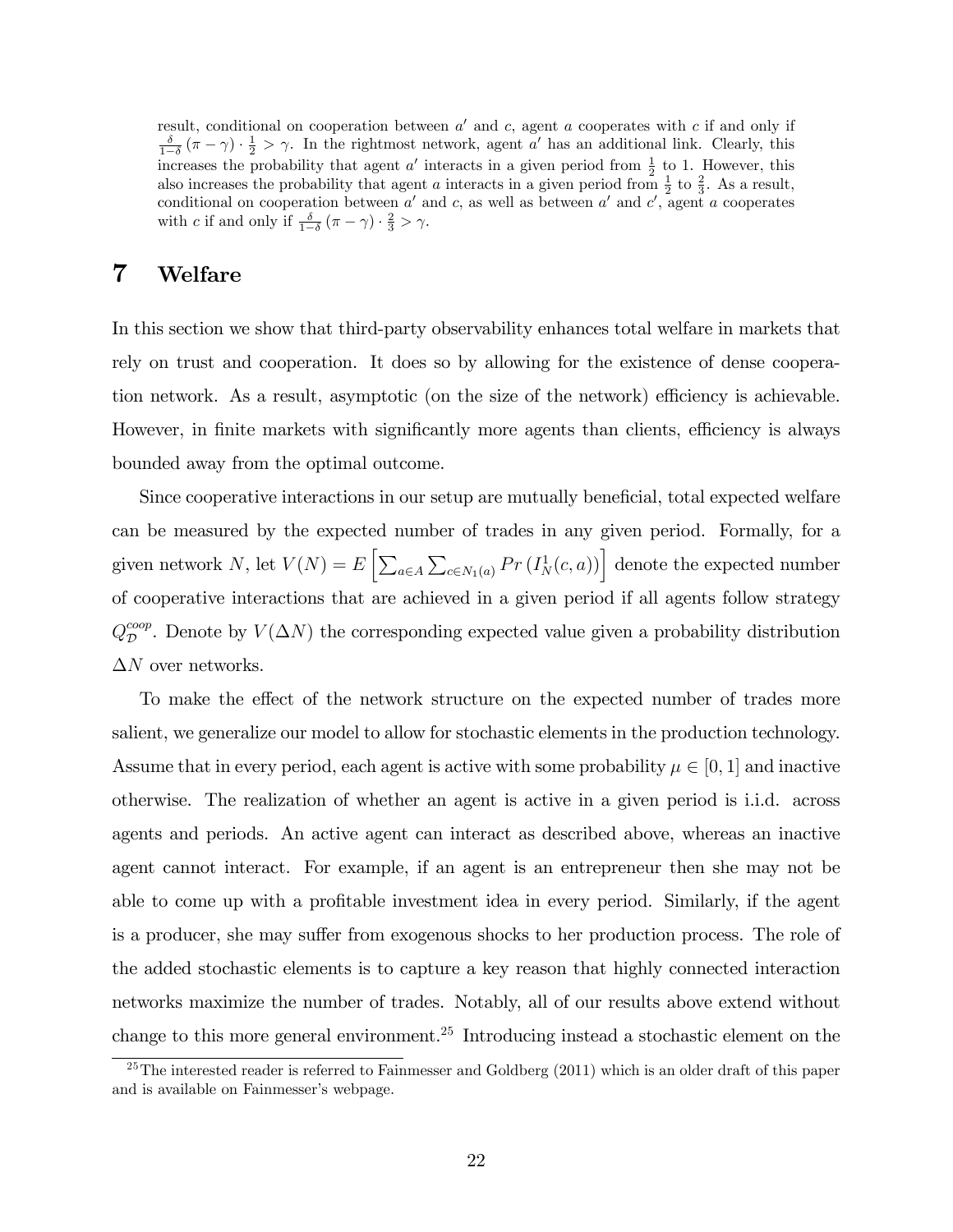demand side yield qualitatively identical results.

#### 7.1 Welfare in the GF model

As a first step, we establish the relationship between network density and efficiency for a simple family of networks and using the GF model of beliefs. We derive the more general connection between network structure and efficiency in the following section.

For networks in which all agents are symmetric, our discussion in the previous section implies that the expected aggregate number of interactions and the incentives of agents to cooperate are perfectly aligned. Theorem 3 shows that a result of this alignment is that given extensive third-party observability, dense interaction networks are efficient as long as there are sufficiently many clients and sufficiently few agents.

Theorem 3 (Dense Networks Maximize Welfare and Incentives to Cooperate) Consider a sequence of networks  $\{N^i=(G^i,R^1)\}_{i=1,2,...}$  with increasing sizes (i.e. the numbers of clients and agents in network  $N^{i+1}$  are larger than the corresponding numbers in network  $N^i$ ) in which the degrees of all agents and clients in any interaction network  $G^i$  are  $d_A$  and  $d_C$ respectively. Let  $n_a^i$  and  $n_c^i$  be the number of agents and clients in network  $N^i$ . Then, for any i,  $N^i$  is a GF cooperation network if and only if

$$
\frac{\delta(\pi-\gamma)}{1-\delta}\cdot\frac{1}{n_a^i}\cdot V\left(\mathcal{D}_{GF}(N^i)\right)-\gamma>0
$$

and

$$
\lim_{i \to \infty} \frac{V\left(\mathcal{D}_{GF}(N^{i})\right)}{\min(\mu \cdot n_c^{i} \cdot \frac{d_C}{d_A}, n_c^{i})} \ge 1 - \left(\max(d_A, d_C) - 1\right)^{-1}.
$$

Moreover, for all i,  $\frac{n_c^i}{n_a^i} = \frac{d_A}{d_C}$  $\frac{d_A}{d_C}$ . Thus, min( $\mu \cdot n_c^i \cdot \frac{d_C}{d_A}$  $\frac{d_C}{d_A}, n_c^i) = \min(\mu \cdot n_a^i, n_c^i), \text{ which equals the }$ maximal number of trades possible between  $n_c^i$  clients and  $n_a^i$  agents when  $i \to \infty$ .

Theorem 3 shows that adding a sufficiently large number of links to an interaction network G guarantees that: [1] if  $R = R<sup>1</sup>$ , agents have (asymptotically) the maximal possible incentives to cooperate given  $n_a, n_c$ ; and [2] conditional on N being a GF cooperation network, the expected number of interactions in every period is (asymptotically) maximal given  $n_a, n_c$ . Moreover, The lower bound on the expected number of trades guarantees that if the ratio  $\frac{n_c}{n_a}$  is large enough, cooperation can asymptotically be sustained and maximal number of interactions facilitated even with limited (yet large) degrees.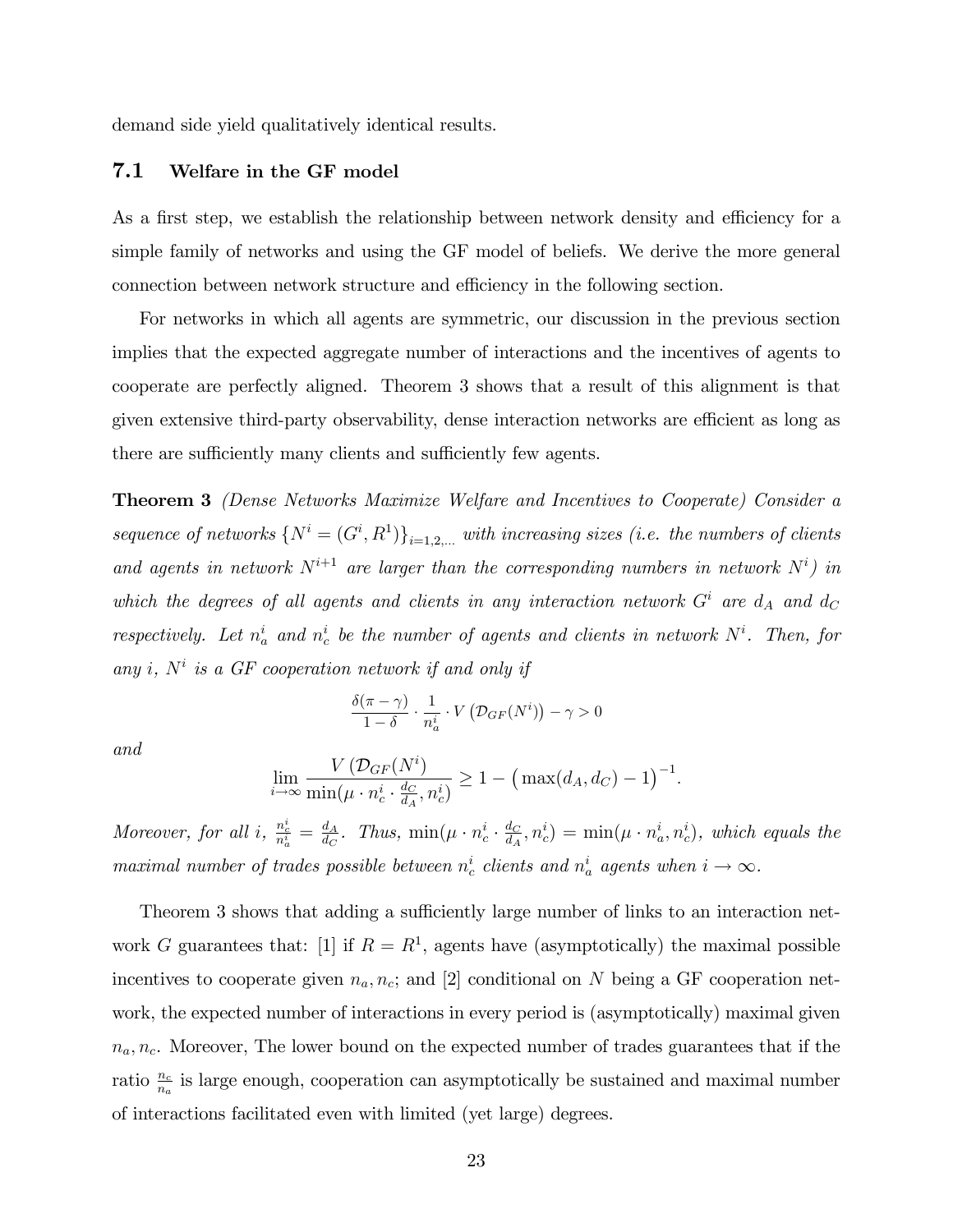In the next section we show that the observation that the ratio  $\frac{n_c}{n_a}$  determines whether repeated interactions can sustain cooperation is more general and goes beyond the GF model.

#### 7.2 Optimal networks

We now derive more general welfare implications that go beyond the example suggested by the GF model. In particular, we compare the first-best (i.e. how many cooperative interactions are possible between  $\bar{n}_c$  clients and  $\bar{n}_a$  agents?) with the second-best (i.e. how many cooperative interactions are possible in a network which satisfies the incentive constraints for cooperation?). This difference captures the limits of the effectiveness of third-party observability in facilitating cooperation.

Consider a market with  $\bar{n}_a$  agents and  $\bar{n}_c$ . In the unconstrained design problem, a planner chooses a probability distribution over network structures  $\Delta N$  and *compels* all agents to follow strategy  $Q_{\mathcal{D}}^{coop}$  (always cooperate). In the *cooperation constrained design problem*, the planner chooses  $\Delta N$  and *recommends* that all agents follow strategy  $Q_{\mathcal{D}}^{coop}$ ; agents are then informed of  $\Delta N$  and follow the planner's recommendation only if there exists a TCEO with  $\Delta N$ . Let  $n_c(N)$   $(n_a(N))$  be the number of clients (agents) whose degree in G is at least 1. If  $n_c(N) < \overline{n}_c$   $(n_a(N) < \overline{n}_a)$  we say that  $\overline{n}_c - n_c(N)$  clients  $(\overline{n}_a - n_a(N))$  agents) are excluded from the market in N. Let  $N^{uc}(\cdot)$  ( $N^{c}(\cdot)$ ) be the solution to the unconstrained (constrained) design problem. Then,

$$
N^{uc}(\overline{n}_c, \overline{n}_a) = \underset{\Delta N|\overline{n}_c, \overline{n}_a}{argmax} V(\Delta N)
$$

and

$$
N^{c}(\overline{n}_{c},\overline{n}_{a}) = \underset{\Delta N|\overline{n}_{c},\overline{n}_{a}}{argmax} \quad V(\Delta N),
$$
  

$$
V(\Delta N)^{2}
$$

N

where  $IC(\Delta N) > 0$  guarantees that there exists a TCEO with  $\Delta N$ . Thus, the proportion of welfare loss due to the constraints on the structure of cooperation networks is  $2^6$ 

$$
WL\left(\overline{n}_c, \overline{n}_a\right) = 1 - \frac{V(N^c\left(\overline{n}_c, \overline{n}_a\right))}{V(N^{uc}\left(\overline{n}_c, \overline{n}_a\right))}
$$

Now recall that if  $\frac{\delta(\pi-\gamma)}{1-\delta} \cdot \mu - \gamma < 0$  then no network sustains cooperation. This is true because even an agent who is guaranteed to interact whenever she is active, and expects to

<sup>&</sup>lt;sup>26</sup>If  $WL(\overline{n}_c, \overline{n}_a) = 0$ , then cooperation networks achieve the first-best in a market with  $(\overline{n}_c, \overline{n}_a)$ .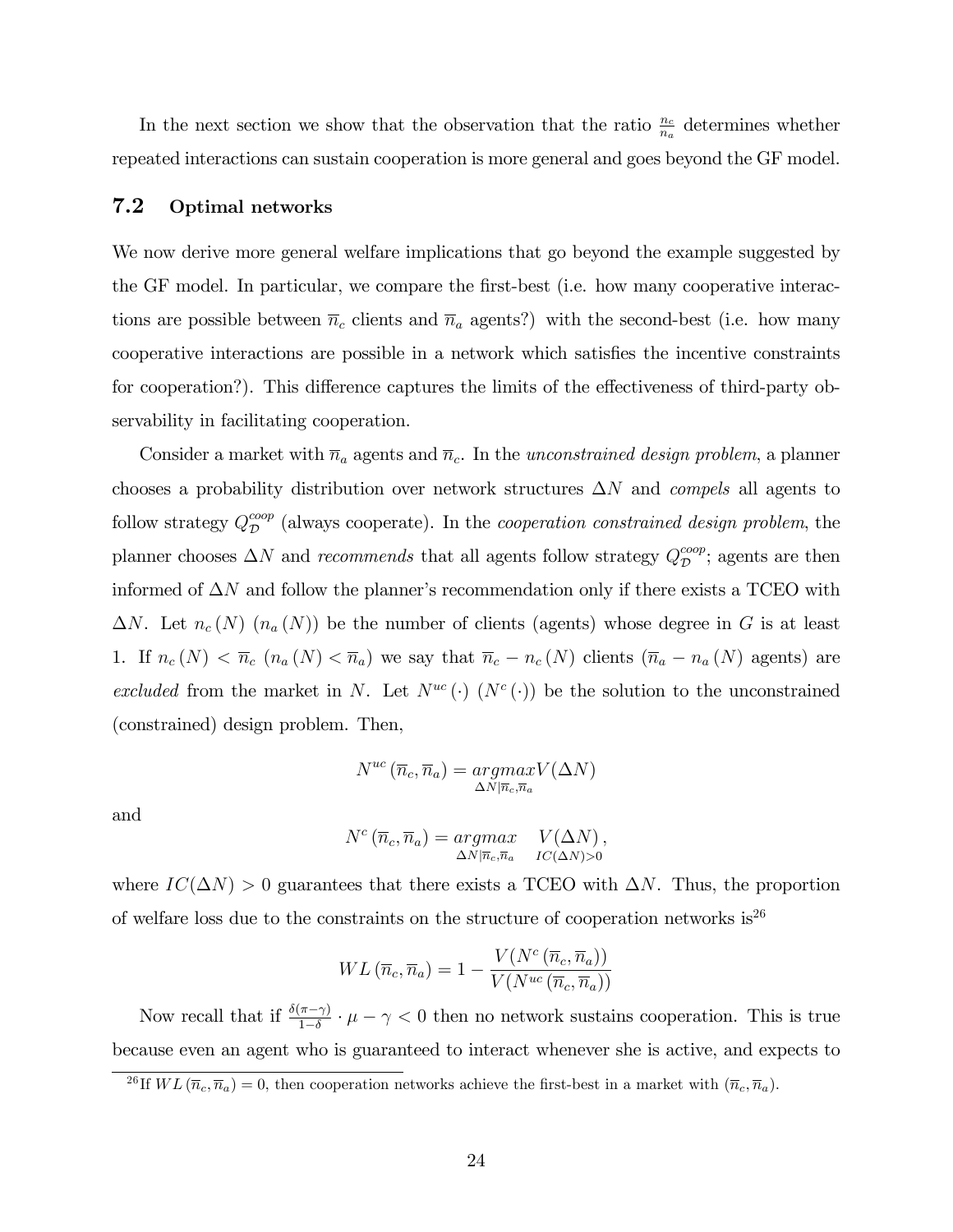lose her entire future payoff if she defects, will still defect. Consequently,  $\frac{\delta(\pi - \gamma)}{1 - \delta} \cdot \mu - \gamma < 0$ trivially implies that  $WL(n_c, n_a) > 0$  for any  $n_c, n_a$ . Corollary 3 covers the more interesting case where  $\frac{\delta(\pi-\gamma)}{1-\delta} \cdot \mu - \gamma > 0$ .

**Proposition 3** (Asymptotic Efficiency) Let  $\delta < 1$  and  $\frac{\delta(\pi - \gamma)}{1 - \delta} \cdot \mu - \gamma > 0$  and consider a market with  $\overline{n}_c$  clients and  $\kappa \overline{n}_c$  agents. Then,

- 1. For any  $\kappa$ ,  $WL(\overline{n}_c, \kappa \overline{n}_c | \mu = 1) = 0$ .
- 2. Let  $\mu < 1$ . There exists  $\overline{\kappa}(\mu)$  such that  $WL(\overline{n}_c, \kappa \overline{n}_c) > 0$  for any  $\kappa > \overline{\kappa}$ .
- 3. For any  $\kappa \in \mathbb{Q}^+$ ,  $\lim_{\overline{n}_c \to \infty} WL(\overline{n}_c, \kappa \overline{n}_c) = 0.$

Part 1 of Proposition 3 shows that when there is no stochastic element in the production technology  $(\mu = 1)$ , the incentive constraints do not restrict welfare. In particular, when  $\mu = 1$ , a network that consists of pairs of clients and agents and some excluded clients or agents (but not both) provides the maximal number of interactions as well as the maximal incentives to cooperate. On the other hand, part 2 of the Proposition addresses the case of stochastic production technology. If  $\mu < 1$  the maximal number of interactions cannot be achieved if some agents are excluded from the market. At the same time, if there are many more agents than clients, all cooperation networks exclude some agents from the market. This leads to a welfare loss. Figure 4 provides an example.



Figure 4: Assume that  $\mu = 1$ . In the above network, agent a cooperates with client c (and agent a' cooperates with client c') if and only if  $\frac{\delta}{1-\delta}(\pi-\gamma) > \gamma$ . Moreover, conditional on cooperation between every client and agent that are connected, two interactions will take place in every period. This is the maximal number of interactions that can take place in one period in a network with three agents and two clients. Now assume that  $\mu < 1$ . There exists positive probability that in a given period only agents  $a$  and  $a''$  are active. Thus, any network in which agent  $a''$  is not connected to any client limits the number interactions to less than two even though two agents are active.

Part 3 of Proposition 3 is encouraging; in large markets (asymptotic) efficiency is restored. Theorem 3 provides the necessary intuition: no matter how large is  $\frac{\bar{n}_a}{\bar{n}_c}$ , a planner can choose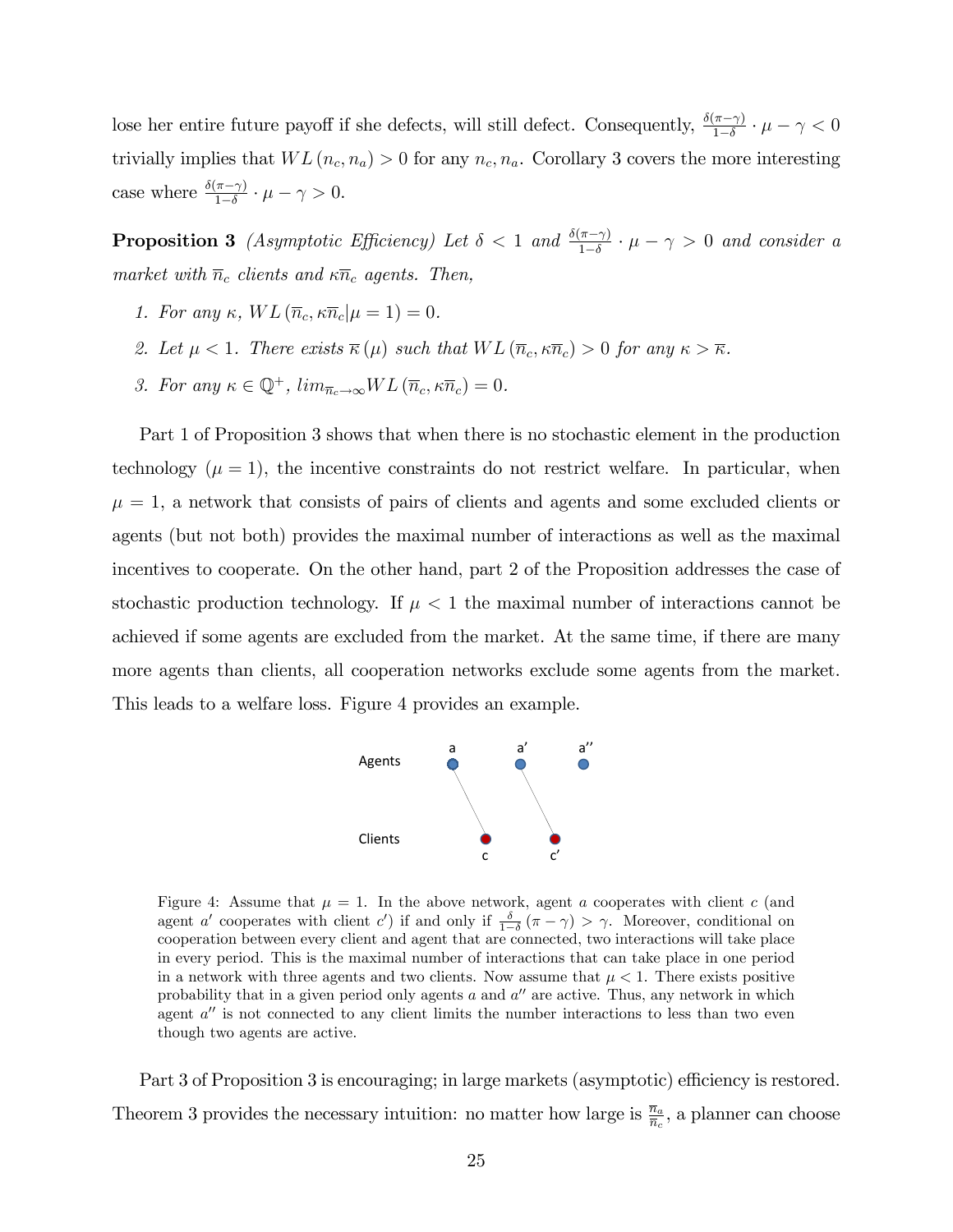$\Delta N$  in the following way: [1] set  $R = R<sup>1</sup>$ ; and [2] pick large positive integers  $d_A, d_C$  s.t.  $\frac{d_A}{}$  $\frac{dA}{dc} = \mu$  and choose G u.a.r. from the set of interaction networks s.t.  $Pr(\text{deg}(c) = d_C) = 1$ ,  $Pr(\deg(a) = d_A) = \frac{\overline{n}_c}{\overline{n}_a} \cdot \frac{1}{\mu}$  $\frac{1}{\mu}$ , and  $Pr(\text{deg}(a) = 0) = 1 - \frac{\overline{n}_c}{\overline{n}_a}$  $\frac{\overline{n}_c}{\overline{n}_a} \cdot \frac{1}{\mu}$  $\frac{1}{\mu}$ . Then, the planner achieves (asymptotically in  $d_A, d_C$ ) both high incentives to cooperate and maximal number of interactions. Notably, the planner does not need to create a complete network. In fact,  $d_C(d_A)$ does not need to be in the order of  $n_a$   $(n_c)$  and can be much smaller. The implications of our results in the context of barriers to entry and efficiency are discussed further in section 8.1.

## 8 Discussion

#### 8.1 Competing interactions, third-party observability, and barriers to entry

The study of repeated games in networks has seen many recent developments (E.g., Vega-Redondo 2006, Lippert and Spagnolo 2011, Mihm et al. 2009, Jackson et al. 2012, Ali and Miller 2012, and Nava and Piccione 2012). This paper is different from much of this literature along two important dimensions. First, we study interactions that are competing—that is, there is a capacity constraint on the number of interactions of each individual agent (or client) in any given period. As a result, having more links does not lead to an increase in the maximal number of interactions an individual can engage in within a period, and can only increase the probability of an interaction. In this environment, the value that an agent has for a connection is determined by the network structure, even conditional on full cooperation. This allows us obtain predictions on the network structure without imposing an exogenous cost of creating a link, which is commonly done in the network formation literature.<sup>27</sup>

An second key departure from the existing literature is that we separate the analysis of the trade network from that of the observability network and allow both to vary in economically meaningful ways. Varying separately the interaction network and the observability network, we show that third-party observability enhance efficiency by allowing for a larger set of interaction networks to be cooperation networks. A deeper understanding of the effect of third-party observability on cooperation can be achieved by comparing our results

 $27$ See Goyal (2007) and Jackson (2008) for good surveys of the network formation literature. See also Ali and Miller (2012) for an example in the context of repeated games in networks.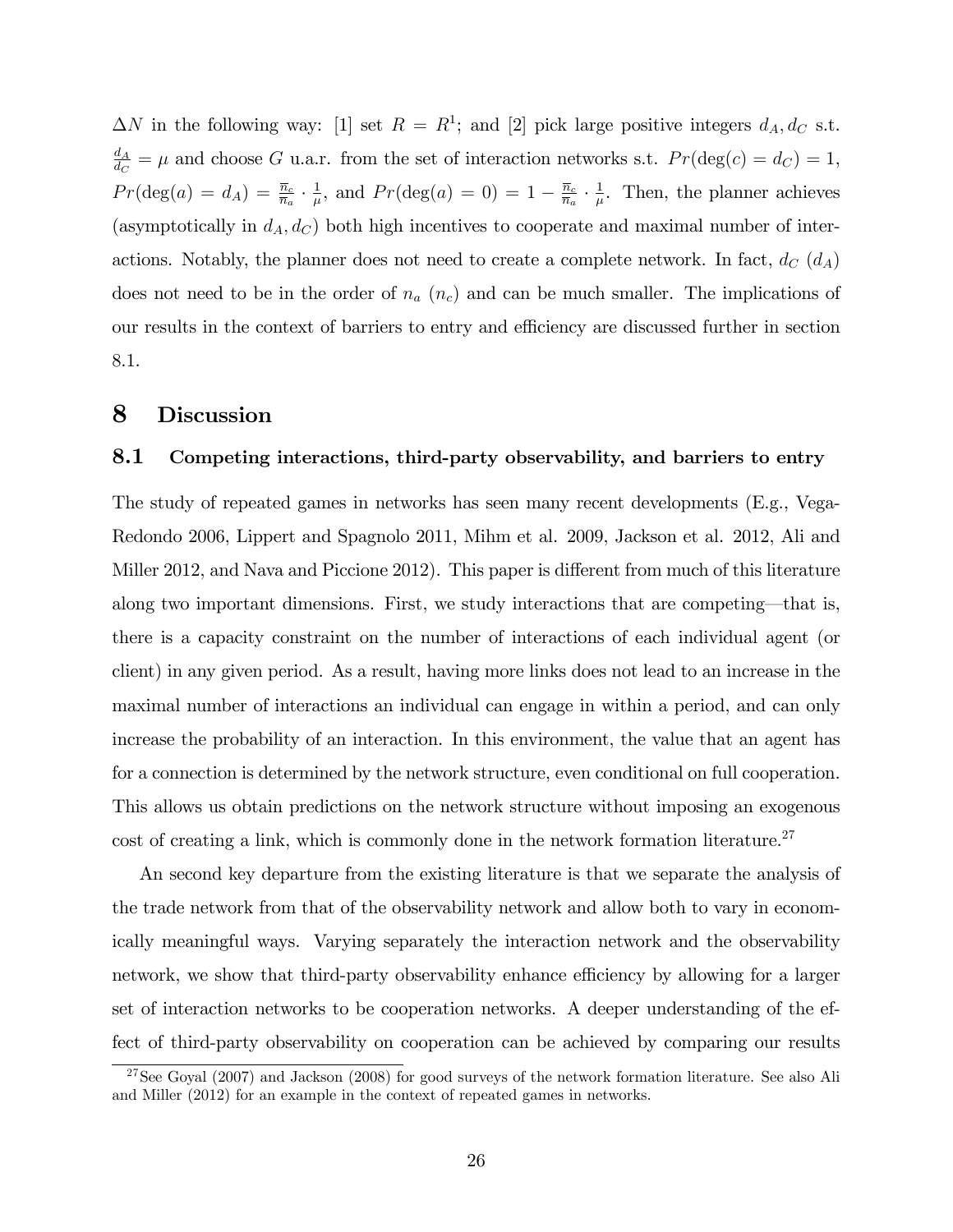to the results in Fainmesser (2012a) who provides an application of our methodology to an environment in which third-party observability is nonexistent. That is, Fainmesser (2012a) makes use of our random tree characterization and studies the existence of TECOs when the observability network R is the empty network. Fainmesser  $(2012a)$  finds that in the absence of third-party observability, sparse interaction networks in which the degrees of clients and agents are similar, are GF cooperation networks for the largest range of parameters. This restricts the number (mutually beneficial) interactions in the absence of third-party observability. In contrast, we show that when the observability network is complete  $(R<sup>1</sup>)$ , dense networks in which the degrees of clients are small and the degrees of agents are large are GF cooperation networks for an even larger range of parameters.

Consequently, in the presence of perfect third-party observability, for *large*  $n_c$  and  $n_a$ , dense networks that maximize the number of (mutually beneficial) interactions and networks that maximize the incentives to cooperate are approximately identical. However, as illustrated in Example 2, Theorem 3 and Corollary 3 also suggest that there are some nondegenerate scenarios in which even with perfect third-party observability there is no network  $N = (G, R)$  such that: [1] all agents in A have an opportunity to interact, and [2] N facilitates full cooperation. In Example 2, some agents are excluded permanently from the market in any network that facilitates full cooperation. Depending on the (unmodeled) network formation mechanism in a given market, this observation lends itself to several interpretations: either that the need to sustain cooperation may create a barrier to entry, or alternatively that the existence of barriers to entry may be necessary to facilitate cooperation in some markets.

# Example 2 Let  $\frac{n_c}{n_a} < \mu$ ,

$$
\frac{\delta(\pi-\gamma)}{1-\delta} \cdot \frac{n_c}{n_a} - \gamma < 0,\tag{1}
$$

and

$$
\frac{\delta(\pi - \gamma)}{1 - \delta} \cdot \mu - \gamma > 0. \tag{2}
$$

Condition (1) guarantees that no network N in which  $Pr(d_a = 0|N) = 0$  admits a TCEO. At the same time, condition (2) assures us that there exists a non-empty network that admits a TCEO.<sup>28</sup>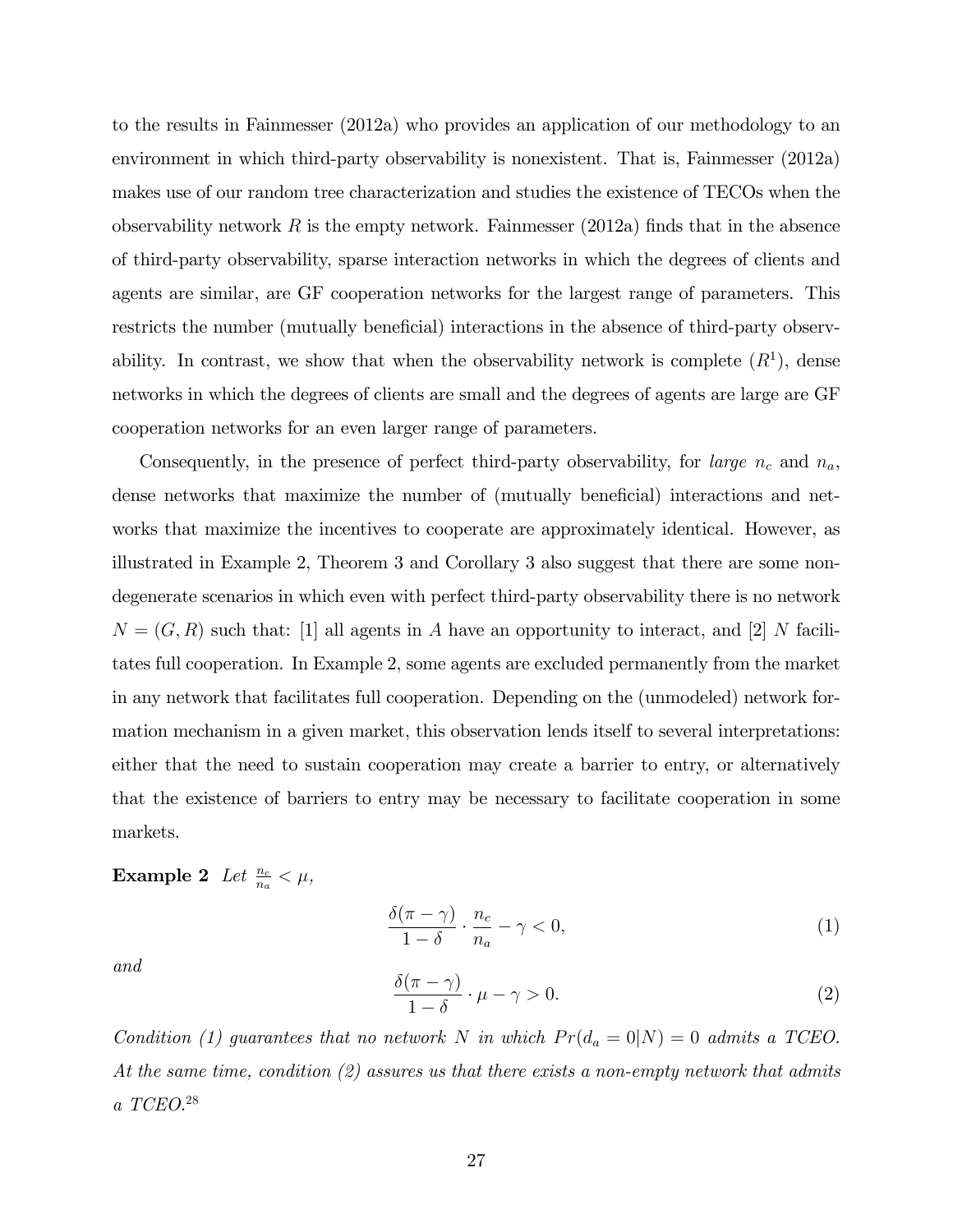As demonstrated in figure 4, in an environment in which  $\mu < 1$ , for any finite  $n_a$  and  $n_c$ , the exclusion of agents from the market lowers the expected number of interactions. However, in (asymptotically) large markets, and as long as condition (2) holds, there exists an (asymptotically) welfare maximizing network that facilitates full cooperation.

**Example 2 (cont.)** Suppose that there exist positive integers  $d_C$  and  $d_A$ , and  $\phi_a \in (0,1)$ s.t.  $Pr(\deg(a) = d_A) = \phi_a$ ,  $Pr(\deg(a) = 0) = 1 - \phi_a$ , and  $Pr(\deg(c) = d_C) = 1$ . Let  $\widetilde{n_a}$  be the number of agents who have degree  $d_A$ . By construction,  $\widetilde{n_a} = \phi_a \cdot n_a = \frac{n_c \cdot d_C}{d_A}$ and as long as  $\frac{n_c}{\widetilde{n_a}} \geq \mu$ , condition (2) implies that  $\frac{\delta(\pi-\gamma)}{1-\delta} \cdot \frac{n_c}{\widetilde{n_a}}$  $\frac{n_c}{\widetilde{n_a}} - \gamma > 0$ . Now consider  $\phi_a^*$ such that  $\widetilde{n_a} = \frac{n_c}{\mu}$  $\frac{a_c}{\mu}$  and note that fixing  $\phi_a$  implies a fixed ratio  $\frac{d_C}{d_A}$ . Then by Theorem 3,  $\lim_{d_C \to \infty} \lim_{n_c \to \infty} \left( \frac{V(\mathcal{D}_{GF}(n_c))}{n_c} \big| \phi_a^* \right)$  $= 1$ , and  $\sqrt{ }$ 1  $\overline{ }$ 

$$
\lim_{d_C \to \infty} \lim_{n_c \to \infty} \left( IC\left( \mathcal{D}_{GF}(n_c) \right) - \left[ \frac{\delta(\pi - \gamma)}{1 - \delta} \cdot \mu - \gamma \right] \left| \phi_a^* \right| \ge 0
$$

which guarantee that given large enough number of clients and agents, there exists a network that facilitates full cooperation and (asymptotically) the maximal number of interactions possible.

### 8.2 The (un)importance of global beliefs

Much of the previous work on games in networks analyzes static network games (e.g. Galeotti et al. 2010, Ballester et al. 2006, and Bramoullé, D'Amours, and Kranton 2013). In static network games a player's payoff depends only on the actions taken by her immediate neighbors. As a result, beliefs on the network structure are used by a player only to establish a prior over the actions that her neighbors will take, and Galeotti et al. (2010) find that assuming that a player has incomplete knowledge of the network structure simplifies the analysis. However, this does not mean that global knowledge of the network is not important. In fact, Galeotti et al. provide several examples in which changing the information structure changes the set of equilibria significantly.

In contrast, in our model and for the family of TCEOs, any change to a belief of an agent that keeps the agent's belief over her local neighborhood intact does not affect the agent's best response correspondence. This is especially surprising given that our game is not local  $-$ 

<sup>&</sup>lt;sup>28</sup>For example, a network in which  $Pr(d_c = 1|N) = 1$ ,  $Pr(d_a = 1|N) = \frac{n_c}{n_a}$ , and  $Pr(d_a = 0|N) = 1 - \frac{n_c}{n_a}$ is a cooperation network.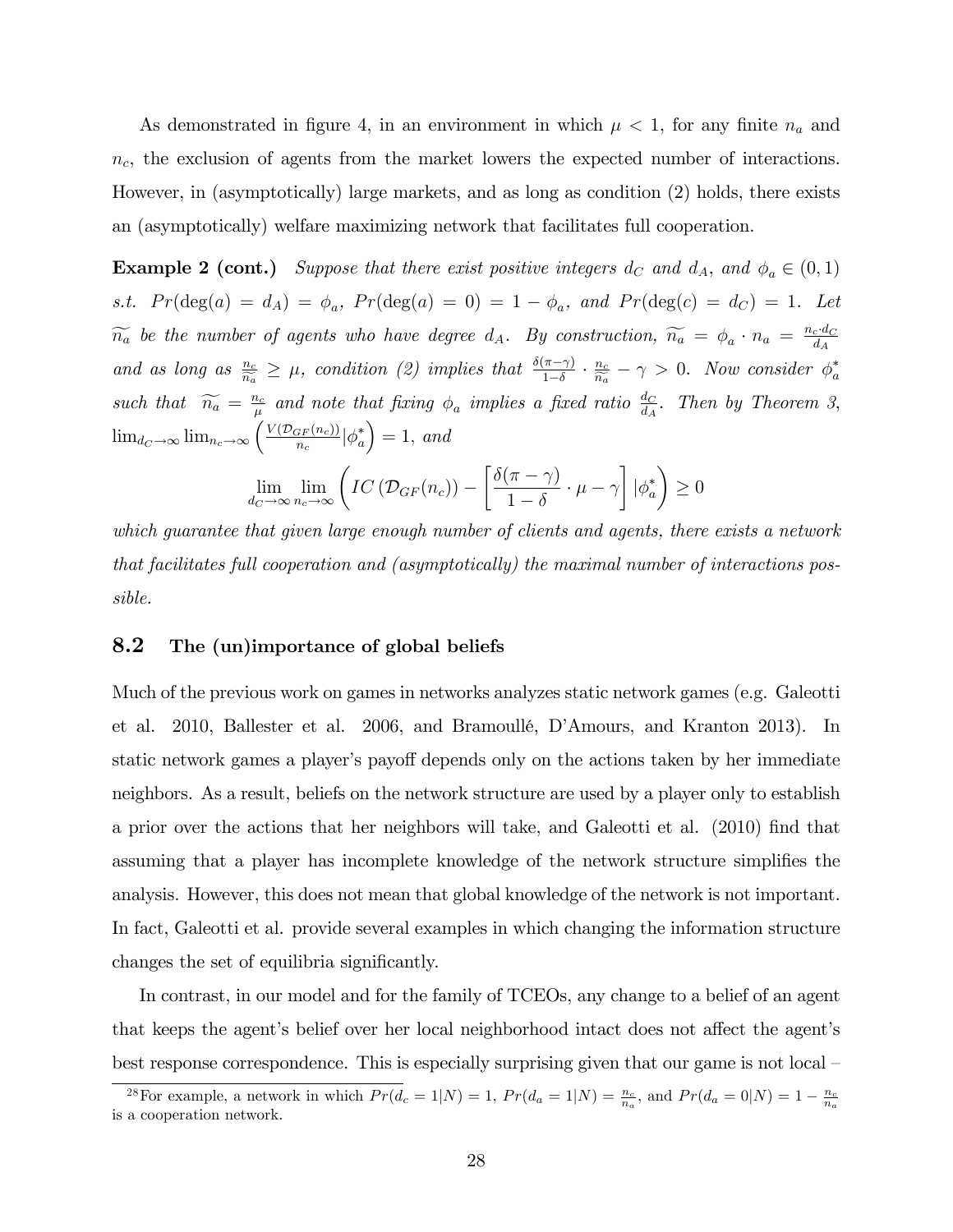an agent's payoff generally depend on the entire network structure. The methodology we use can be applied to other setups as long as the strategic influence of one individual on another decays with the distance between the individuals. In static network games this occurs due to an assumed decay of influence, whereas in our setup this is due to the stochastic component in the order of interactions within a period.

#### 8.3 Random network formation and random trees

The following three ideas raise separate interest in economics, sociology, and psychology: [1] the formation process of social networks has a stochastic component; [2] individuals do not know the exact structure of the (social) network in which they are embedded; and [3] individuals often consider separate interactions as independent (even when they are not).<sup>29</sup> Lemma  $3$  (and to some extent Theorem 2) offers a connection between these three observations: if the stochastic element in the underlying process of the network formation is sufficiently salient, and if individuals cannot observe perfectly or learn the entire network structure, then in a large network the correct prior of an individual is that her local environment is a random tree. In a random tree separate observations of an individual are independent. In this sense, this paper raises an important question: to what extent can simplified heuristics that people use to deal with incomplete knowledge of the network be explained as 'averaging' over a stochastic prior?

A by-product of Lemma 3 is the provision of sufficient conditions under which a network is expected to exhibits no degree correlation.<sup>30</sup> We note that this provides a microfoundation to previous reduced form assumptions used in the networks literature. For example, Jackson and Yariv (2007) assume that each player in a network has expectations on the number of connections of each of the other players connected to her that are captured by a fixed degree distribution. Lemma 3 provides sufficient conditions under which this assumption is consistent with a common prior.

 $^{29}$ E.g. DeMarzo, Vayanos, and Zwiebel (2003) propose a model in which individuals learn from their neighbors about the state of the world. In their model, individuals experience persuasion bias - each individual  $i$  continuously updates her prior based on her neighbors' opinions ignoring the fact that her neighbors' opinions depend on the network structure and on information that was previous accessible to i. Golub and Jackson (2010) develop a similar model that allows for more flexibility in the updating rule, but maintains the assumption that an individual updates her prior ignoring the network structure.

 $30$  For an application, see Fainmesser (2013).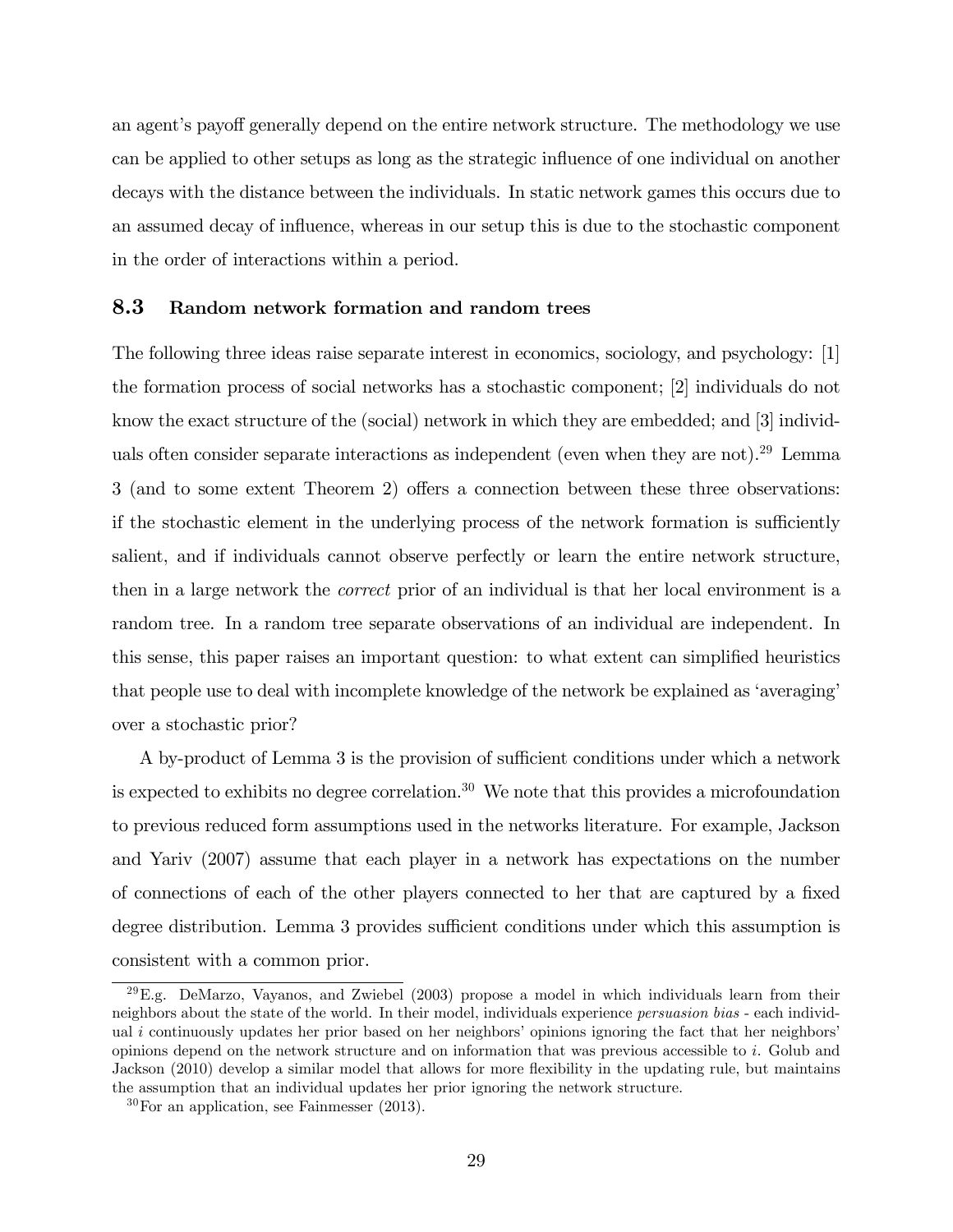## 9 Appendix A: proof of Lemma 3

Lemma 3 has implications that go beyond its role in the analysis of repeated games in networks. For example, Fainmesser (2013) employs a variant of the Lemma for simplifying the analysis of networked labor markets in static settings. Results of a similar flavor have also been found useful in other disciplines.<sup>31</sup> To this end, we now present the proof of Lemma 3 as a stand-alone section and follow the conventions of the graph theoretic literature with respect to notation and definitions (we first restate the Lemma in graph theoretic term in Lemma 4, and then prove Lemma 4). We hope that this will make it easier for our more technical readers to appreciate the generality of the result and to be able to adopt the result or parts of it to be used in further applications.

#### 9.1 Notations and definitions

A graph  $\Gamma = (V, E)$  is a set of nodes V and a set of edges E, where each edge  $e = (v_1, v_2)$ specifies that there is a connection between nodes  $v_1$  and  $v_2$ . To prove Lemma 3 we introduce a particular randomization scheme (which we will soon describe in depth). We first formalize the class of graphs over which we randomize, and the different notions of degree distribution (d.d.) that we will use. A graph  $\Gamma$  is bipartite if and only if  $\Gamma$  can be partitioned into two sets (e.g.  $A(qents)$  and  $C(lients)$ ) such that all edges contain exactly one node from A and one node from C. A bipartite graph is said to be bicolored if the nodes of the one partite are distinguished from the nodes of the other partite. For example, the bicolored property guarantees that the graph on three nodes in which one agent node is connected to two client nodes is distinguished from the graph on three nodes in which one client node is connected to two agent nodes. We say that a bicolored bipartite graph is labeled if each node in partite A have a distinct label from the set  $\{1, ..., n_a\}$ , and each node in partite C have a distinct label from the set  $\{1, ..., n_c\}$ . A graph  $\Gamma$  is rooted if one of the nodes on  $\Gamma$  is labelled in a special way to distinguish it from the graph's other nodes. This special node is called the root of the graph. For two rooted graphs  $\Gamma_1, \Gamma_2$ , we say that  $\Gamma_1 = \Gamma_2$  if the two graphs are isomorphic with respect to the root. For a node v in a graph  $\Gamma$ , recall that  $d_v$  denotes the degree (number of neighbors) of v in  $\Gamma$ . Sometimes to make the underlying graph explicit, we use the notation  $d_v^{\Gamma}$ .

For a graph  $\Gamma$  and a subset of nodes V' of  $\Gamma$ , the subgraph induced by V' will refer to the subgraph of  $\Gamma$  consisting of the nodes  $V'$  and all edges in  $\Gamma$  that connect nodes in  $V'$ . Recall that for a given node v and depth d,  $N_d(v)$  was earlier defined as the set of nodes whose graphical distance from v is at most d. For the remainder of Appendix A,  $N_d(v)$  should be read as referring not just to the given set of nodes, but the subgraph induced by that set of nodes. Sometimes, to make the reference graph explicit, we use the notation  $N_d^{\Gamma}(v)$ . Also, for a given node v in a graph G, we let  $F_G(v)$  denote the set of degrees of the nodes adjacent to v in G. Recall that the set of degrees of a given bipartite graph  $\Gamma$  may be defined in two distinct ways. Let  $\mathcal{H}_{\Gamma}^{a}(\mathcal{H}_{\Gamma}^{c})$  denote the random variable representing the degree of an agent (client) node selected u.a.r. from all agent (client) nodes. Alternatively, let  $\mathcal{G}_{\Gamma}^a(\mathcal{G}_{\Gamma}^c)$ denote the random variable representing the degree of the agent (client) belonging to an edge selected u.a.r. from all edges of  $\Gamma$ .

<sup>31</sup>See Richardson and Urbanke (2008) for an example from coding theory.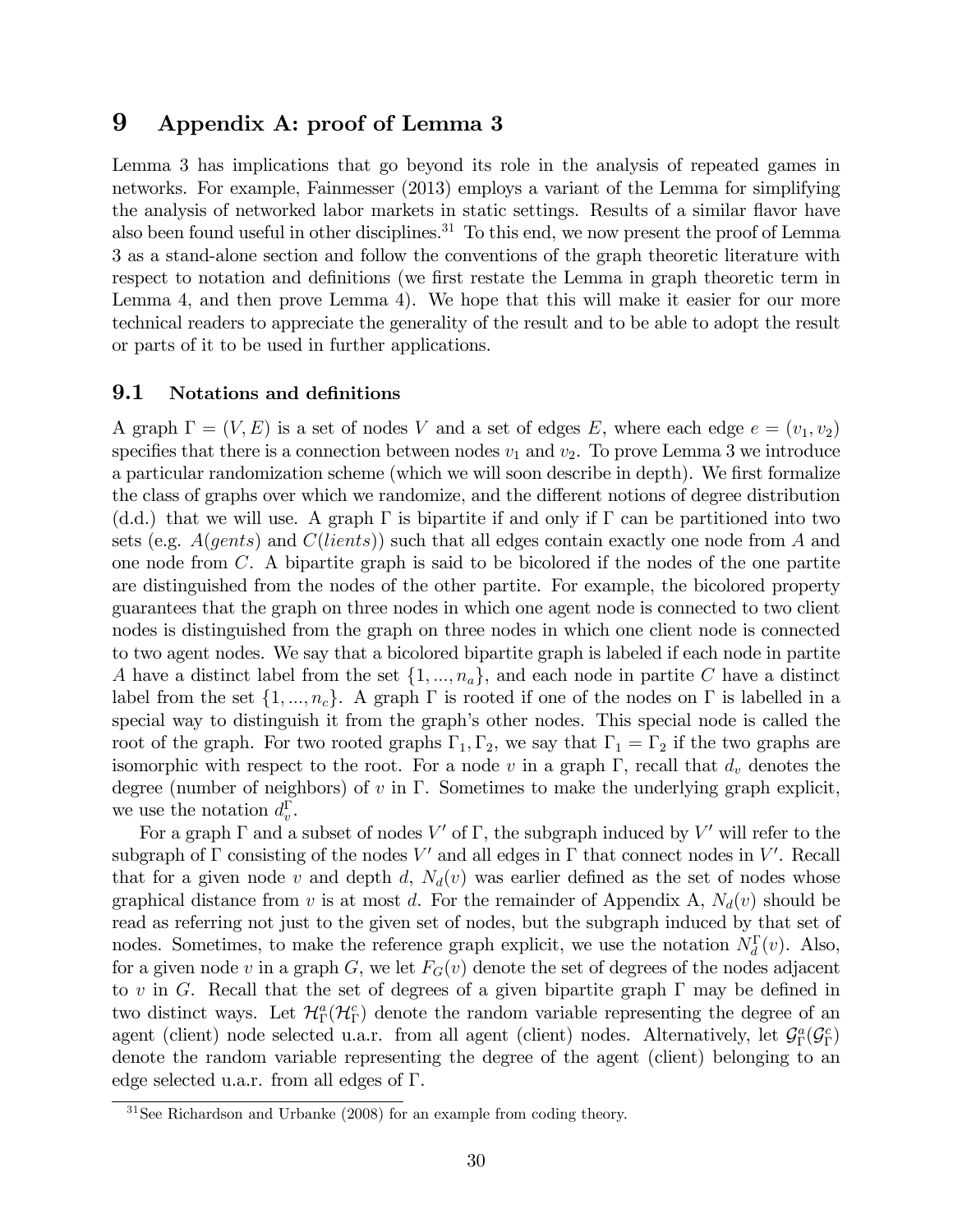For concreteness, let us fix some given degree distributions  $\mathcal{H}^a$ ,  $\mathcal{H}^c$  with finite, nonnegative support and rational probabilities. We let  $m<sub>H</sub>$  denote some integer bound on the support of both  $\mathcal{H}^a$  and  $\mathcal{H}^c$ . Let  $\mathcal{G}^a, \mathcal{G}^c$  denote the corresponding degree distributions under the random edge interpretation. Let  $\mathcal{G}(n_c)$  denote the set of labeled bicolored bipartite graphs that satisfy d.d.  $\mathcal{G}^a, \mathcal{G}^c$ , and in which the client partite has  $n_c$  nodes. We let  $n_a$ denote the corresponding number of nodes in the agent partite (determined uniquely by  $n_c$ and  $\mathcal{G}^a, \mathcal{G}^c$ ). Let  $\mathcal{R}(n_c)$  denote a graph selected u.a.r. from  $\mathcal{G}(n_c)$ . Let  $\mathcal{R}^A(n_c)(\mathcal{R}^C(n_c))$ denote the set of nodes in the agent (client) partite of  $\mathcal{R}(n_c)$ . Let  $\mathcal F$  denote the set of vectors **f** s.t.  $Pr(F_{\mathcal{R}(n_c)}(v) = \mathbf{f}) > 0$  for some  $v \in \mathcal{R}(n_c)$  (note that  $\mathcal{F}$  is dictated by  $\mathcal{H}^a, \mathcal{H}^c, n_c$ ).

Note that the random graph  $\mathcal{R}(n_c)$  has some non-trivial dependencies. Indeed, if one conditions on there being an edge between nodes  $a$  and  $c$ , the precise effect of this conditioning on the degrees of the other nodes is difficult to characterize exactly; large-scale dependencies are introduced by the condition that the graph has the global structure dictated by  $\mathcal{H}^a$ ,  $\mathcal{H}^c$ . In spite of this, we prove that the local structure of  $\mathcal{R}(n_c)$  is quite simple, namely that of a tree in which the degrees are chosen i.i.d. Let  $\mathcal{T}(d,r)$  denote a rooted depth-d tree generated as follows. The degree of the root equals r. Each node at an even depth  $k \leq d-1$  is given an i.i.d. number of children distributed as  $\mathcal{G}^c - 1$ , and each node at odd depth  $k \leq d - 1$  is given an i.i.d. number of children distributed as  $\mathcal{G}^a - 1$ .

Note that to prove Lemma 3, it suffices to show the following.

**Lemma 4** For all  $f \in \mathcal{F}$  and trees  $T$ ,

 $\lim_{n_c \to \infty} \sup_{v \in \mathcal{R}^A(n_c)} \left| Pr(N_d^{\mathcal{R}(n_c)}(v) = T | F_{\mathcal{R}(n_c)}(v) = \mathbf{f}) - Pr(\mathcal{T}(d, d_v) = T | F_{\mathcal{T}(d, d_v)}(v) = \mathbf{f}) \right| = 0.$ 

#### 9.2 Configuration method

To analyze  $\mathcal{R}(n_c)$  and prove Lemma 3, it will be convenient to analyze the well-known pairing (a.k.a. configuration) method for generating  $\mathcal{R}(n_c)$  (see e.g. Greenhill et al. 2006, Section 2). First, construct  $n_a$  agent buckets  $A_1, A_2, ..., A_{n_a}$  and  $n_c$  client buckets  $C_1, C_2, ..., C_{n_c}$ . Second, for each  $d \geq 1$ , populate a  $Pr(\mathcal{H}^a = d)(Pr(\mathcal{H}^c = d)$  fraction of agent (client) buckets with exactly d indistinguishable points. Here we let  $|A_i|(|C_j|)$  denote the number of points assigned to bucket  $A_i(C_j)$ , and  $n_{c,p}$  ( $n_{a,p}$ ) denote the total number of client (agent) points as dictated by  $n_c$ ,  $\mathcal{H}^a$ , and  $\mathcal{H}^c$ . Third, select a matching  $\mathcal{M}(n_c)$  between the agent points and the clients points u.a.r. Fourth, construct a labeled bicolored bipartite graph  $R'(n_c)$  such that there are  $n_c$  client nodes,  $n_a$  agent nodes, and an edge connecting agent node  $a_i$  and client node  $c_j$  iff at least one point belonging to agent bucket  $A_i$  was matched to a point belonging to client bucket  $C_j$ . Note that it is possible that in  $\mathcal{M}(n_c)$ , there exist buckets  $A_i, C_j$  such that two points in  $A_i$  are connected to two points in  $C_j$ , in which case the d.d. of  $\mathcal{R}'(n_c)$  need not be the same as that of  $\mathcal{R}(n_c)$ .

Our approach to proving Lemma 4 will be to first prove an analogue (but without the conditioning involving  $\mathcal{F}$ ) for  $\mathcal{R}'(n_c)$ .

**Lemma 5** For all trees T,  $\lim_{n_c \to \infty} \sup_{v \in \mathcal{R}'} A_{(n_c)} | Pr(N_d^{\mathcal{R}'(n_c)})|$  $\frac{d\mathcal{L}^{(n_c)}(v)}{d}(v) = T) - Pr(\mathcal{T}(d,d_v) = T)| =$  $\theta$ .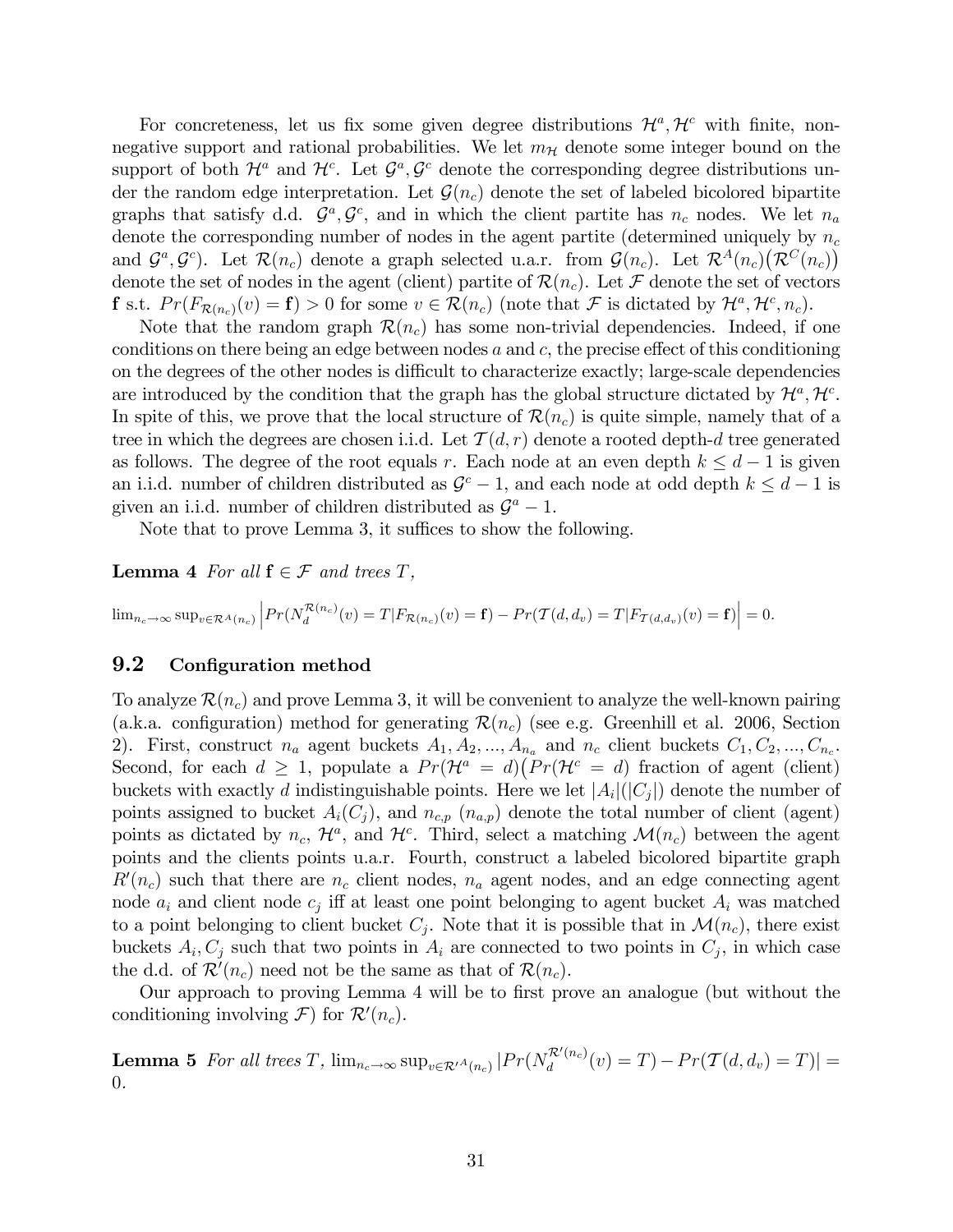**Proof.** Note that we may construct the random matching  $\mathcal{M}(n_c)$  in the following manner. First, we pick an arbitrary agent or client point  $p_1$  of our choice. Then, if  $p_1$  was an agent point, we select a point  $p_2$  u.a.r. from all client points. Alternatively, if  $p_1$  was a client point, we select a point  $p_2$  u.a.r. from all agent points. We then add edge  $(p_1, p_2)$  to  $\mathcal{M}(n_c)$ ; eliminate  $p_1$  and  $p_2$  from the set of remaining points; and repeat until all points are matched. It follows that we may construct  $\mathcal{M}(n_c)$  by selecting the points in an order such that for any bucket  $A_i$  of our choosing,  $N_d(a_i)$  is 'generated first'. Roughly speaking, we first pair off those points whose buckets will eventually correspond to neighbors of an agent  $a_i$  in  $\mathcal{R}'(n_c)$ ; we then pair off those points whose buckets will eventually become neighbors of neighbors of  $a_i$  in  $\mathcal{R}'(n_c)$ , etc. More precisely, we may construct the matching  $\mathcal{M}(n_c)$  using the following algorithm. We proceed through a series of stages, indexed by  $k$ . We will decide which point we pair off next (more precisely the bucket containing that point) by assigning the buckets labels as the algorithm proceeds.

#### RANDGEN:

Initialize:  $k = 1$ . Assign bucket  $A_i$  the label 1.

While there exists at least one unmatched point:

While there exists at least one bucket with label  $k$ :

Select a bucket  $U$  u.a.r. from all buckets with label  $k$ :

Select an unmatched point  $p$  u.a.r. from  $U$ :

Select an unmatched point  $p'$  u.a.r. from all unmatched agent (client) points;

Add edge  $(p, p')$  to  $\mathcal{M}(n_c)$ ;

Remove points  $p, p'$  from the set of remaining points;

Assign the bucket containing point  $p'$  the label  $k + 1$ ;

If there does not exist a bucket with label  $k+1$  containing at least one unmatched point: Select a bucket U u.a.r. from all agent (client) buckets with  $\geq 1$  unmatched point; Assign bucket U label  $k + 1$ ;

 $k = k + 1;$ 

A simple proof by contradiction shows that RANDGEN always terminates, and a simple induction shows that no bucket is ever assigned two different labels. Note that since each time we pick a point we match it u.a.r. to a remaining point of the 'other' partite,  $RANDGEN$ indeed returns a matching distributed u.a.r.

Let  $E_{i,\Delta}$  be the event that no bucket with label  $k \leq \Delta + 1$  was assigned its label more than once.

# **Observation 1** Conditional on the event  $E_{i,\Delta}$ ,  $N_{\Delta}^{\mathcal{R}'(n_c)}(a_i)$  is acyclic.

By a simple induction, at most  $2(m_{\mathcal{H}}+m_{\mathcal{H}}(m_{\mathcal{H}}-1)+m_{\mathcal{H}}(m_{\mathcal{H}}-1)^2+...+m_{\mathcal{H}}(m_{\mathcal{H}}-1)^{\Delta-1}) \leq$  $2\Delta m_{\mathcal{H}}^{\Delta}$  points are matched while  $k \leq \Delta$ . Let  $p_1, p_2$  be any two points belonging to agents' buckets matched during stage  $k \leq \Delta$  for k even. Then the probability that  $p_1, p_2$  were matched to points  $q_1, q_2$  belonging to the same client's bucket is at most  $\frac{m_{\mathcal{H}}-1}{n_{c,p}-2\Delta m_{\mathcal{H}}^{\Delta}}$ . Indeed, w.l.o.g. assuming  $p_1$  was matched first (with  $q_1$ ), there are at most  $m_{\mathcal{H}} - 1$  points out of at least  $n_{c,p} - 2\Delta m_H^{\Delta}$  remaining points which  $q_2$  could be matched to so that  $q_1, q_2$  belong to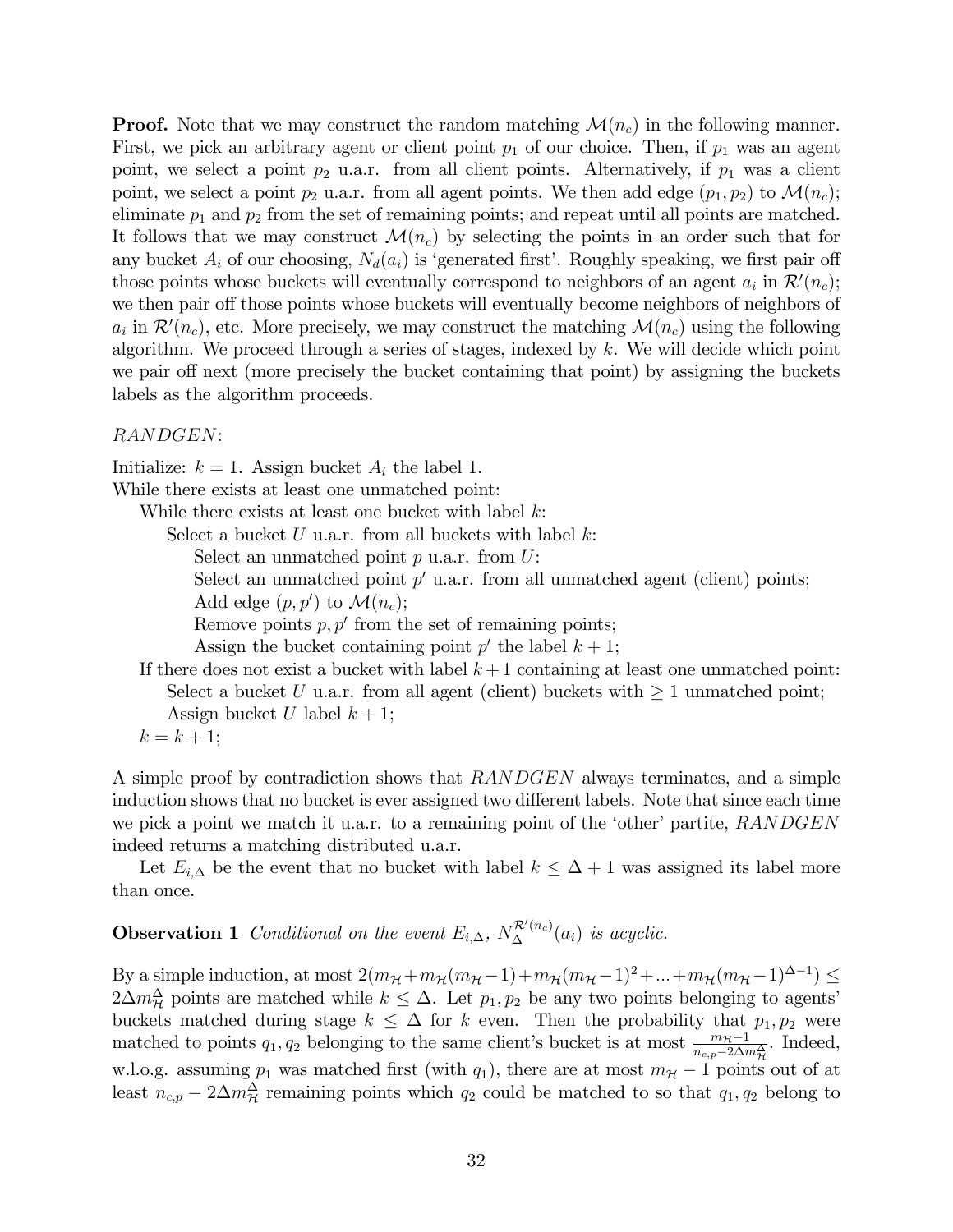the same bucket. Since there are at most  $\binom{2\Delta m_{\gamma}^{\Delta}}{2}$  pairs of points such that both are matched during stage  $k \leq \Delta$ , it follows from a union bound that<sup>32</sup>

$$
Pr(E_{i,\Delta}) \ge 1 - \binom{2\Delta m_{\mathcal{H}}^{\Delta}}{2} \frac{m_{\mathcal{H}} - 1}{n_{c,p} - 2\Delta m_{\mathcal{H}}^{\Delta}} = 1 - O(\frac{1}{n_c}).\tag{3}
$$

Let U be any agent bucket assigned label  $k \leq \Delta$ , and p any point in U that is matched during stage k. It follows from  $(3)$  and the previous discussion that for any i, regardless of the value of  $d_{a_i}$  and the actions taken by  $RANDGEN$  before p was matched, the probability that p is matched to a point q contained in a bucket  $C_i$  satisfying  $d_{c_i}^{\mathcal{R}'(n_c)} = l$  is at least  $Pr(\mathcal{H}^c = l) - O(\frac{1}{n_c})$  $\frac{1}{n_c}$ ). Similarly, the probability that p is matched to a point q contained in a bucket  $C_i$  satisfying  $d_{c_i}^{\mathcal{R}'(n_c)} = l$  is at most  $Pr(\mathcal{H}^c = l) + O(\frac{1}{n_c})$  $\frac{1}{n_c}$ ). We note that corresponding bounds hold with the role of clients and agents interchanged. It follows that the number of points in the bucket chosen next by RANDGEN is asymptotically independent and identically distributed, where the associated distributions (which depend only on whether the current bucket is a client or agent bucket) correspond to  $\mathcal{H}^a$ ,  $\mathcal{H}^c$ . Lemma 5 then follows from a standard coupling argument, in which we construct  $\mathcal{T}(d, d_v)$  and  $N_d^{\mathcal{R}'(n_c)}$  $\frac{d}{d}$ <sup> $(v)$ </sup> on the same probability space.  $\blacksquare$ 

#### **9.3** Relating the configuration model back to the original model

We now relate  $\mathcal{R}(n_c)$  to  $\mathcal{R}'(n_c)$  probabilistically. Namely, it is well-known (see e.g. Greenhill et al. 2006) that

**Lemma 6**  $\mathcal{R}(n_c)$  is distributed exactly as  $\mathcal{R}'(n_c)$  conditioned to belong to the set  $\mathcal{G}(n_c)$ .

We now bound the probability that  $\mathcal{R}'(n_c)$  belongs to  $\mathcal{G}(n_c)$ . In particular, it follows from Theorem 1.3 and Lemma 2.1 of Greenhill et. al. (2006) that for the fixed degree distributions  $\mathcal{H}^{a},\mathcal{H}^{c},$ 

**Lemma 7**  $\lim_{n_c \to \infty} Pr(R'(n_c) \in \mathcal{G}(n_c)) > 0.$ 

#### 9.4 Completing the proof of Lemma 4

The only remaining hurdle to proving Lemma 4 is to 'reincorporate' the conditioning involving  $\mathcal F$ . This can be proven directly by computing the relevant conditional probabilities. However, we offer an alternative proof that is more general. We show that for almost all graphs in  $\mathcal{G}(n_c)$ , the fraction of nodes whose neighborhood is isomorphic to any given tree T is approximately the same as the probability that a corresponding i.i.d. random tree is isomorphic to T. Therefore, the fact that an agent knows her degree and the degrees of clients connected to her does not affect the agent's posterior over the global network structure, or even over her local network structure that is not included in her explicit knowledge. We do that by proving a concentration result, namely that for any tree  $T$ , the variance of

 $32$ The union bound is also known as Boole's inequality: for any finite or countable set of events, the probability that at least one of the events happens is no greater than the sum of the probabilities of the individual events.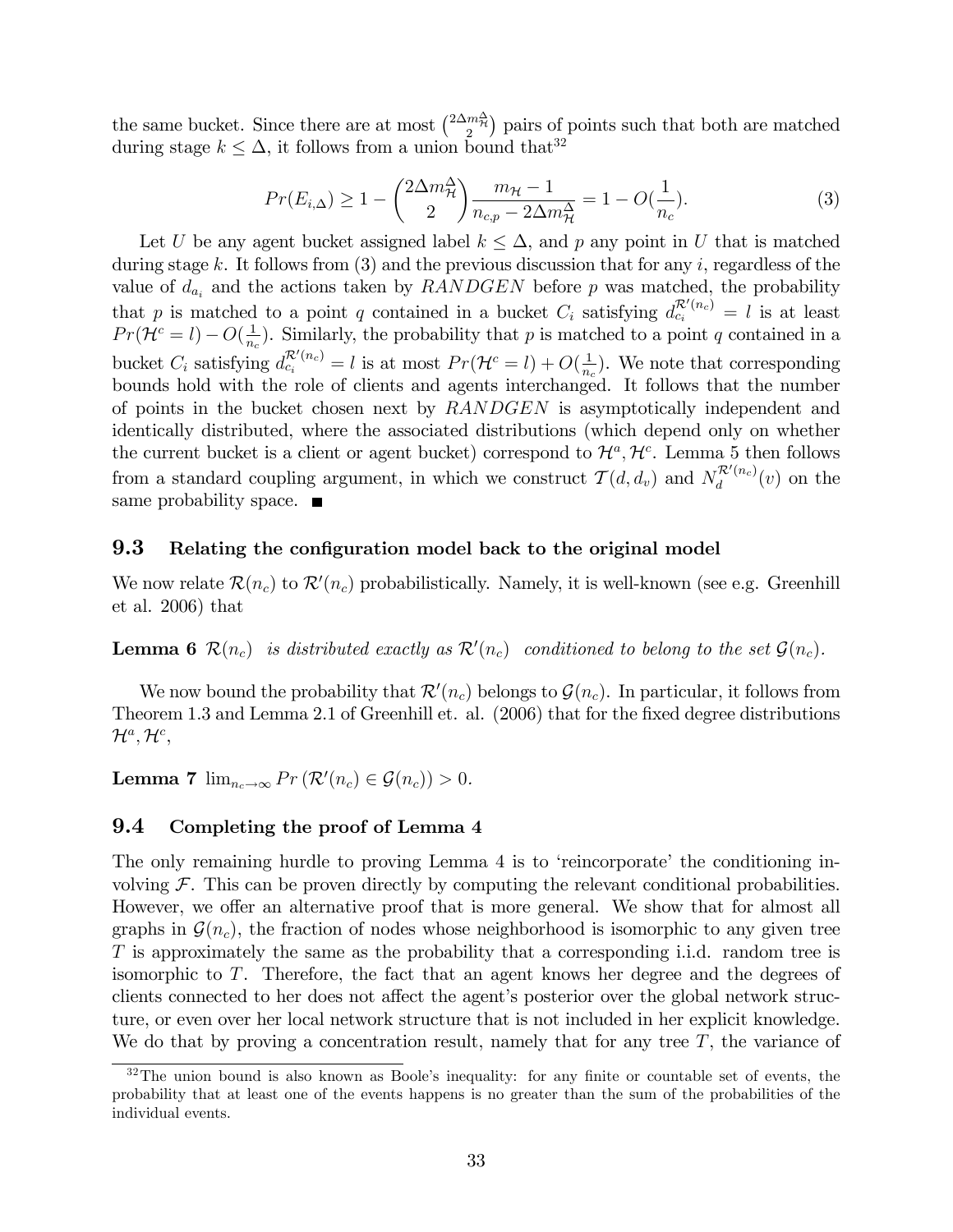the number of agents whose neighborhood looks like T in  $\mathcal{R}'(n_c)$  goes to zero as  $n_c$  goes to infinity.

#### **Lemma 8** For any rooted tree T,  $Var[n_a^{-1} \sum_{a_i} I(N_{\Delta}^{\mathcal{R}'(n_c)}(a_i) = T)] = O(\frac{1}{n_c})$  $\frac{1}{n_a}$ ).

**Proof.** After expanding the variance using its definition as the difference between the expected value of the square and the square of the expectation, the only non-trivial step in proving Lemma 8 is bounding the covariance of the indicators  $I(N_{\Delta}^{\mathcal{R}'(n_c)}(a_i) = T)$  and  $I(N_{\Delta}^{\mathcal{R}'(n_c)}(a_j) = T)$  for (arbitrary) nodes  $a_i, a_j$ . To analyze this covariance, we consider implementing RANDGEN in a slightly modified manner- namely, we generate 'both'  $N_{\Delta}^{\mathcal{R}'(n_c)}(a_i)$ and  $N_{\Delta}^{\mathcal{R}'(n_c)}(a_j)$  'first'. More precisely, let  $RANDGEN'$  be the algorithm that is equivalent to  $\overrightarrow{RANDGEN}$ , except at initialization both buckets  $A_i$  and  $A_j$  are assigned the label 1. The covariance of  $I(N_\Delta^{\mathcal{R}'(n_c)}(a_i) = T)$  and  $I(N_\Delta^{\mathcal{R}'(n_c)}(a_j) = T)$  is then bounded by analyzing RANDGEN' to show that  $N_{\Delta}^{\mathcal{R}'(n_c)}(a_i)$  and  $N_{\Delta}^{\mathcal{R}'(n_c)}(a_j)$  are asymptotically independent (in an appropriate sense). The analysis proceeds very similarly to our proof of (3), and we omit the details.  $\blacksquare$ 

## 10 Appendix B: additional proofs

**Lemma 1 - Proof.** We prove the Lemma for the deterministic case where an agent  $a$ has a particular belief  $\mathcal{D}_a$  that places probability 1 on a network  $N = (G, R)$ . The extension for stochastic beliefs follows simply by adding the expectation operation when applicable.

First, let  $\omega_{\mathbf{m}}$  be such that  $\{\mathcal{D}_a\}_{a \in A}$  is common knowledge. Thus, to prove that a TCEO with  $\omega_{\bf m}$  exists, it is sufficient to prove that all agents have an incentive to cooperate in a TCEO.

Denote by  $\sigma^t$  the order in which edges are chosen in period t. We can represent agents' strategies in the following way. At the start of each period  $t$  each active agent  $a$  constructs a quality function  $Q_a^t : N_1(a) \to \{0, 1\}$ , where  $Q_a^t(c) = 1(0)$  implies that conditional on a not having already interacted with another client and client c not having already interacted by the time the edge  $(c, a)$  is chosen in  $\sigma^t$ , a will cooperate (defect) with c. We now show that conditional on  $\omega_{\mathbf{m}}, Q_a^t$  depends only on t and  $\{\sigma^{\tau}\}_{\tau=1}^{t-1}$  (this is true independent of whether agents observe  $\{\sigma^{\tau}\}_{t=1}^{\infty}$  or not).

For each client c and agent a, let  $I_N^t(c, a)$  denote the indicator of the event that c interacted with a in period t, and let  $Pr(I_N^t(c, a))$  denote the probability that  $I_N^t(c, a) = 1$ in network N. Now assume that all other agents  $a' \neq a$  always cooperate. Then, that  $Q_a^t$  depends only on t and  $\{\sigma^{\tau}\}_{\tau=1}^{t-1}$  follows by a simple induction since: [1] the only freedom agent a has is to set her function  $Q_a^t$ ; [2]  $Q_a^t$  must be a function of the information available to agent a through stage  $t-1$ ; [3] conditional on all other agents  $a' \neq a$  always cooperating this information is fully captured by  $\{Q_a^{\tau}\}_{\tau=1}^{t-1}$  and  $\{I^{\tau}(a,c)\}_{c \in N_1(a), \tau=1...t-1}$ ; [4]  $\{I^{\tau}(c,a)\}_{c \in N_1(a), \tau=1...t-1}$  is deterministic given  $\{Q_a^{\tau}\}_{\tau=1}^{t-1}$  and  $\{\sigma^{\tau}\}_{\tau=1}^{t-1}$ ; and [5]  $Q_a^1$  must be a function of  $\mathcal{D}_a$  alone.

In fact, we can say more. Note that the periods of the repeated game are probabilistically identical until agent a defects in some interaction. Hence, there always exists an optimal strategy in which  $Q_a^t = Q_a^1$  up until the smallest t such that a defects for the first time in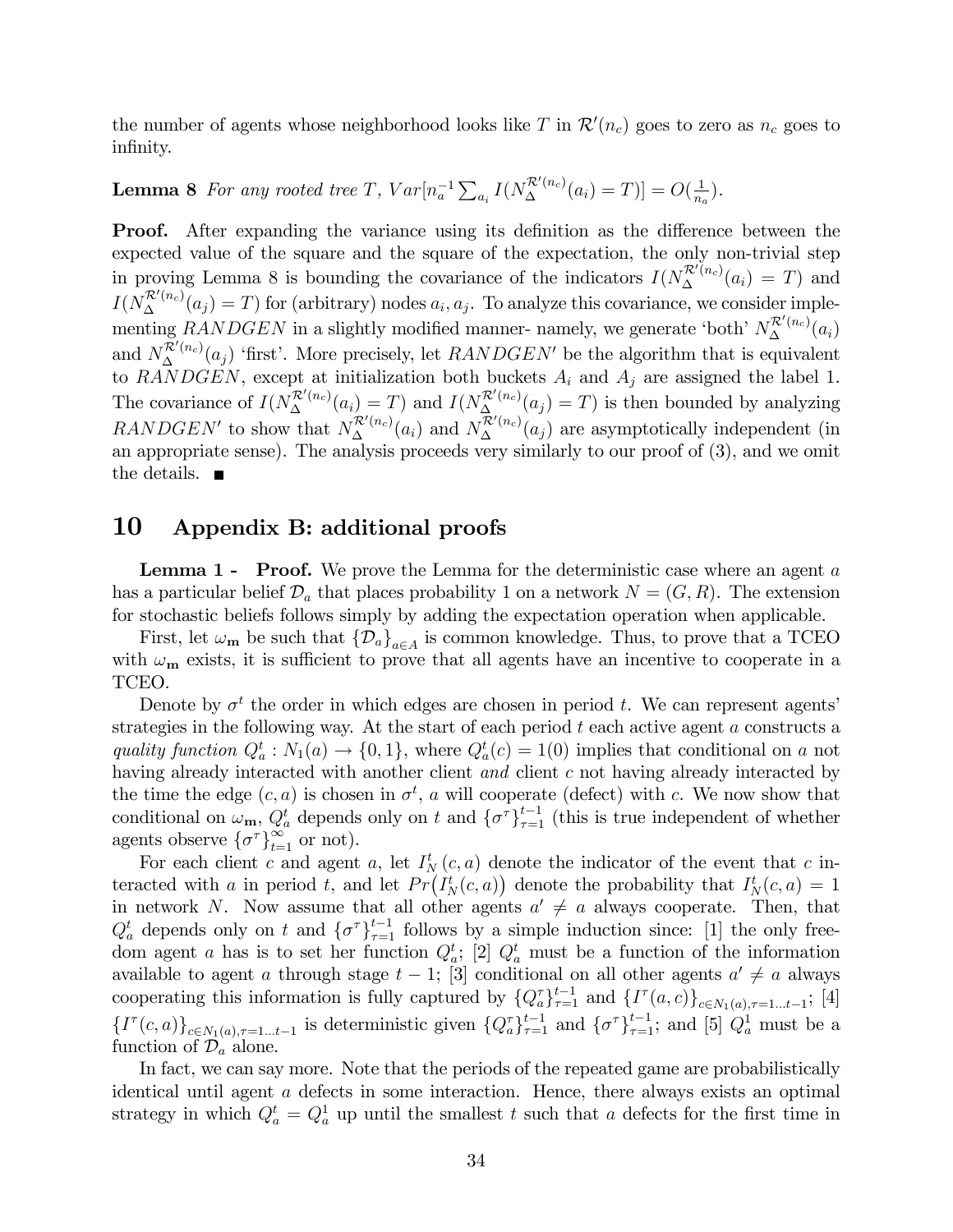period t (which we denote by  $t_a^1$ ). Similarly, denoting by  $t_a^k$  the period in which agent a defects for the k-th time, it follows that there always exists an optimal strategy in which  $Q_a^t$ is constant for  $t \in [1, t_a^1], (t_a^1, t_a^2], \ldots$ 

Let  $\mathcal{O}_N$  denote some strategy for a that maximizes the expectation of her total payoff conditional on her having a particular belief  $\mathcal{D}_a$  that places probability 1 on the network  $N = (G, R)$ , and assuming that all other agents  $a' \neq a$  always cooperate and all clients use ostracizing strategies. Let  $\mathcal{O}_N(Q)$  denote some strategy such that  $Q_a^{\tau} = Q$  for every  $\tau \leq t_a^1$ , and such that for every  $\tau > t_a^1$  the strategy maximizes the expectation of her total payoff conditional on her having a particular belief  $\mathcal{D}_a$  that places probability 1 on the network  $N = (G, R)$ , and assuming that all other agents  $a' \neq a$  always cooperate and all clients use ostracizing strategies. Let  $Q^{coop}$  denote the strategy in which a always cooperates with all clients in all periods. Let  $u_N(Q)$  denote the expected total payoff for a due to playing strategy Q conditional on her having belief  $\mathcal{D}_a = N$ , and assuming that all other agents  $a' \neq a$  always cooperate and all clients use ostracizing strategies. For ease of notation, let  $\overline{u}_N(Q) \triangleq u_N(\mathcal{O}_N(Q)), \overline{u}_N \triangleq u_N(\mathcal{O}_N)$ , and  $u_N^{coop}$  $N \stackrel{coop}{=} u_N(Q^{coop})$ . For each client c and agent a, let  $I^t(c, a)$  denote the indicator of the event that c interacted with a in period t. Let  $Pr(I^t_N(c, a))$  denote the probability that  $I^t(c, a) = 1$  in a network N. Then by the stationarity of the game (until period  $t_a^1$ ), for any belief N and strategy  $Q$ ,

$$
\overline{u}_{N}(Q) = \sum_{c \in N_{1}(a): Q(c)=1} Pr\left(I_{N}^{1}(c, a)\right) (\pi - \gamma + \delta \cdot \overline{u}_{N}(Q))
$$
\n
$$
+ \sum_{c \in N_{1}(a): Q(c)=0} Pr\left(I_{N}^{1}(c, a)\right) (\pi + \delta \cdot \overline{u}_{N \setminus E_{R}^{a}(c)})
$$
\n
$$
+ \left(1 - \sum_{c \in N_{1}(a)} Pr\left(I_{N}^{1}(c, a)\right)\right) \cdot \delta \cdot \overline{u}_{N}(Q)
$$
\n
$$
(4)
$$

In particular,

$$
u_N^{coop} = (\pi - \gamma) \cdot \sum_{c \in N_1(a)} Pr\left(I_N^1(c, a)\right) + \delta \cdot u_N^{coop} \tag{5}
$$

It follows that,

$$
\left(\overline{u}_N\left(Q\right) - u_N^{coop}\right) = \frac{\left(\gamma + \delta \cdot \left(\overline{u}_{N \setminus E_R^a(c)} - u_N^{coop}\right)\right) \cdot \sum_{c \in N_1(a): Q(c) = 0} Pr\left(I_N^1(c, a)\right)}{1 - \delta + \delta \cdot \sum_{c \in N_1(a): Q(c) = 0} Pr\left(I_N^1(c, a)\right)}\tag{6}
$$

Since  $\sum_{c \in N_1(a): Q(c) = 0} Pr(I_N^1(c, a)) > 0$ , it follows from (6) that when for every agent a,  $\mathcal{D}_a$ consists of a single and fixed network N, then  $\omega_{\mathbf{m}}$  admits a TCEO if and only if for every agent a and each client  $c \in N_1(a)$ ,

$$
\gamma < \delta \cdot \left( u_N^{coop} - \overline{u}_{N \setminus E_R^a(c)} \right).
$$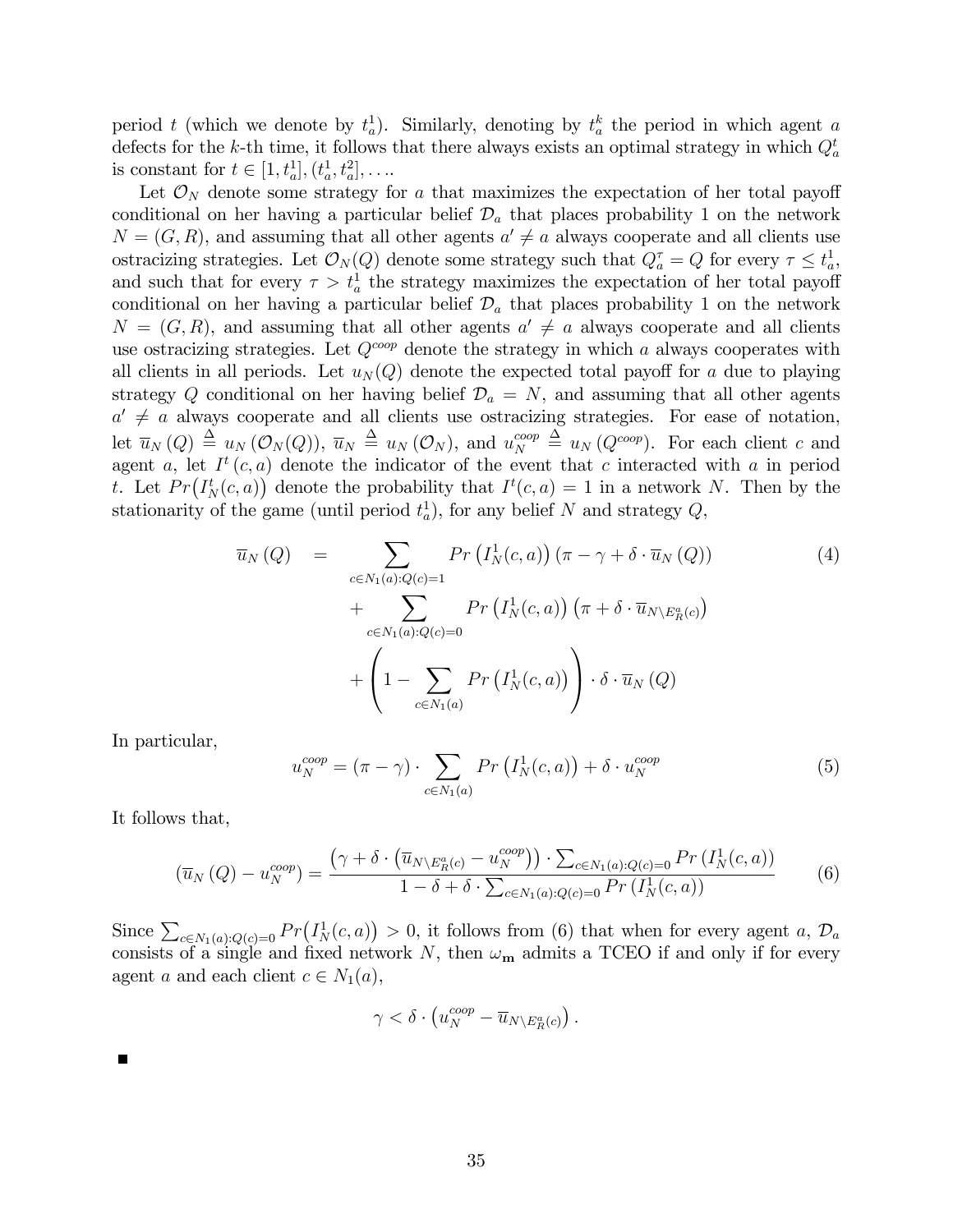**Theorem 1 - Proof.** We prove Theorem 1 for the following restricted domain of agents' beliefs: for any agent a, the belief  $\mathcal{D}_a$  is such that  $Pr(c \in N_1(a)|\mathcal{D}_a) \in \{0,1\}$ . Namely, for any client  $c \in C$ , either agent a believes that she is connected to c with probability 1, or she believes (with probability 1) that she is not connected to c. The proof of the case that  $Pr(c \in N_1(a)|\mathcal{D}_a) \in [0,1]$  follows the same argument but requires additional notation and is omitted.

Equations (4) and (5) imply that

$$
u_N^{coop} = (\pi - \gamma) \cdot \frac{\sum_{c \in N_1(a)} Pr(I_N^1(c, a))}{1 - \delta} \tag{7}
$$

and

$$
\overline{u}_{N} = \max_{Q} [\overline{u}_{N}(Q)] =
$$
\n
$$
= \max_{Q} \left( \frac{\pi \sum_{c \in N_{1}(a)} Pr(I_{N}^{1}(c, a)) - \gamma \sum_{c \in N_{1}(a): Q(c) = 1} Pr(I_{N}^{1}(c, a))}{1 - \delta + \delta \sum_{c \in N_{1}(a): Q(c) = 0} Pr(I_{N}^{1}(c, a))} + \frac{\delta \sum_{c \in N_{1}(a): Q(c) = 0} Pr(I_{N}^{1}(c, a))}{1 - \delta + \delta \sum_{c \in N_{1}(a): Q(c) = 0} Pr(I_{N}^{1}(c, a))} \cdot \overline{u}_{N \setminus E_{R}^{a}(c)} \right)
$$
\n(8)

Finally, noting that in a network of maximum degree  $\Delta$ ,  $Pr(I_N^1(c, a)) \in [\frac{1}{2\Delta}]$  $\frac{1}{2\Delta-1}, 1$  for all edges  $(c, a)$ , Theorem 1 follows by interpreting Equation  $(8)$  as a dynamic program (for computing  $\overline{u}_N$ , combined with Lemma 2 and a simple induction, and applying the same logic to  $(7)$ .

**Theorem 2 - Proof.** We prove the theorem by proving the following result: For all networks N and agents a in N,  $\lim_{d\to\infty} IC(T(a, N, d))$  and  $\lim_{n_c\to\infty} IC(\mathcal{D}_{GF}(a|N, n_c))$  both exist, and equal one-another. This follows from Theorem 1 and Lemma 3.

Recall that  $R^1$  is the complete observability network and that  $Pr(I_N^1(c, a))$  is the probability that  $c$  and  $a$  interact in period 1 given the network  $N$ . Then,

**Corollary 1** Consider a network  $N = (G, R^1)$  and an agent a in the network. Then,  $\lim_{d\to\infty}\sum_{c\in N_1(a)} \Pr\left(I^1_{T(a,N,d)}(c,a)\right)$  exists, and

$$
sign\left(\lim_{n_c \to \infty} IC(\mathcal{D}_{GF}(a|N, n_c))\right) = sign\left(\frac{\delta(\pi - \gamma)}{1 - \delta} \lim_{d \to \infty} \sum_{c \in N_1(a)} \Pr\left(I^1_{T(a, N, d)}(c, a)\right) - \gamma\right).
$$
\n(9)

**Proof.** That the necessary limit exists follows from Lemma 2. To derive (9) note that if the observability network is captured by  $R^1$  then  $\overline{u}_{N\setminus E_R^a(c)} = 0$  for all c. Therefore, it follows from (6) that for any fixed belief  $N$  and strategy  $Q$ ,

$$
\left(\overline{u}_{N}\left(Q\right) - u_{N}^{coop}\right) = \frac{\left(\gamma - \delta \cdot u_{N}^{coop}\right) \cdot \sum_{c \in N_{1}(a): Q(c) = 0} Pr\left(I_{N}^{1}(c, a)\right)}{1 - \delta + \delta \cdot \sum_{c \in N_{1}(a): Q(c) = 0} Pr\left(I_{N}^{1}(c, a)\right)}
$$
\n(10)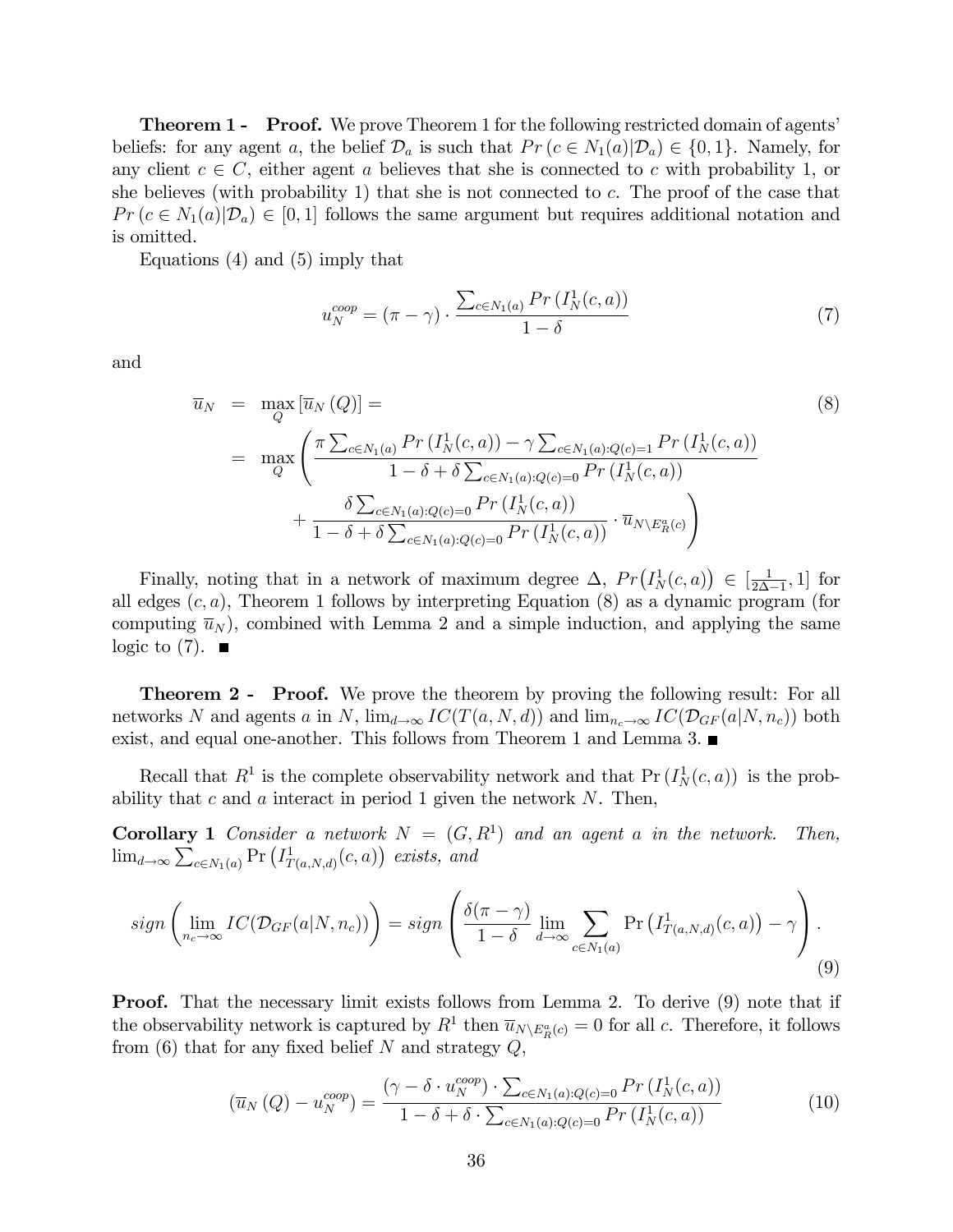The Corollary then follows from  $(10)$ ,  $(7)$ , and Theorem 2.

**Proposition 1 - Proof.** We prove Proposition 1 by proving the following claim: Consider a network  $N = (G, R)$ , and let  $IC_{\mathcal{D}_{GF}}(R') = IC(\mathcal{D}_{GF}(a|(G, R')))$ . Then, for any observability network  $\widehat{R}$ ,  $IC_{\mathcal{D}_{GF}}(\widehat{R}) \leq IC_{\mathcal{D}_{GF}}(R^1)$ .

To prove this claim, note that by definition,  $IC_{\mathcal{D}_{GF}}(R) = \min_{c \in N_1(a)} \delta \left( E_{\mathcal{D}_{GF}(a|(G,R))}[u_N^{coop}] - E_{\mathcal{D}_{GF}(a|(G,R))}[\overline{u}_{N \setminus E_R^a(c)}] \right) - \gamma.$  The lemma then follows from: [1] for all  $R$ ,  $E_{\mathcal{D}_{GF}(a|(G,R))}[\overline{u}_{N\setminus E_R^a(c)}] \geq 0;$  $[2]$   $E_{\mathcal{D}_{GF}(a|(G,R^1))}[\overline{u}_{N\setminus E_{R^1}^a(c)}]=0$ ; and  $[3]$   $E_{\mathcal{D}_{GF}(a|(G,R))}[u_N^{coop}] = E_{\mathcal{D}_{GF}(a|(G,R^1))}[u_N^{coop}]$ .

**Proposition 2 - Proof.** Consider a randomized matching algorithm that progresses by examining the edges of a network in a random order (selected u.a.r.) and including an edge if no incident edges have already been examined. GG study the properties of exactly this algorithm, which they name GREEDY. We first state an important monotonicity property of GREEDY , which follows from Proposition 1 of GG and a straightforward induction/coupling argument.

**Lemma 9** Suppose that  $\widehat{G}$ , G are (rooted) tree networks, and  $\widehat{G}$  can be constructed from G by performing only the two operations: [1] appending (as children) subtrees to nodes at even depth in G in an arbitrary way, and [2] removing (as children) subtrees from nodes at odd depth in G in an arbitrary way (where the depth of the root is  $\theta$  by default). Then the probability that GREEDY matches the root of  $\widehat{G}$  when run on  $\widehat{G}$  is at least the probability that GREEDY matches the root of G when run on G.

The proof of Proposition 2 then follows from Lemma 9, Corollary 1, and interpreting  $Pr(I_N^1(c, a))$  as the probability that edge  $(c, a)$  is selected by  $GREEDY$ .

**Theorem 3 -** We prove the theorem by proving the following equivalent claim.

**Lemma 10** Let  $\mathcal{D}_{GF}(R^1, n_c, d_A, d_C)$  be an agent's belief according to the GF model when the underlying observability network is  $R^1$ , there are  $n_c$  clients in the market, and the degrees of all agents and clients in the interaction network  $G$  are  $d_A$  and  $d_C$  respectively. Then,

$$
sign\bigg(IC\left(\mathcal{D}_{GF}\left(R^{1}, n_{c}, d_{A}, d_{C}\right)\right)\bigg) = sign\bigg(\frac{\delta(\pi - \gamma)}{1 - \delta} \cdot \frac{1}{n_{a}} \cdot E\left[V\left(\mathcal{D}_{GF}(R^{1}, n_{c}, d_{A}, d_{C})\right)\right] - \gamma\bigg)
$$

and

$$
\lim_{n_c \to \infty} \frac{E\left[V\left(\mathcal{D}_{GF}(R^1, n_c, d_A, d_C)\right]}{\min(\mu \cdot n_c \cdot \frac{d_C}{d_A}, n_c)} \ge 1 - \left(\max(d_A, d_C) - 1\right)^{-1}.
$$

Moreover,  $\frac{n_c}{n_a} = \frac{d_A}{d_C}$  $\frac{d_A}{d_C}$ . Thus, min $(\mu \cdot n_c \cdot \frac{d_C}{d_A})$  $\frac{d_C}{d_A}, n_c$  = min( $\mu \cdot n_a, n_c$ ), which equals the maximal number of trades possible conditional on  $n_c$  and  $n_a$ .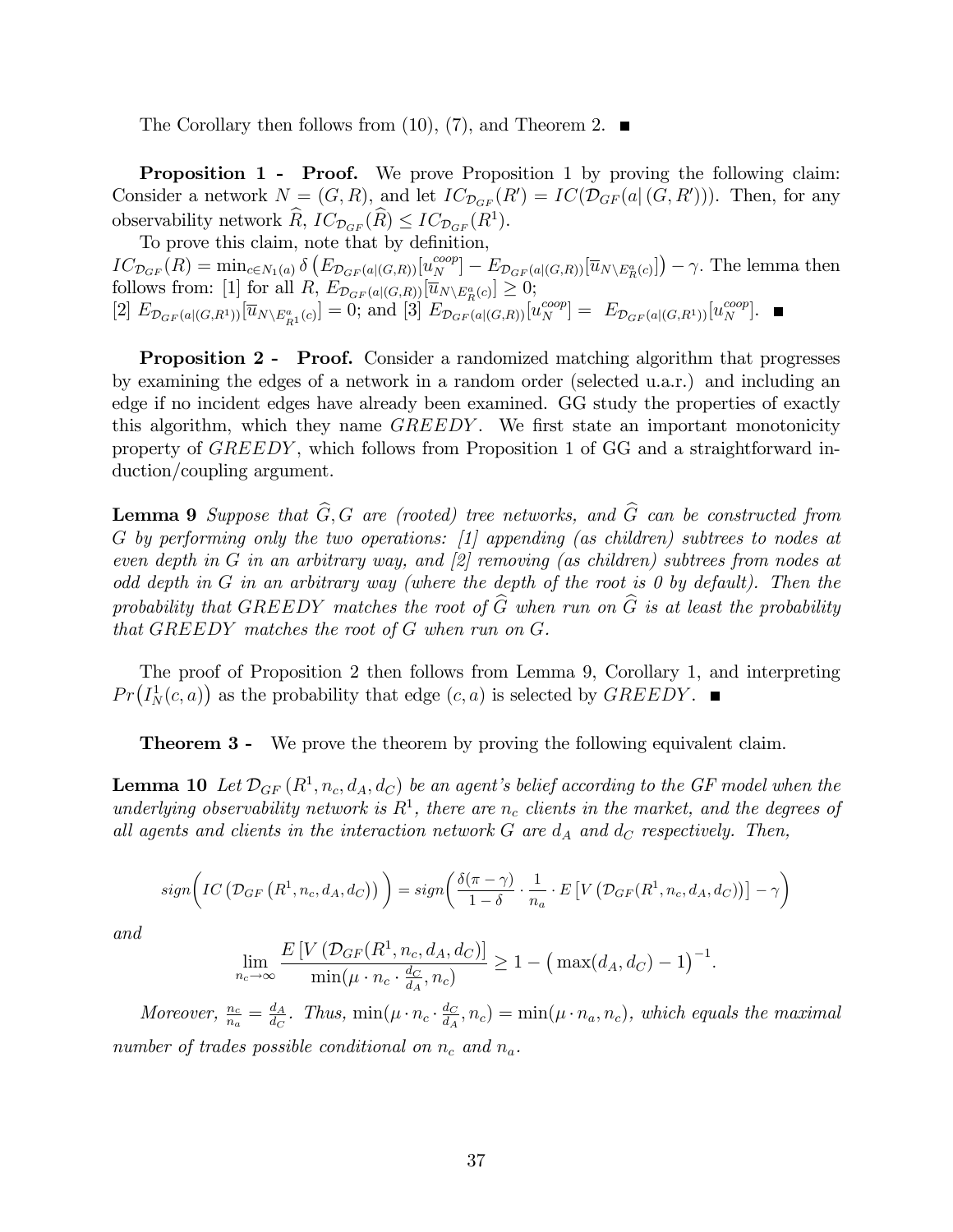**Proof.** Since all agents are symmetric, we have that

 $E[V(\mathcal{D}_{GF}(R^1,n_c,d_A,d_C))] = n_a \sum_{c \in N_1(a)} Pr(I^t(c,a) = 1)$ , where a is any agent. Furthermore, because only those agents who are active can trade, we have the further refinement

$$
E[V(\mathcal{D}_{GF}(R^1, n_c, d_A, d_C))] = \mu n_a \sum_{c \in N_1(a)} \Pr(I^t(c, a) = 1 | a \text{ is active at } t). \tag{11}
$$

Let  $T^1(d, d_A, d_C)$  denote the rooted depth-d tree (with root  $r^1$ ) s.t. the root has  $d_A$  children, each non-leaf node at odd depth has  $d_C - 1$  children, and each non-leaf node at even depth has  $d_A - 1$  children. For  $0 < \mu < 1$ , let  $T^1(d, d_A, d_C, \mu)$  denote the random rooted depth-d tree (with root  $r<sup>1</sup>$ ) constructed by taking  $T<sup>1</sup>(d, d<sub>A</sub>, d<sub>C</sub>)$  and deleting each agent (other than  $r<sup>1</sup>$ ) w.p.  $\mu$  (i.i.d. across agents). For a graph G, let  $\mathcal{M}(G)$  denote the random greedy graph matching (on  $G$ ) constructed by examining the edges of  $G$  in a u.a.r. permutation, always including an edge iff no incident edge has already been included. For a node  $v \in G$ , let  $I(v \in \mathcal{M}(G))$  denote the indicator for the event that v is matched in G (equivalently v is incident to a selected edge). Then it follows from Lemma 3, Lemma 6 of GG, and (11) that for any  $\epsilon > 0$ , there exist  $N_{\epsilon,d_A,d_C,\mu}$ , and  $d_{\epsilon,d_A,d_C,\mu}$  (depending only on  $\epsilon, d_A, d_C, \mu$ ) s.t. for all  $n_a, n_c \geq N_{\epsilon,d_A,d_C,\mu}$  and  $d \geq d_{\epsilon,d_A,d_C,\mu}$ ,

$$
\left| \frac{E\left[V\left(\mathcal{D}_{GF}(R^1, n_c, d_A, d_C)\right)\right]}{n_a} - \mu \Pr\left(r_1 \in \mathcal{M}\left(T^1(d, d_A, d_C, \mu)\right)\right)\right| < \epsilon,\tag{12}
$$

and thus

$$
\frac{E\left[V\left(\mathcal{D}_{GF}(R^1, n_c, d_A, d_C)\right)\right]}{n_a} \geq \mu \Pr\left(r_1 \in \mathcal{M}\left(T^1(d, d_A, d_C, \mu)\right)\right) - \epsilon. \tag{13}
$$

,

It follows from Lemma 9 that  $\Pr\left(r_1 \in \mathcal{M}\big(T^1(d,d_A,d_C,\mu)\big)\right) \geq \Pr\left(r_1 \in \mathcal{M}\big(T^1(d,d_A,d_C)\big)\right)$ since deleting agents is equivalent to removing (as children) subtrees from client nodes. Combining with (13), we find that for all  $n_a, n_c \geq N_{\epsilon,d_A,d_C,\mu}$  and  $d \geq d_{\epsilon,d_A,d_C,\mu}$ 

$$
\frac{E\left[V\left(\mathcal{D}_{GF}(R^1, n_c, d_A, d_C)\right)\right]}{n_a} \ge \mu \Pr\left(r_1 \in \mathcal{M}\left(T^1(d, d_A, d_C)\right)\right) - \epsilon. \tag{14}
$$

We now treat two cases. First, suppose  $d_A \geq d_C$ . Then it follows from Lemma 9 that

$$
\Pr\left(r_1 \in \mathcal{M}\big(T^1(d, d_A, d_C)\big)\right) \ge \Pr\left(r_1 \in \mathcal{M}\big(T^1(d, d_A, d_A)\big)\right). \tag{15}
$$

But it follows from Corollary 6 of GG (in light of Lemma 6 of GG) that for all  $d_A \geq 3$ ,

$$
\lim_{d \to \infty} \Pr\left(r_1 \in \mathcal{M}\big(T^1(d, d_A, d_A)\big)\right) = 1 - (d_A - 1)^{-\frac{d_A}{d_A - 2}}.\tag{16}
$$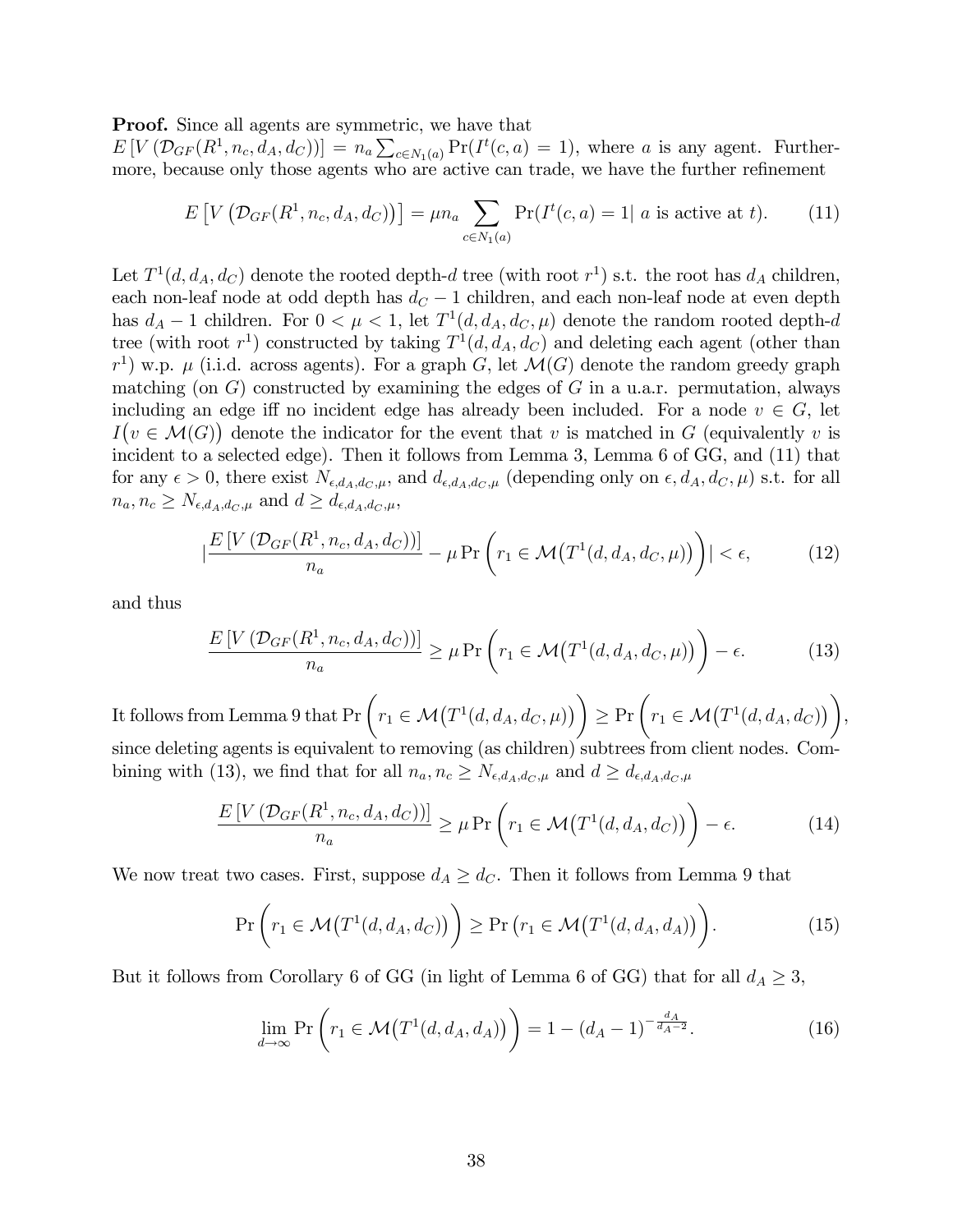Thus since  $\frac{d_A}{d_A-2} \geq 1$ , we have that

$$
\lim_{d \to \infty} \Pr\left(r_1 \in \mathcal{M}\left(T^1(d, d_A, d_A)\right)\right) \ge 1 - \frac{1}{d_A - 1}.\tag{17}
$$

Combining (14),(15), and (17) demonstrates the Theorem for the case  $d_A \geq d_C$ .

Now, suppose  $d_C \geq d_A$ . It follows from Lemma 3 that for any fixed  $d, \epsilon, d_C, d_A$ , there exists a bipartite graph  $G(d, \epsilon, d_C, d_A)$  (with partites C, A) s.t.: 1. all nodes in partite C have degree  $d_C$  and all nodes in partite A have degree  $d_A$ , and 2. a  $1-\epsilon$  fraction of nodes in partite A (partite C) have depth-d neighborhoods isomorphic to  $T^1(d, d_A, d_C)(T^1(d, d_C, d_A))$ . By Lemma 6 of GG, for any fixed  $\epsilon, d_C, d_A$  we may select a sufficiently large  $d \triangleq d(\epsilon, d_C, d_A)$  s.t. for any node a belonging to the (at least)  $(1 - \epsilon)|A|$  nodes of partite A with depth-d neighborhoods isomorphic to  $T^1$  $(d,d_A,d_C), |\Pr\left(a\in \mathcal{M}\big(G(d,\epsilon,d_C,d_A)\big)\right) - \Pr\big(r_1\in \mathcal{M}(T^1(d,d_A,d_C))\big| < \epsilon.$ Also, for any node c belonging to the (at least)  $(1 - \epsilon)|C|$  nodes of partite C with depthd neighborhoods isomorphic to  $T<sup>1</sup>$  $(d, d_C, d_A), \; | \Pr \left( c \in \mathcal{M}(G(d, \epsilon, d_C, d_A)) \right) - \Pr \left( r_1 \in$  $\mathcal{M}(T^1(d, d_C, d_A)) \leq \epsilon$ . Combining the above, we find that for the graph  $G(d, \epsilon, d_C, d_A)$ ,

$$
|E[\sum_{c \in C} I\left(c \in \mathcal{M}\big(G(d,\epsilon,d_C,d_A)\big)\right)] - |C| \Pr\bigg(r_1 \in \mathcal{M}\big(T^1(d,d_C,d_A)\big)\bigg)| \le 2\epsilon |C|, \qquad (18)
$$

and

$$
|E[\sum_{a\in A} I\bigg(a\in \mathcal{M}\big(G(d,\epsilon,d_C,d_A)\bigg)\bigg)] - |A| \Pr\bigg(r_1 \in \mathcal{M}\big(T^1(d,d_A,d_C)\big)\bigg)| \le 2\epsilon |A|.\tag{19}
$$

Note that since the number of matched nodes in partite A always equals the number of matched nodes in partite C, one has  $E[\sum_{c \in C} I]$  $\left(c \in \mathcal{M}\big(G(d,\epsilon,d_C,d_A)\big)\right)$  $] = E[\sum_{a \in A} I$  $\sqrt{ }$  $a \in$  $\mathcal{M}\big(G(d,\epsilon,d_C,d_A)\big)\bigg)$ ]. It thus follows from (18) and (19) that

$$
|\Pr\left(r_1 \in \mathcal{M}\big(T^1(d, d_C, d_A)\big)\right) - \frac{d_C}{d_A} \Pr\left(r_1 \in \mathcal{M}\big(T^1(d, d_A, d_C)\big)\right)| \le 2\epsilon(1 + \frac{d_C}{d_A}),\tag{20}
$$

and

$$
\lim_{d \to \infty} \Pr\left(r_1 \in \mathcal{M}\left(T^1(d, d_C, d_A)\right)\right) = \frac{d_C}{d_A} \lim_{d \to \infty} \Pr\left(r_1 \in \mathcal{M}\left(T^1(d, d_A, d_C)\right)\right). \tag{21}
$$

Combining with (14), we find that for any fixed  $\epsilon, d_A, d_C, \mu$  there exist  $N'_{\epsilon, d_A, d_C, \mu}$ , and  $d'_{\epsilon, d_A, d_C, \mu}$ s.t. for all  $n_a, n_c \ge N'_{\epsilon,d_A,d_C,\mu}, d \ge d'_{\epsilon,d_A,d_C,\mu},$ 

$$
\frac{E\left[V\left(\mathcal{D}_{GF}(R^1, n_c, d_A, d_C)\right)\right]}{n_a} \ge \mu \frac{d_A}{d_C} \Pr\left(r_1 \in \mathcal{M}(T^1(d, d_C, d_A))\right) - \epsilon. \tag{22}
$$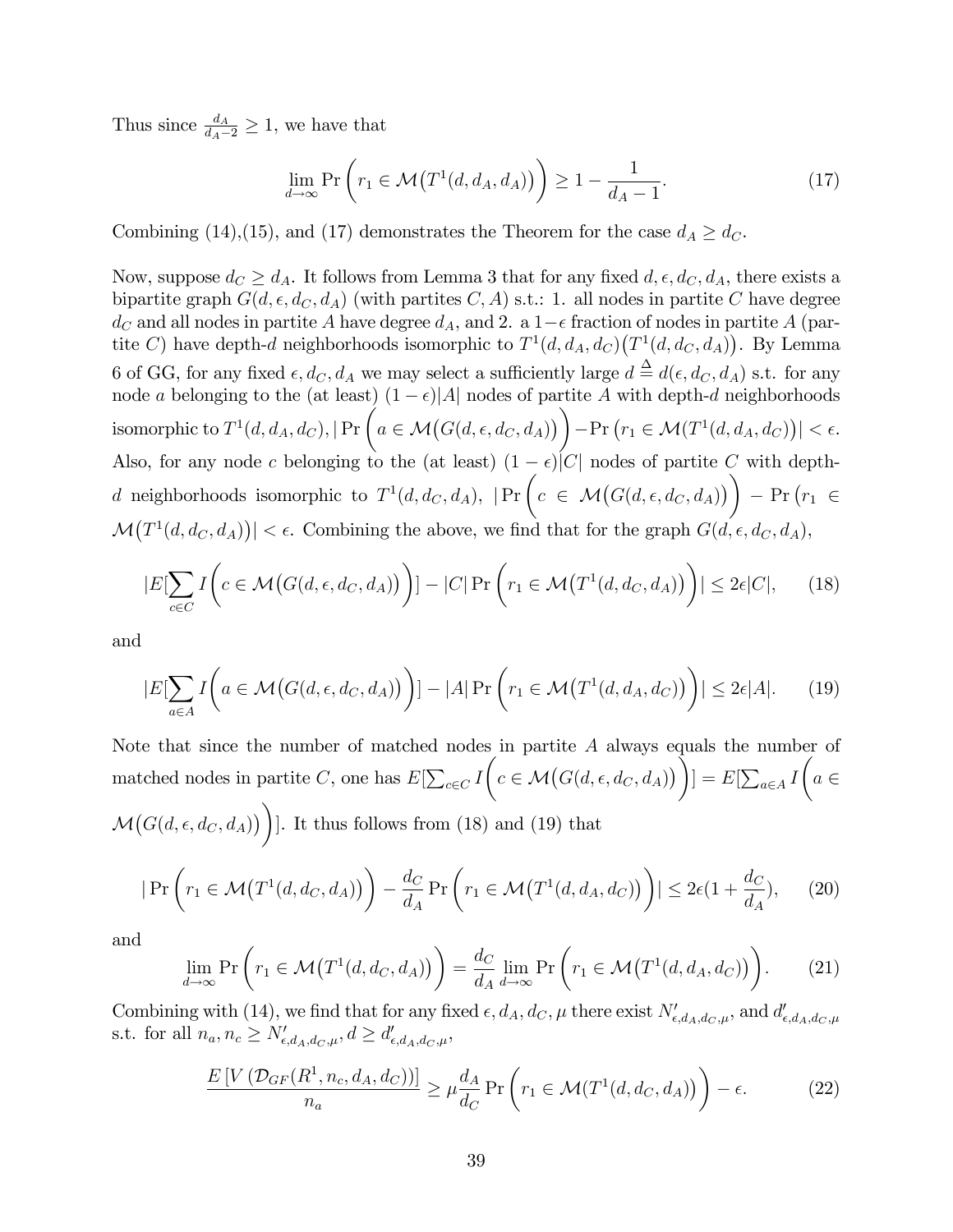It follows from Lemma 9 that  $Pr\left(r_1 \in \mathcal{M}(T^1(d, d_C, d_A))\right) \geq Pr\left(r_1 \in \mathcal{M}(T^1(d, d_C, d_C))\right)$ : Combining with (17) (replacing  $d_A$  by  $d_C$ ) and taking limits demonstrates the theorem for the case  $d_C \geq d_A$ .

**Proposition 3 - Proof. Part 1:** Let  $\mu = 1$  and  $\kappa \geq 1$ . Let  $N = (G, R)$  be any network that satisfy the following: [1] for every  $c \in C$ ,  $deg(c) = 1$ ; and [2] max  ${deg(a)}_{a \in A} = 1$ . The network N consists of  $\bar{n}_c$  client-agent pairs and  $\kappa \bar{n}_c - \bar{n}_c$  agents that are not connected to any client (R can be chosen arbitrarily). Let  $\Delta N$  put probability 1 on the network N. Then,

$$
V(\Delta N) = \overline{n}_c \text{ and } \min_{a \in A} IC(\Delta N) = \frac{\delta(\pi - \gamma)}{1 - \delta} \cdot \mu - \gamma > 0. \tag{23}
$$

Plugging (23) into the definition of  $WL(\overline{n}_c, \overline{n}_a)$  completes the proof. The proof for the case where  $\kappa < 1$  is symmetric.

**Part 2:** Assume by contradiction that for every  $\overline{\kappa}$  there exists  $\kappa > \overline{\kappa}$  such that  $WL(\overline{n}_c, \kappa \overline{n}_c) = 0$ . Let  $\overline{n}_a^t$  be the number of agents that are active in period t. The contradiction assumption implies that there exists  $\Delta N$  such that in every period min  $\{\overline{n}_c, \overline{n}_a^t\}$ interactions take place and that  $\min_{a \in A} IC(\Delta N) > 0$ . However, given that  $\mu < 1$ , to satisfy that in every period min  $\{\overline{n}_c, \overline{n}_a^t\}$  interactions take place,  $\Delta N$  must provide each agent with a positive probability of interacting in every period that she is active. Thus, for  $\kappa > \frac{1}{\mu}$ ,  $\min_{a \in A} IC(\Delta N) < \frac{\delta(\pi - \gamma)}{1 - \delta}$  $\frac{1}{1-\delta} \cdot \frac{1}{\kappa} - \gamma$  which is guaranteed to be negative for any  $\kappa > \frac{\delta(\pi - \gamma)}{(1-\delta)\gamma}$ . This completes the proof by contradiction to  $\min_{a \in A} IC(\Delta N) > 0$ .

Part 3: Let  $\kappa \geq \frac{1}{\mu}$  $\frac{1}{\mu}$  and  $n_a = \frac{1}{\mu}$  $\frac{1}{\mu} \cdot \overline{n}_c$ . Let  $\Delta N$  assign identical probability to any network that is possible conditional on the following: [1] deg(a) =  $d_A$  for exactly  $n_a$  agents and  $deg(a) = 0$  for  $\overline{n}_a - n_a$  agents; and [2]  $deg(c) = d_C = \frac{1}{\mu}$  $\frac{1}{\mu} \cdot d_A$  for every  $c \in C$ . From Theorem 3 we get that

$$
\lim_{d_A \to \infty} \lim_{\overline{n}_c \to \infty} \frac{V(\Delta N)}{\overline{n}_c} \ge 1,
$$

and that  $\frac{\delta(\pi-\gamma)}{1-\delta} \cdot \mu - \gamma > 0$  implies that

$$
\lim_{d_A \to \infty} \lim_{\overline{n}_c \to \infty} IC\left(\Delta N\right) > 0,
$$

which completes the proof. The proof for the case where  $\kappa < \frac{1}{\mu}$  is much simpler and follows a similar logic and therefore omitted.

### 11 References

Ali S. Nageeb and David A. Miller (2012), "Enforcing Cooperation in Networked Societies," working paper.

Ballester, Coralio, Antoni Calvó-Armengol, and Yves Zenou (2006), "Who's Who in Networks. Wanted: The Key Player," Econometrica, 74, 1403-1417.

Barabási, Albert-László and Réka Albert (1999), "Emergence of Scaling in Random Networks," Science, Vol. 286. no. 5439, pp. 509 - 512.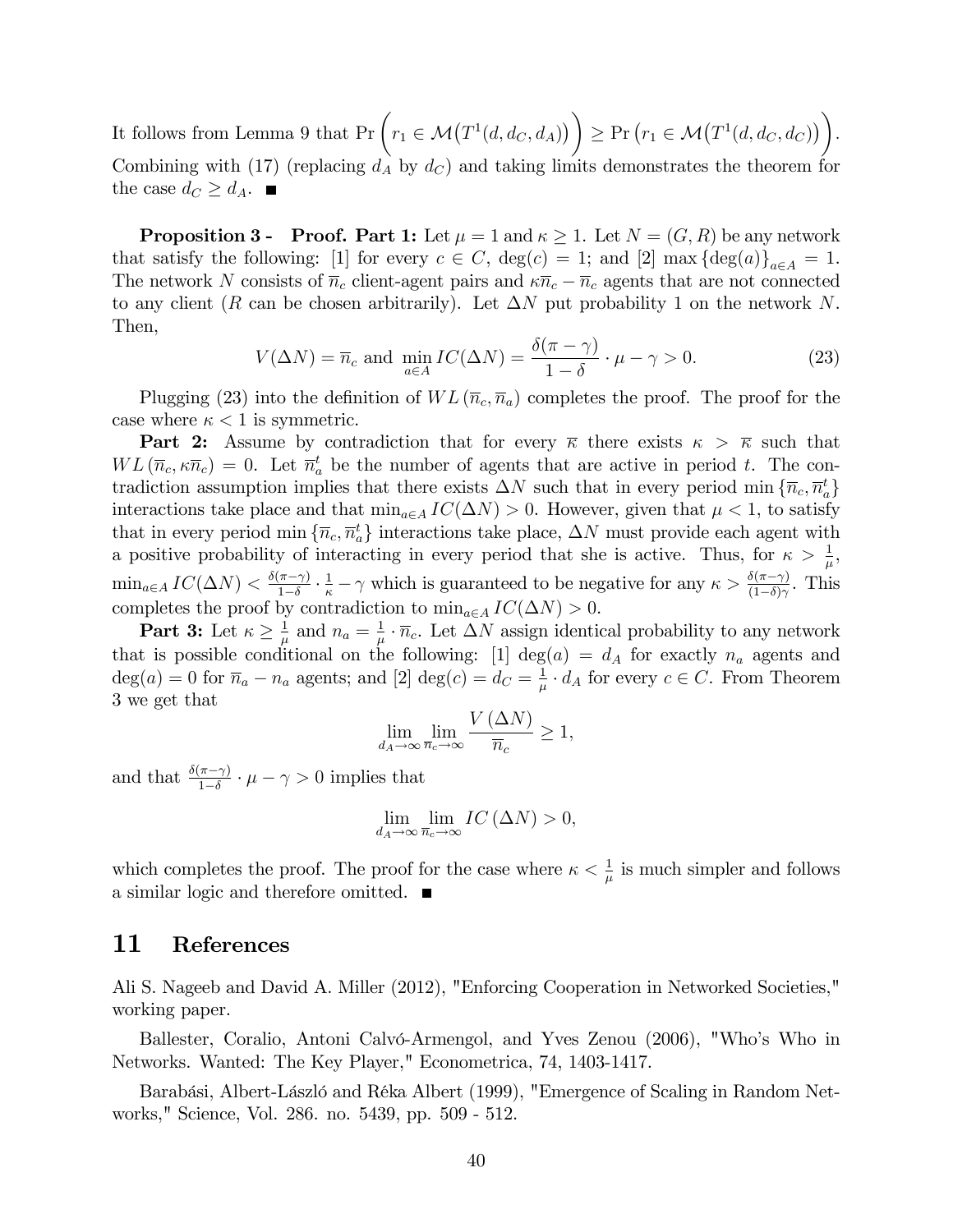Boehm, Christopher (1999), "Hierarchy in the Forest: The Evolution of Egalitarian Behavior," Harvard University Press, Cambridge.

Bramoullé, Yann, Martin D'Amours, and Rachel Kranton (2013), "Strategic Interaction and Networks," American Economic Review, forthcoming.

Campbell, Arthur (2012), "Word of Mouth and Percolation in Social Networks," American Economic Review, forthcoming.

Deb, Joyee and Julio González-Díaz (2012), "Community Enforcement Beyond the Prisoner's Dilemma," working paper.

DeMarzo, Peter M., Dimitri Vayanos, and Jeffrey Zwiebel (2003), "Persuasion Bias, Social Influence, and Unidimensional Opinions" The Quarterly Journal of Economics, 118, 909-968.

Durkheim, Emile (1933), "The Division of Labor in Society," Free Press, New York.

Ellison, Glenn (1994), "Cooperation in the Prisoner's Dilemma with Anonymous Random Matching," Review of Economic Studies, 61, 567–588.

Fafchamps, Marcel (1996), "The Enforcement of Commercial Contracts in Ghana," World Development, 24, 427-448.

Fainmesser, Itay P. (2012a), "Community Structure and Market Outcomes: A Repeated Games in Networks Approach," American Economic Journal: Microeconomics, 4(1), 32–69.

Fainmesser, Itay P. (2012b), "Intermediation and Exclusive Representation in Financial Networks," working paper.

Fainmesser, Itay P. (2013), "Social Networks and Unraveling in Labor Markets," Journal of Economic Theory, 148 (1), 64-103.

Fainmesser, Itay P. and David A. Goldberg (2011), "Bilateral and Community Enforcement in a Networked Market with Simple Strategies," working paper.

Francis, Hywel (1985), "The law, oral tradition and the mining community," Journal of Law and Society.  $12, 267-271$ .

Goodall, Jane (1986), "Social rejection, exclusion, and shunning among the Gombe chimpanzees," Ethnology and Sociobiology, 7, 227–236.

Gordon, Michael A. (1975), "The labor boycott in New York City, 1880–1886," Labor History,  $16, 184-229$ .

Gruter, Margaret and Roger D. Masters (1986), "Ostracism as a social and biological phenomenon: an introduction," Ethnology and Sociobiology, 7, 149–158.

Galeotti, Andrea, Sanjeev Goyal, Matthew O. Jackson, Fernando Vega-Redondo, and Leeat Yariv (2010), "Network Games," Review of Economic Studies, Vol. 77 (1), pp 218-244.

Gamarnik, David and David Goldberg (2010), "Randomized Greedy Algorithms for Independent Sets and Matchings in Regular Graphs: Exact Results and Finite Girth Corrections," Combinatorics, Probability and Computing, vol. 19, Issue 1, pp.61-85.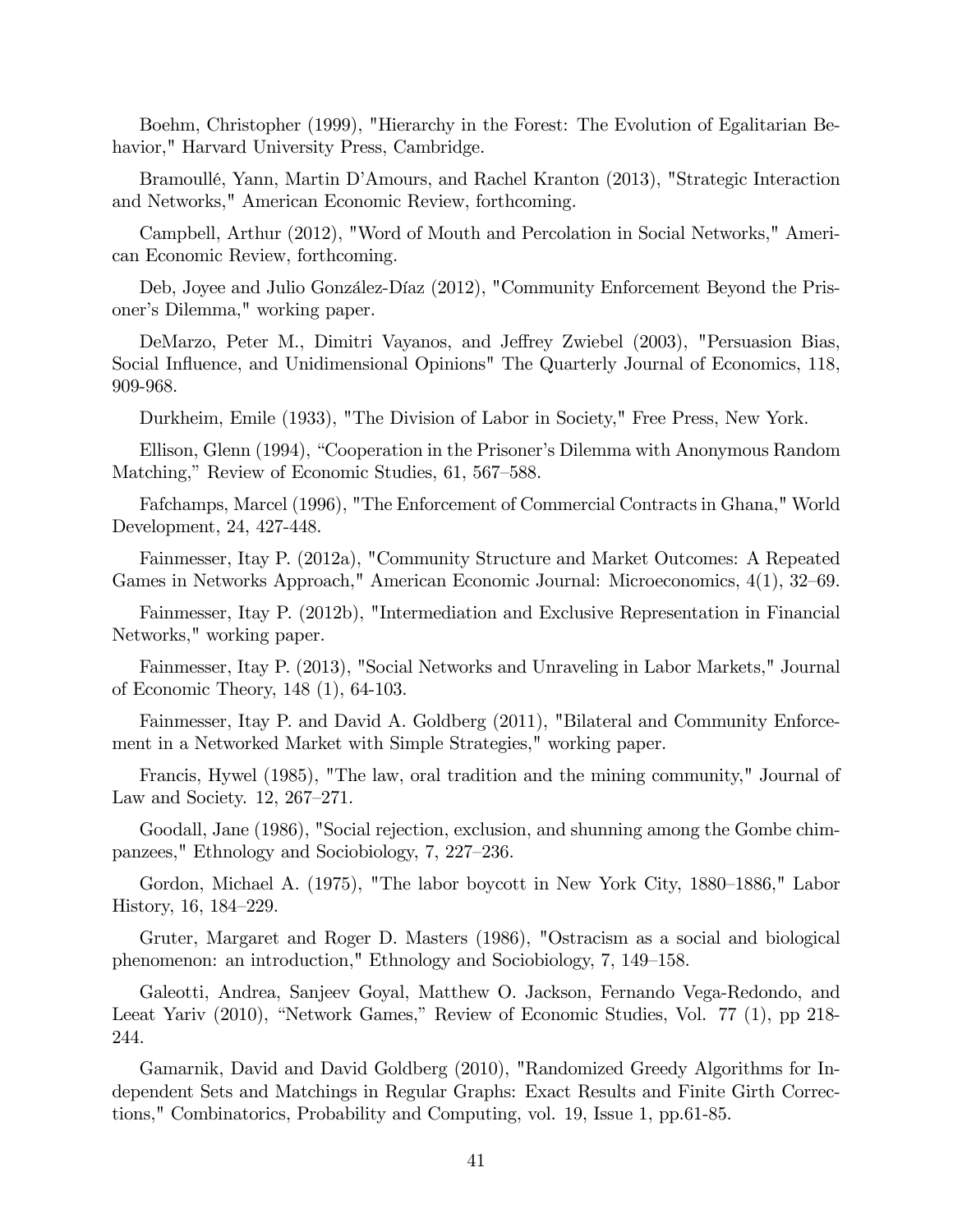Gaspart, FrÈdÈric and Erika Seki (2003), "Cooperation, status seeking and competitive behaviour: theory and evidence," Journal of Economic Behavior and Organization, 51, 51 77.

Golub, Benjamin and Matthew O. Jackson (2010), "Naive Learning in Social Networks: Convergence, Influence and the Wisdom of Crowds," American Economic Journal: Microeconomics,  $2(1)$ ,  $112-49$ .

Goyal, Sanjeev (2007), "Connections: an introduction to the economics of networks," Princeton University Press.

Greenhill, Mckay, and Wang (2006), "Asymptotic enumeration of sparse 0-1 matrices with irregular row and column sums," J. Combinatorial Theory, Ser. A, 113, 291-324.

Greif, Avner (1993), "Contract Enforceability and Economic Institutions in Early Trade: The Maghribi Traders' Coalition," American Economic Review, 83, 525-548.

Hardle, Wolfgang, and Alan P. Kirman (1995), "Nonclassical Demand: A Model-Free Examination of Price-Quantity Relations in the Marseille Fish Market," Journal of Econometrics, 67, 227-257.

Jackson, Matthew O. and Leeat Yariv (2007), "Diffusion of Behavior and Equilibrium Properties in Network Games," The American Economic Review (Papers and Proceedings), Volume 97(2), pages 92-98.

Jackson, Matthew O. (2008), "Social and Economic Networks," Princeton University Press.

Jackson, Matthew O., Tomas Rodriguez-Barraquer, and Xu Tan (2012), "Social Capital and Social Quilts: Network Patterns of Favor Exchange," American Economic Review, 102(5), 1857-1897.

Kandori, Michihiro (1992), "Social Norms and Community Enforcement," Review of Economic Studies,  $59, 63–80$ .

Karlan, Dean, Tanya Rosenblat, Markus M. Mobius, and Adam G. Szeidl (2009), "Trust and Social Collateral," Quarterly Journal of Economics, Vol. 124, No. 3, pp. 1307-1361.

Kirman, Alan P., and Nicolaas J. Vriend (2000), "Learning to Be Loyal. A Study of the Marseille Fish Market", in Domenico Delli Gatti, Mauro Gallegati, and Alan P. Kirman "Interaction and Market Structure: Essays on Heterogeneity in Economics," Springer.

Krause, Manfred (1996), "A simple proof of the Gale-Ryser Theorem," The American Mathematical Monthly, Vol. 103, No. 4 , 335-337.

Kurzban, Robert and Mark R. Leary (2001), "Evolutionary origins of stigmatization: the functions of social exclusion," Psychological Bulletin, 127, 187–208.

Lancaster, Jane B. (1986), "Primate social behavior and ostracism," Ethnology and Sociobiology,  $7, 215-225$ .

Lippert, Steffen and Giancarlo Spagnolo (2011), "Networks of Relations and Word-of-Mouth Communication," Games and Economic Behavior,  $72$  (1),  $202-217$ .